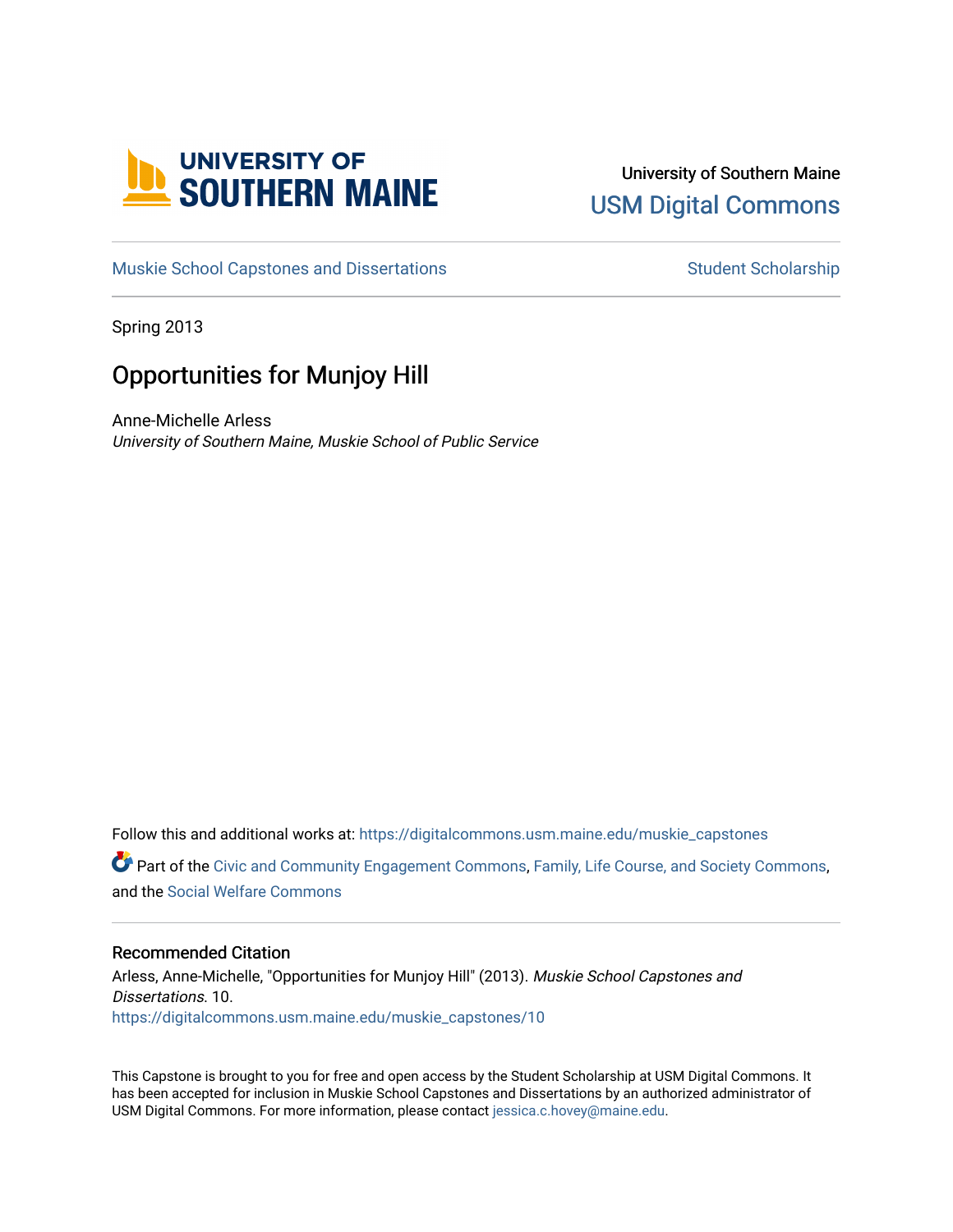# **Opportunities for Munjoy Hill**

*Anne-Michelle Arless Muskie School of Public Service Health Policy & Management Spring 2013 Capstone Advisor: Elise Bolda*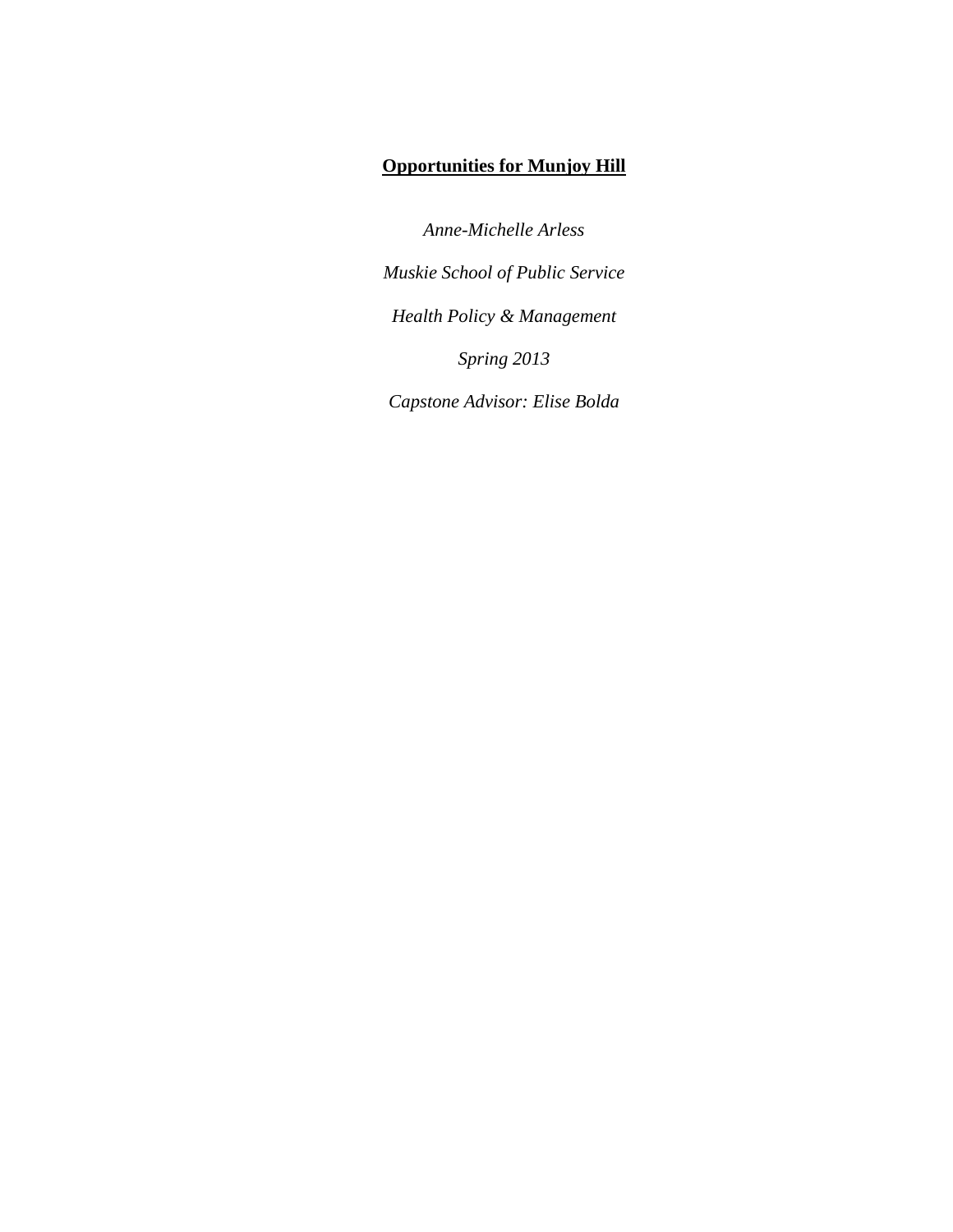### **Executive Summary**

With the increasing numbers of older adults due to the aging of the baby boomer generation (born between 1946 - 1964), there will be growing numbers of older adults who wish to remain in their homes as they grow old (Maine State Planning Office, 2010). To address this growing need, Munjoy Hill Neighborhood Organization (MHNO), a neighborhood-based non-profit, has developed a new volunteer-based program. This program is reaching out to older residents who could benefit from the assistance of others with a number of daily activities. At Home on Munjoy (AHOM) is a volunteer-lead group of Munjoy Hill residents who have united to form "circles of friends", to connect those within the community in need with those in the community who can offer a helping hand.

Implementing a volunteer-based program to aid older adults as they age within their own homes can create a set of needs and priorities. For example, the magnitude of unmet needs may pose a challenge as the program is being established. This project focused on the start-up and implementation processes as defined by the strategic plan for AHOM program.

The AHOM working group identified five needs and priorities for developing their volunteer-based initiative:

- Identifying funding and resources;
- Developing a communication strategy;
- Recruiting and retaining volunteers;
- Managing and scheduling volunteers and
- Supervising and training volunteers.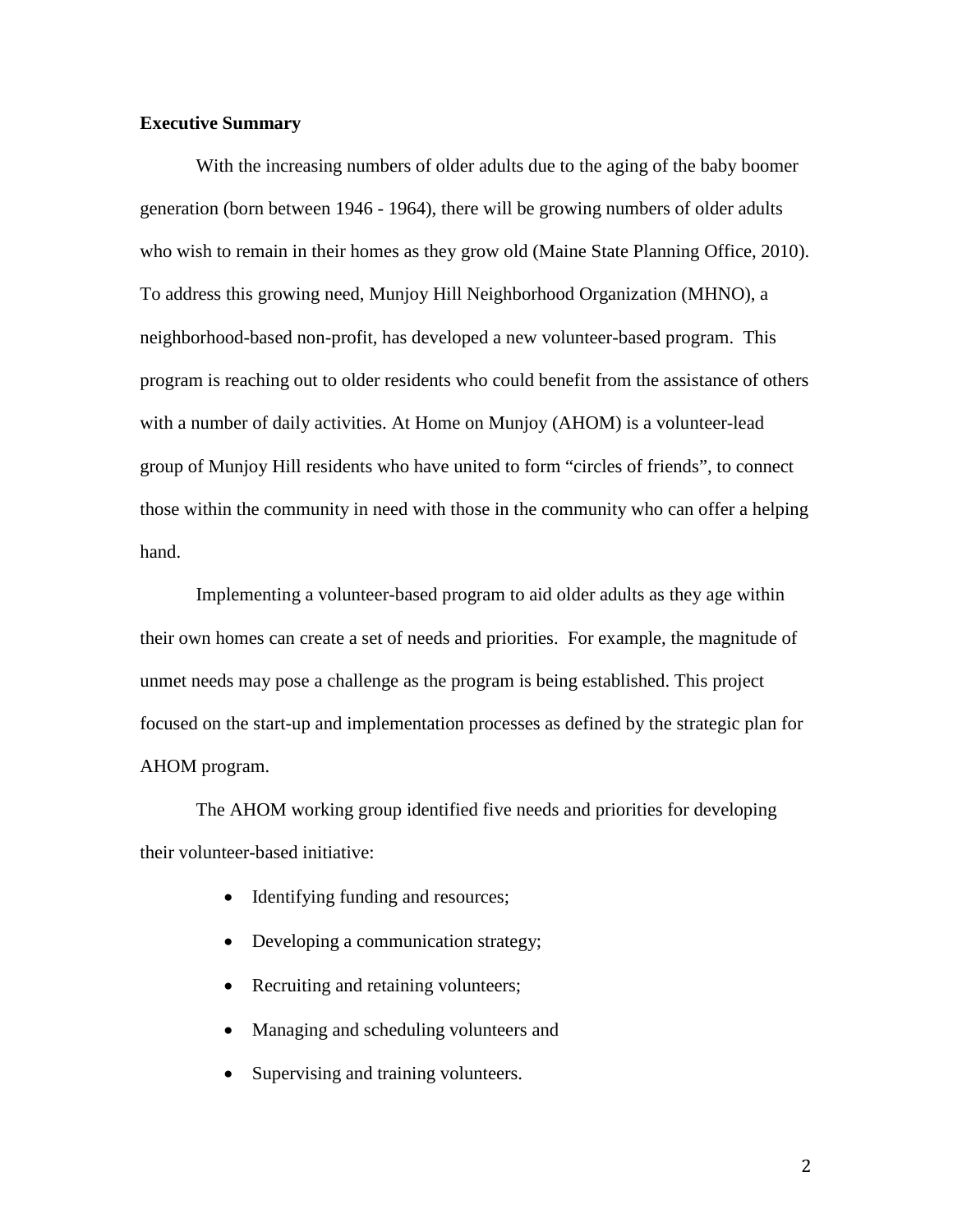A number of resources, suggestions and examples with highlights of how others

have addressed similar needs and priorities are provided, which include:

- Literature review
	- o Aging of the population
	- o Needs of older adults
	- o Healthy community
	- o What does it take to keep an elder at home?
	- o Challenges faced by older adults who want to age at home
	- o Opportunities on Munjoy Hill
- Research & Development Process
	- o Identifying Priorities
	- o Information Gathering Search Activities
- Needs #1 to #5 consisting of the following subsections:
	- o Description
	- o Examples of success
	- o Lessons learned from others
	- o Recommendations
- Conclusion

Details and recommendations for implementing possible solutions are in the full report and technical appendices. This resource summary has the potential to help inform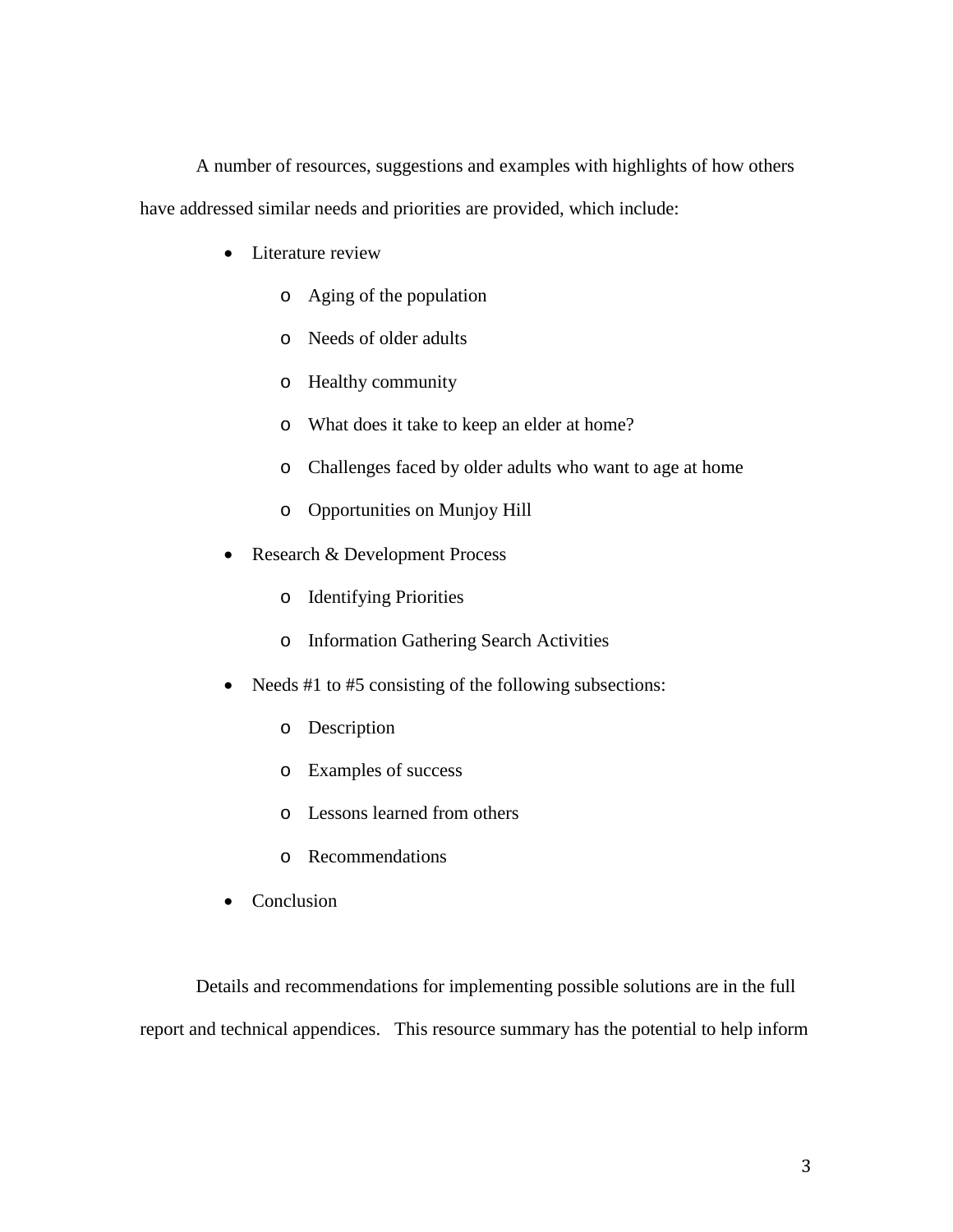the working group and further assist AHOM as they develop their positive representation support systems of their community.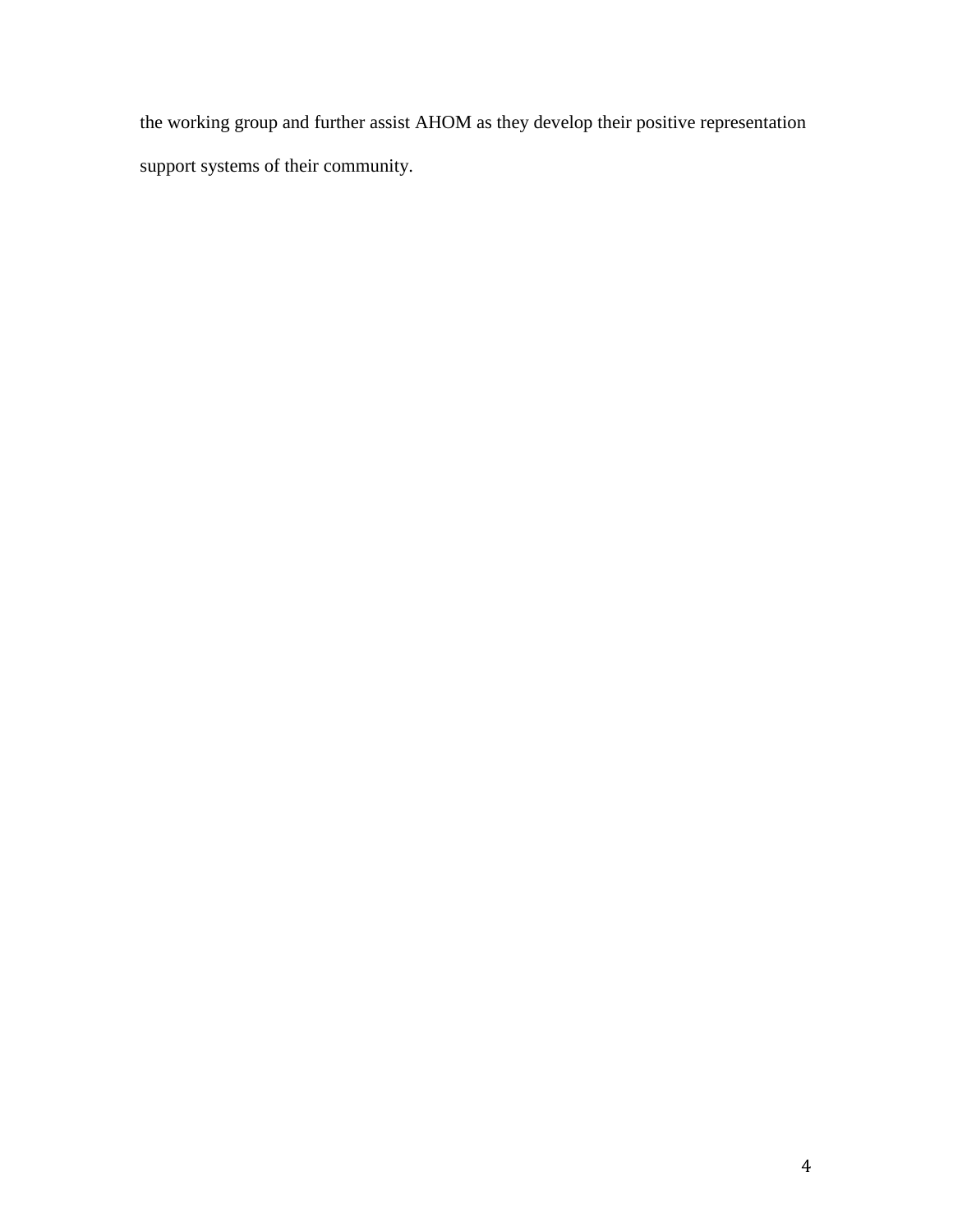| Challenges Faced by Older Adults Who Want to Age at Home 10 |  |
|-------------------------------------------------------------|--|
|                                                             |  |
|                                                             |  |
|                                                             |  |
|                                                             |  |
|                                                             |  |
|                                                             |  |
|                                                             |  |
|                                                             |  |
|                                                             |  |
|                                                             |  |
|                                                             |  |
|                                                             |  |
|                                                             |  |
|                                                             |  |
|                                                             |  |
|                                                             |  |
|                                                             |  |
|                                                             |  |
|                                                             |  |
|                                                             |  |
|                                                             |  |
|                                                             |  |
|                                                             |  |
|                                                             |  |
|                                                             |  |
|                                                             |  |
|                                                             |  |
|                                                             |  |
|                                                             |  |
|                                                             |  |
|                                                             |  |
|                                                             |  |
|                                                             |  |
|                                                             |  |
|                                                             |  |
|                                                             |  |

# **Tables of Contents**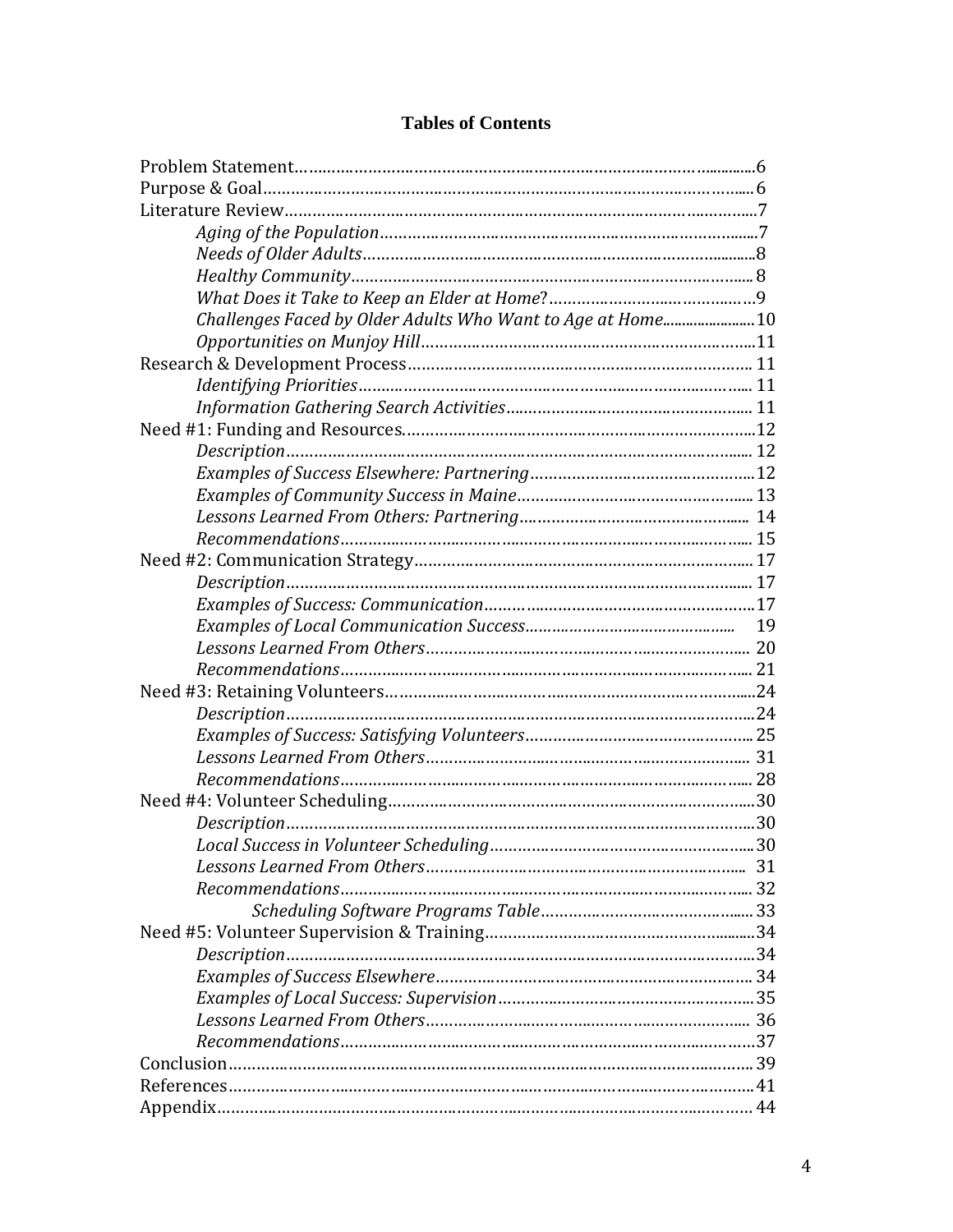# **Problem Statement**

Non-profit organizations function for the betterment of society, mostly driven by a passion of a person or a group of people. Non-profits, especially volunteer programs, possess needs, particularly with regard to their sustainability. Needs in planning and organizing volunteer programs have been identified by Lynch (2009). Examples of these needs include fundraising, getting the word out and volunteer development.

# **Purpose & Goal**

This capstone helped AHOM identify implementation priorities and potential needs, and provided resources, examples and wisdom from others to help inform solutions for development and implementation of volunteer support in their community.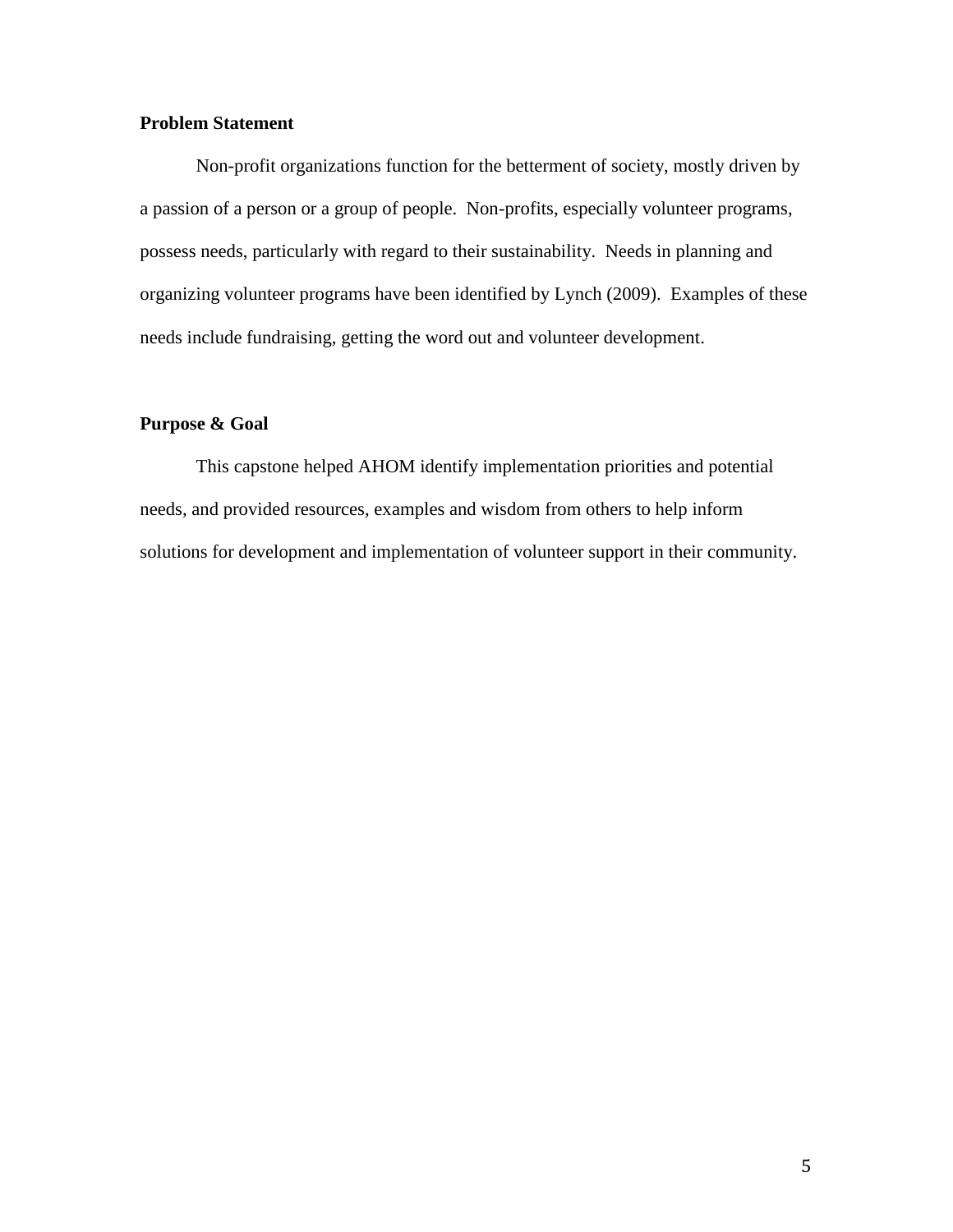#### **Literature Review**

National and local demographic trends in the aging of the population suggest that the proportion of Munjoy Hill residents over the age of 65 will increase in coming years largely due to the aging of neighborhood baby boomers. In the year 2021, the first of the baby boomers who were born between 1946 and 1964, will reach age 75 (Maine State Planning Office, 2010). The anticipated growth in the number of older individuals aging living on Munjoy Hill create an opportunity for the community to develop supports to make theirs a more aging-friendly place for all members of the neighborhood.

#### *Aging of the Population*

Maine is considered to be the "oldest" state in the nation with seniors aged 65+ making up 16% of the states' population, and Maine has a median age of 42.7 (Maine State Planning Office, 2010). Maine also has the second-smallest percentage of its population under 18 and has very low rates of in-migration by young families (Maine State Planning Office, 2010). As a result, Maine has an intensified aging population and is experiencing a slower rate of population expansion than most other states. Maine's older population is also expected to increase at more than twice the rate of the state's overall population over the next twenty years. This is exacerbated by in-migration since Maine is known to be a state that appeals to retirees (Maine State Planning Office, 2010).

Maine is also a state where seniors live in poverty at rates higher than the national average. Many seniors are struggling to pay medical bills, purchase prescription drugs, heat their homes, and keep food on the table within their fixed income (Maine State Planning Office, 2010).

6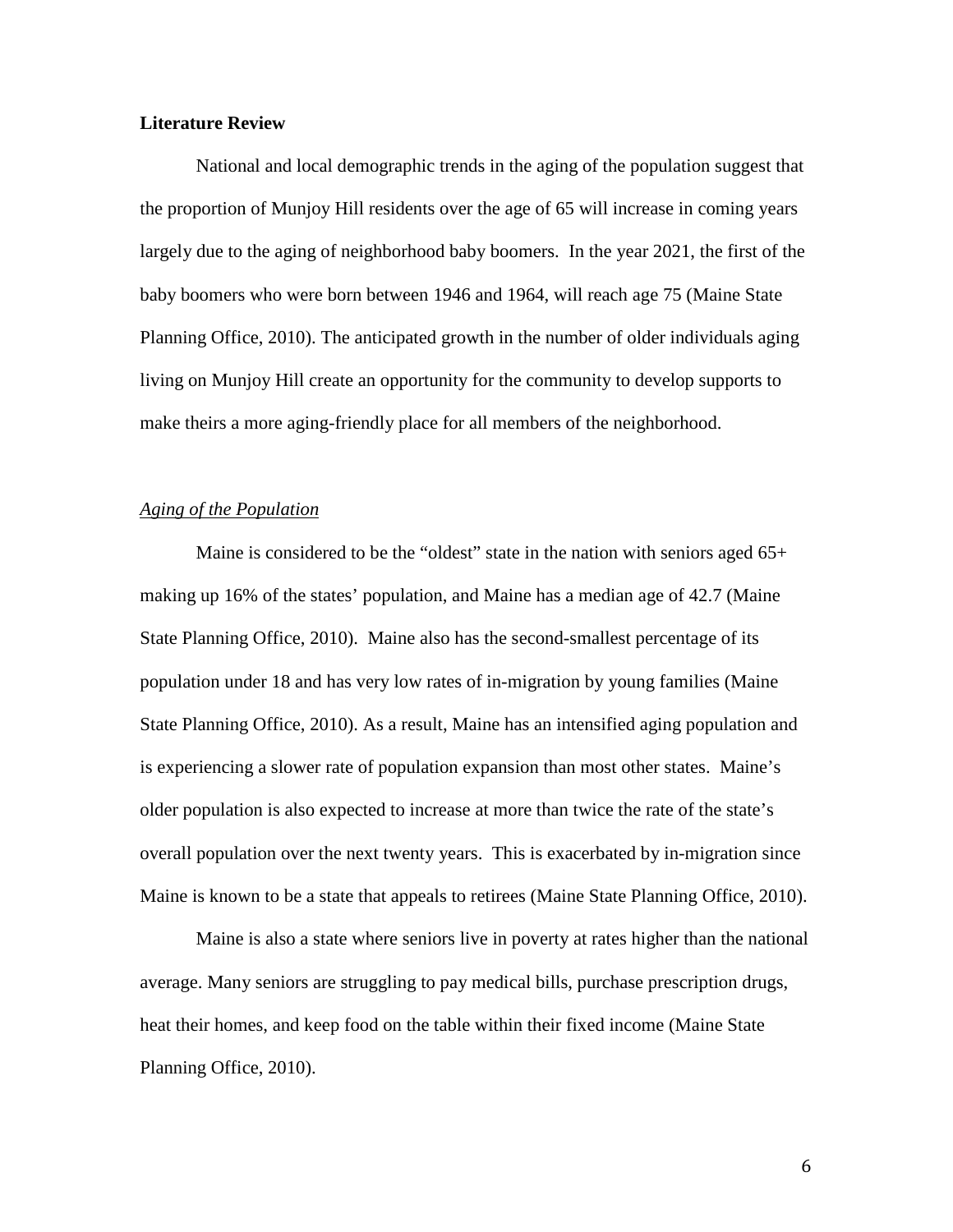#### *Needs of Older Adults*

When compared to the rest of the population, those aged  $65+$  are more likely:

- To develop an illness or disability
- To live on a fixed income and
- To lack the resources for transportation.

At the same time, older people are a valuable resource and often have time to help others who require a helping hand or other assistance. Recognizing that everyone deserves the feeling of being included and wanted within a community, AHOM's new volunteer program offers value to older adults of all levels of need. Simply having someone call to make sure that a neighbor has taken their pills or going for a nice walk around the neighborhood can have a positive impact on both the volunteer caregiver and on the volunteer recipient (Hindawi Publishing Corporation, 2010).

#### *Healthy Community*

A healthy community for older adults is one that encourages independent living and promotes social connectedness. It offers a variety of resources such as transportation options and a range of opportunities for socialization, recreation and civic engagement that are accessible to older adults who might be limited by chronic conditions, or by mobility, visual, hearing or cognitive impairments. Healthy communities strive for arrangements where their older population can age safely while maintaining their independence as much as possible in a community where people care for one another (Health Trust, 2012).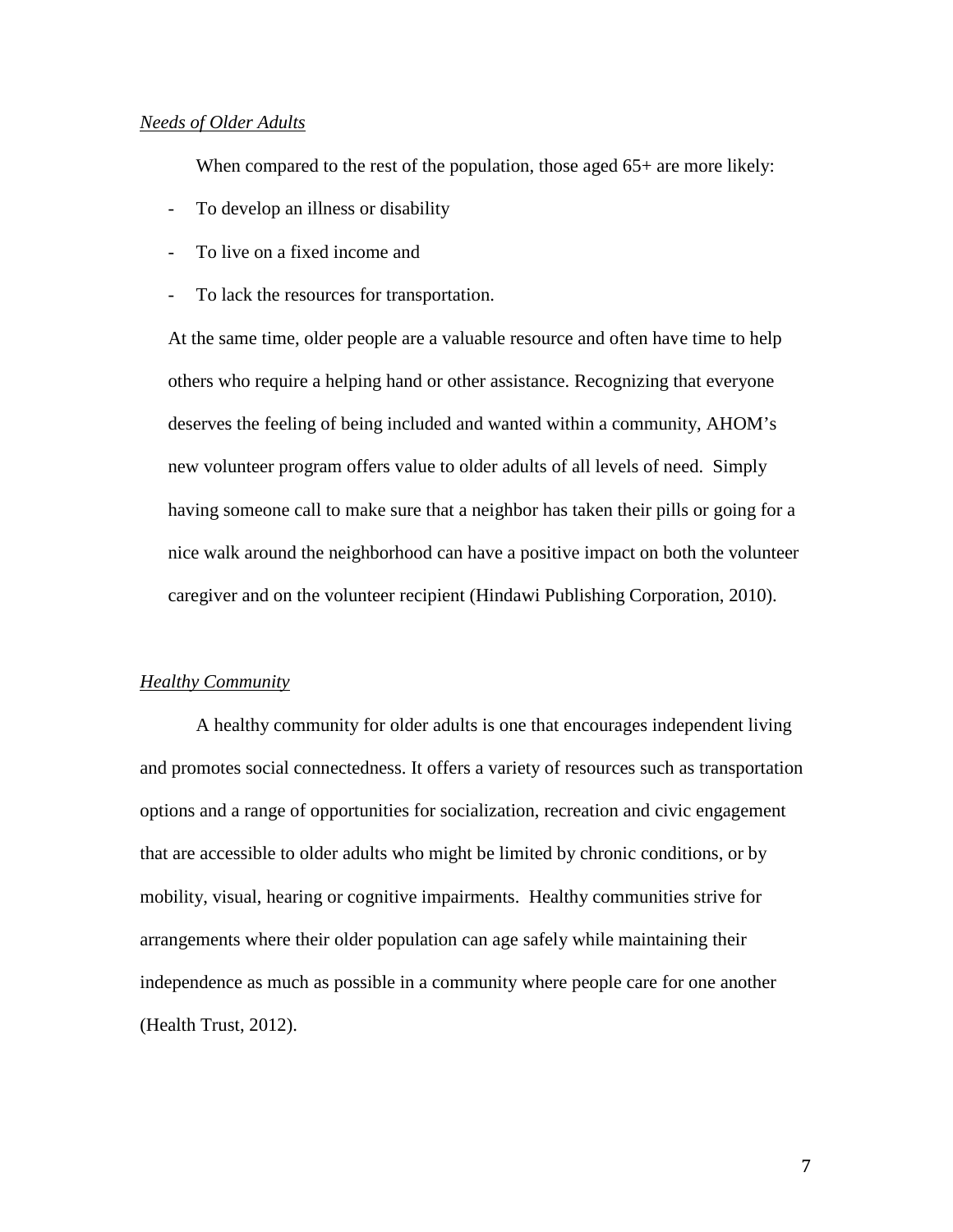#### What Does It Take To Keep An Elder At Home?

In Boston, leaders from an array of long-term care organizations came together to discuss aspects on keeping elders within their homes. They concluded with six issues needing to be addressed for aging in place (Boston Partnerships for Older Adults, 2006):

- *1. Care coordination –* Need to ensure that the elderly needs are met along with providing timely and quality services.
- *2. Cultural competency* All genders, races, ethnicities, religion, beliefs, etc. need to have equal opportunities to access information on aging. Resources need to be made available to give older adults the ability to age in the comfort of their own homes.
- *3. Direct care –* Need to develop a quality team of workers that are well trained to supply excellent services to the older adults.
- *4. Policy* Need to assure older adults are afforded the right to voice their opinions within the community so that they feel heard and have the freedom to make changes where they see fit.
- *5. Socialization* Need to develop a balance between social activities to integrate elders with the community and allow for them to age in their homes as well.
- *6. Access and public awareness -* Need to get the word out about the program and get the community involved and need to make education available to older adults on topics that are of relevance and interest to them.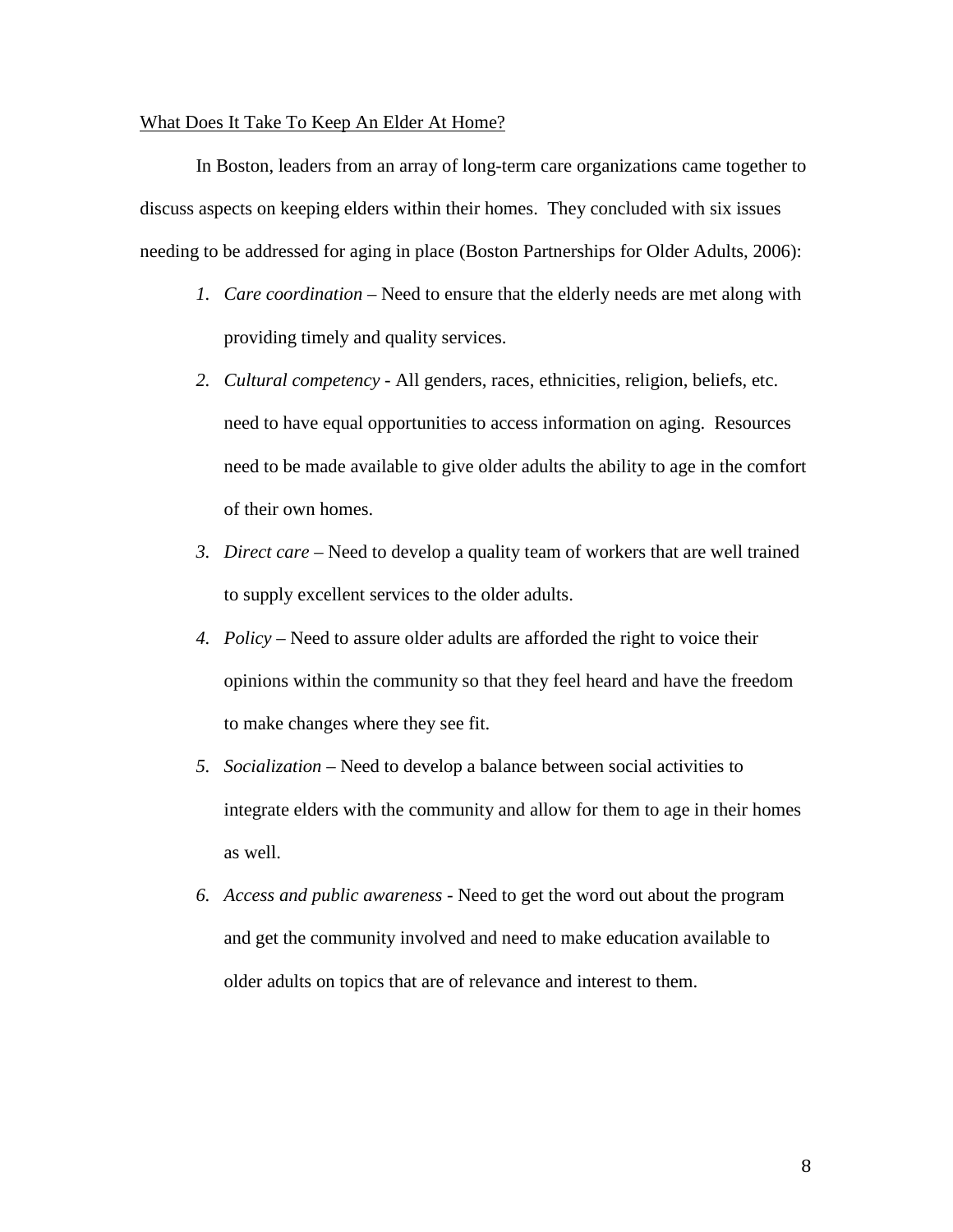#### *Challenges Faced by Older Adults Who Want to Age at Home*

Many seniors wish to maintain their independence feeling that staying in their homes or apartments. This provides them with the self-confidence and upholds their sense of autonomy (Maine State Planning Office, 2010). Unfortunately, low income, lack of housing maintenance and unsafe neighborhoods have been shown to have an impact on increasing an older adults risk of dying. It is crucial for community programs offering services to older adults to develop stable plans that will reduce this risk (Seniors Count, 2006). Limited income impacts quality and health of life for many older adults by limiting their access to basic needs (Olson, 2003). Health problems, transportation, financial limitations often prevent elders from leaving their homes. As a result, the risk of social isolation increases with age, and risk grows with age due to a number of factors including loss of family and friends as well as their decreased mobility (Olson and Associates, 2003).

Older adults and taxpayers benefit when home-based supports can reduce the need for higher cost nursing facility care. In Maine, nursing home rates average \$8,760/month (Skilled Nursing Facilities, 2012). Many seniors have insufficient income to pay these high monthly costs for a long period of time. And, the federal Medicare program does not cover nursing home care for custodial support of the sort targeted by AHOM. Similarly, Medicare does not pay for this support in older adults' homes unless they are homebound and require skilled nursing or rehabilitation services. While Medicaid may cover the cost of nursing homes and in-home care for some older adults with limited incomes and few assets, many older adults with a need for assistance do not meet the strict medical need criteria for long term care. Finally, private insurance may

9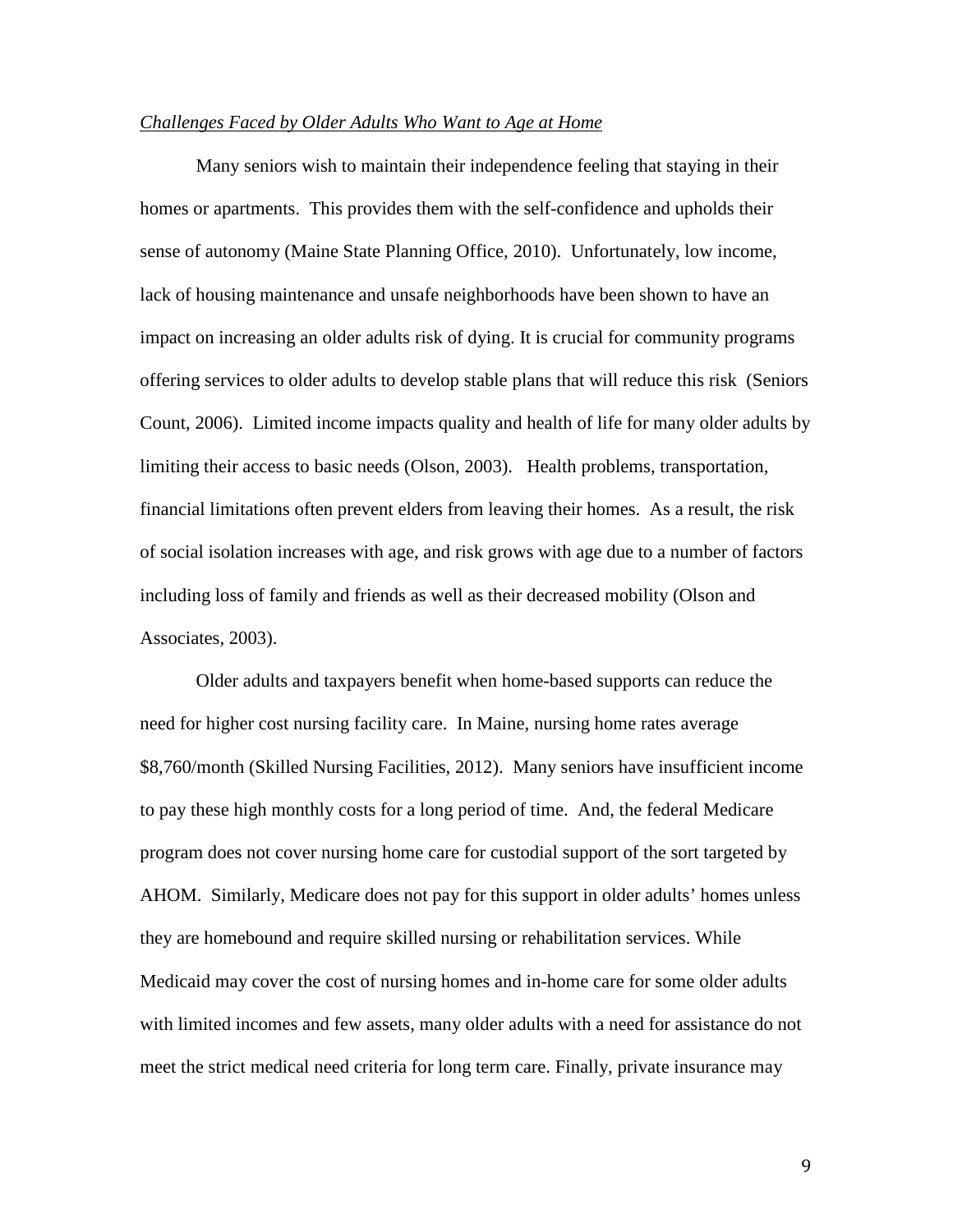cover the cost of nursing homes or in-home care, however, very few older adults have private long-term care insurance policies (Consumers for Affordable Health Care & Maine Equal Justice Partners, October 2012).

#### Opportunities on Munjoy Hill

Additional services and support will need to be available in the community if Munjoy Hill hopes to help older residents continue to live in the neighborhood. Ideally, these supports will allow older residents to age in place and continue to feel part of the Munjoy Hill community. A change in thinking will be essential to make sure that the needs of the aging population are met. This new way of thinking is an underpinning for the AHOM volunteer program to adopt the neighbor helping neighbor approach.

#### **Research and Development Process**

#### Identifying Priorities

The AHOM working group identified needs of greatest concern to them: funding and resources, communication, retaining volunteers, volunteer scheduling and volunteer supervision. I attended several of their monthly meetings and maintained regular contact with them via e-mail throughout the process. Research was conducted once all the needs were specified.

#### Information Gathering Search Activities

- 1. Online searches utilized to acquire information on the following:
	- a. Community resources;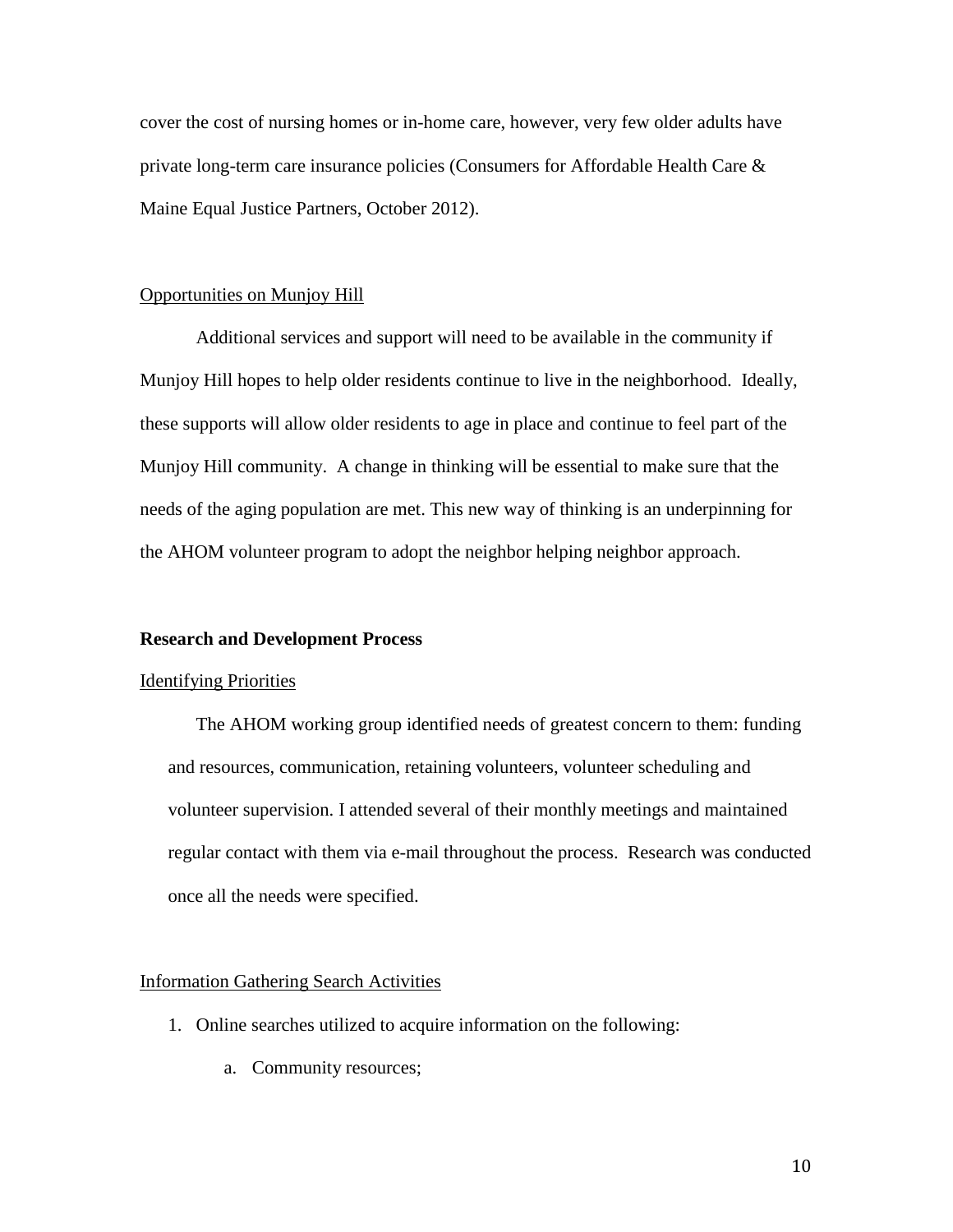- b. Funding lists and
- c. Successful programs.
- 2. One-on-one informal interviews with volunteer coordinators from two Portland non-profits identified by faculty recommendations and through previous coursework: the Boys & Girls Club of Southern Maine and Learning Works
- 3. Periodically preparing and delivering synthesis to the working group.

The following sections summarize the findings for each need area, including:

- Description: section explaining synopsis of the need;
- Examples of success: section describing community initiatives nationally and in Maine;
- Lessons Learned From Others: section describing suggestions offered by programs doing related work and
- Recommendations: section with suggestions for next steps and related opportunities available to AHOM.

The final section of this report is the conclusion summarizing the needs and priorities. Focal solutions on overcoming these needs are mentioned to help AHOM excel with their initiative.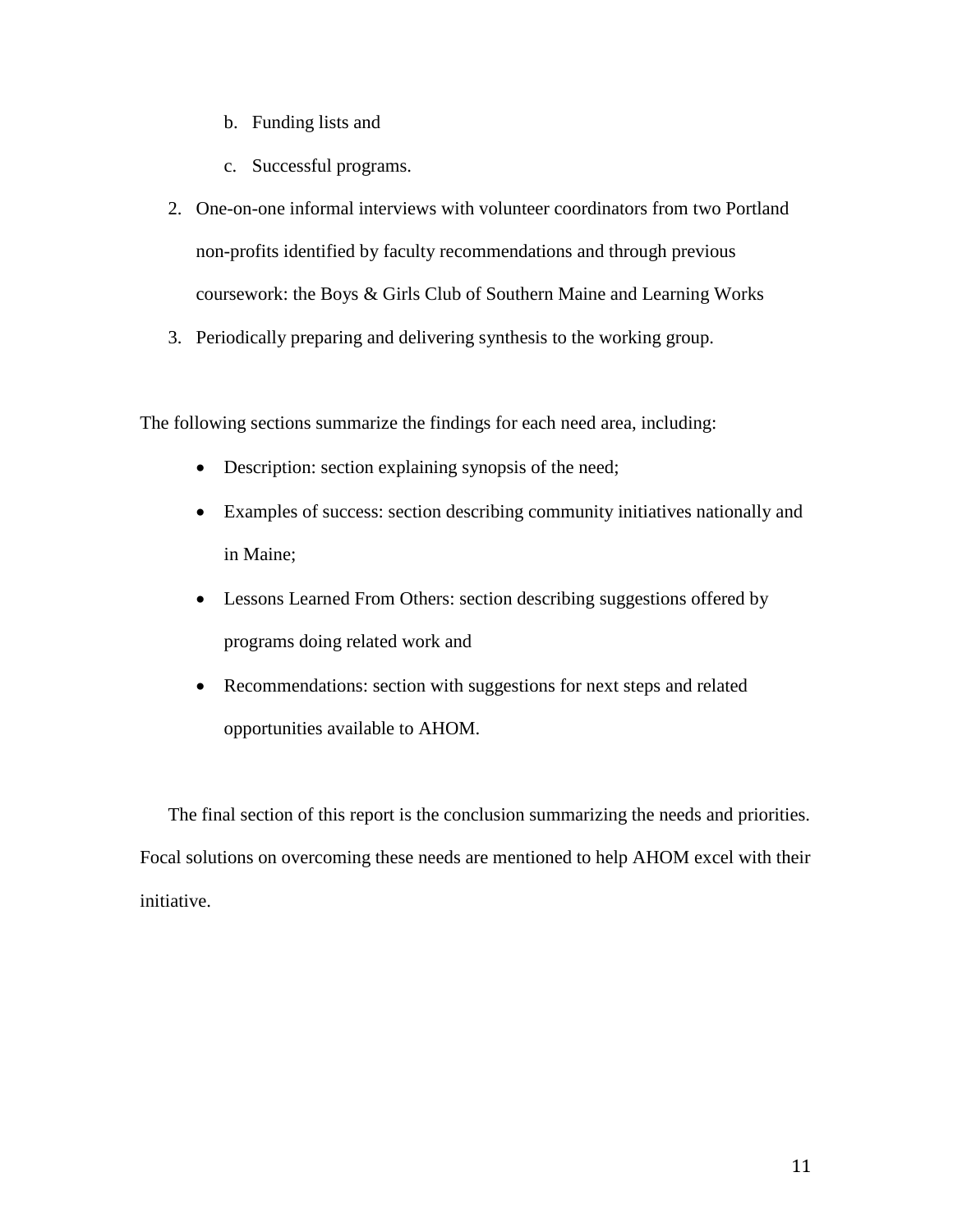#### **Need #1: Funding and Resources**

#### Description

At Home on Munjoy Hill (AHOM) wants to offer older residents within their community a variety of resources to help them remain in their homes and neighborhood as long as they choose. The AHOM working group would like to offer services such as transportation, meals and social gatherings to build a sense of community among the older residents. Funding is needed to further develop these services. In response, the first research conducted for AHOM was to find potential funding sources that might support AHOM in its community development initiative. Attached Appendix A is a list of funding organizations along with their address, deadlines, processes for application and a brief summary of their requirements.

#### Examples of Success Elsewhere: Partnering

The resources available to build AHOM's community initiative will undoubtedly be limited. The following are examples of successful approaches of other established community-based programs.

#### *Tamarac, Florida*

The city of Tamarac, Florida, developed a community-based program that (The U.S. Department of Health & Human Services, 2005):

• Partnered with their local community transit system to establish a bus system helping residents get around using bus routes to three convenient destinations such as pharmacies, doctors offices and shopping. Bus timetables are on a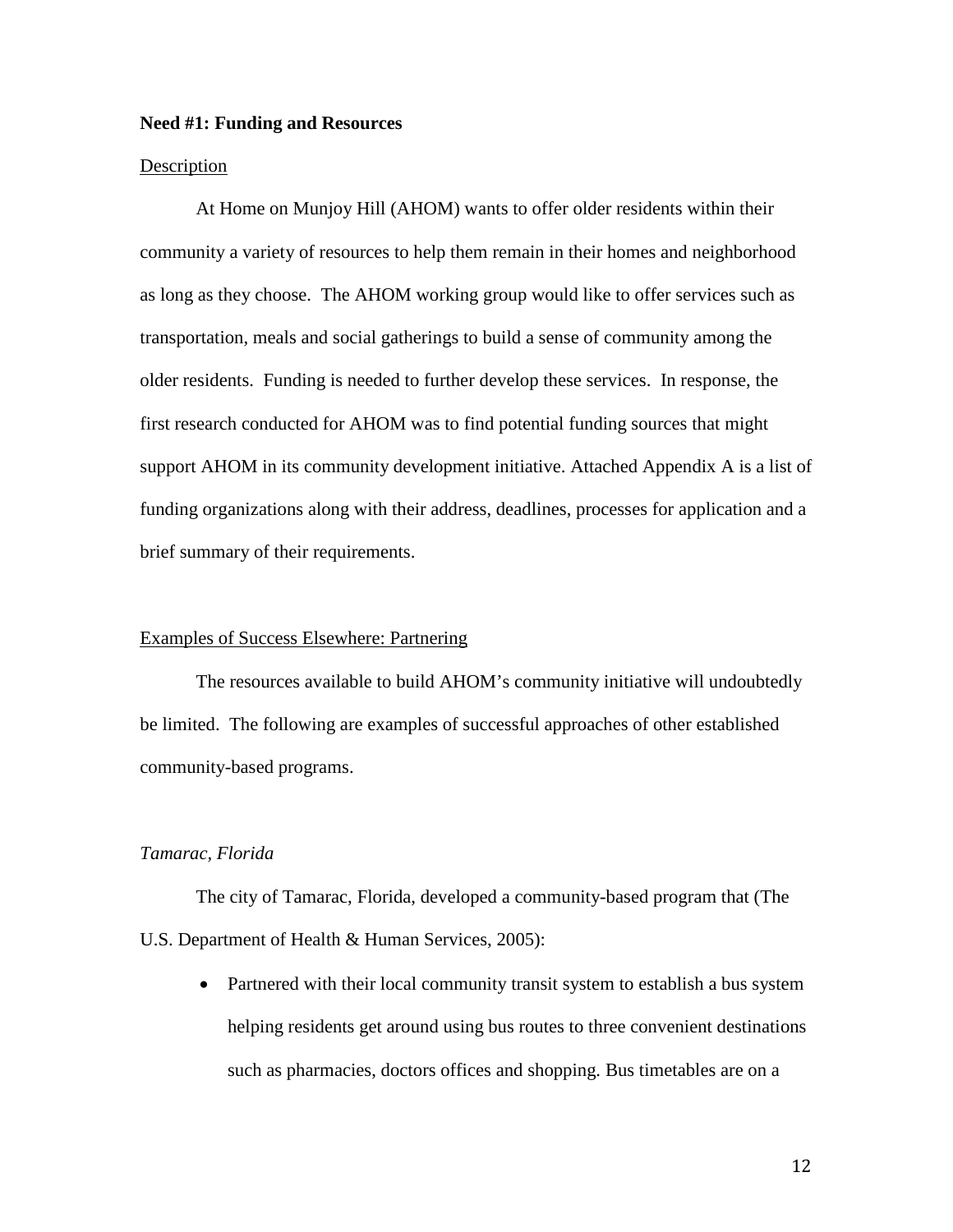fixed schedule to make it easy for the older residents to remember. This service costs the residents \$0.25 per trip and also offers free transportation to the library.

• Partnered with their local community development division to offer a maintenance program to the residents at no charge. The program provides maintenance services to help upkeep seniors' homes.

#### *Milwaukee, Wisconsin*

One related community-based initiative developed the notion of "Connecting Caring Communities" in Milwaukee, Wisconsin. This idea centers around collaboratively building social capital with those in the community who have an impact on others. For example, Milwaukee engaged the mayor, president of schools, state representatives and church pastors. These influential leaders helped mobilize services in targeted neighborhoods to help build their community.

#### Examples of Community Success in Maine

The Boys and Girls Club (BGC) of Southern Maine is a successful non-profit organization focusing their attention on the youth through education, building integrity and living a healthy lifestyle. BGC established relationships with their primary funders, United Way of Southern Maine and individual donors. The organization prioritizes the maintenance of these relationships for long-term sustainability. Key advice from BGC is to use community resources wherever possible to reduce spending and preserve funds for high priority projects (S. William, personal communication, March 7 2013).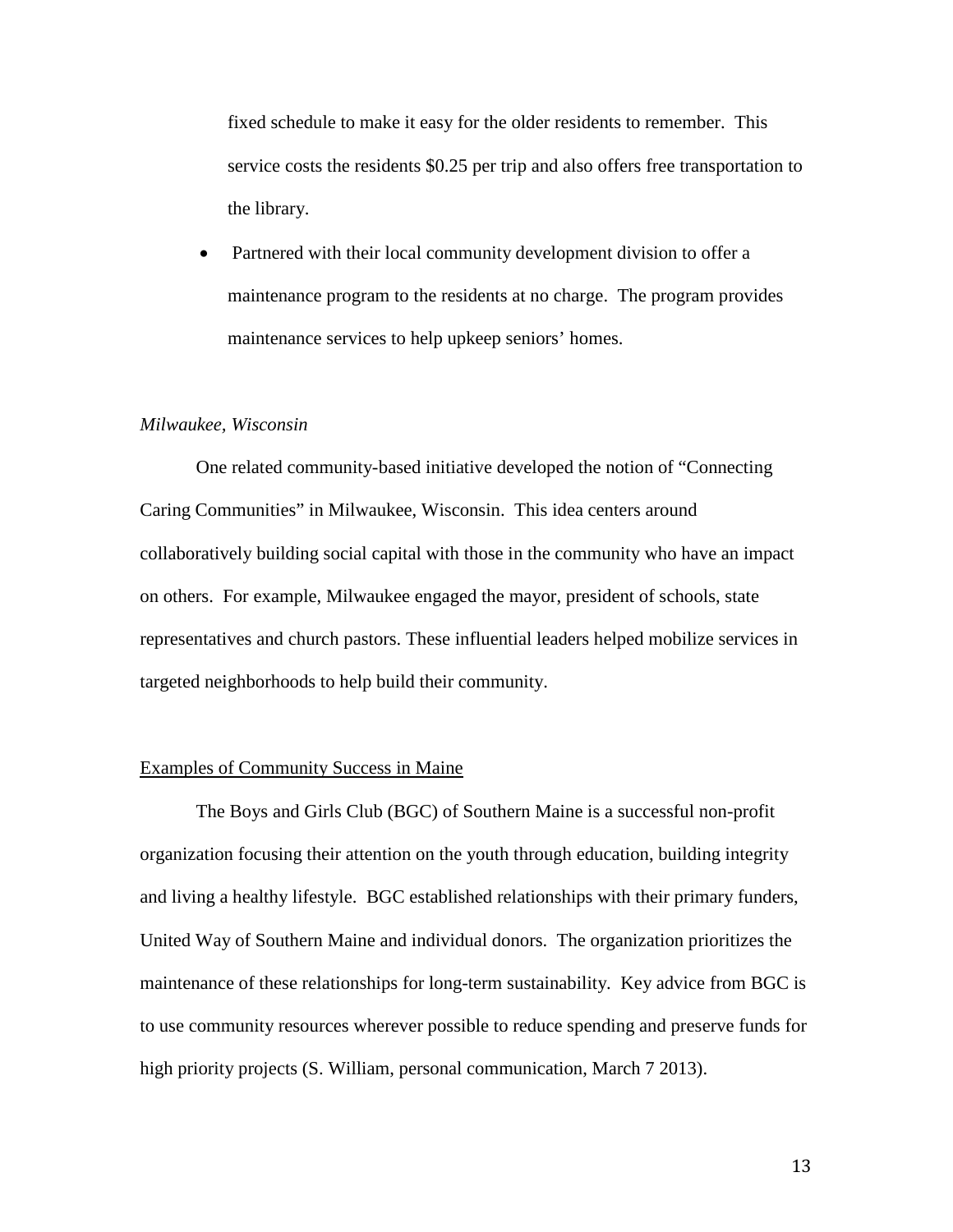Learning Works is a Portland nonprofit organization providing learning opportunities to the at-risk youth population in Maine. Representatives from Learning Works share the ways they approach fundraising:

- Funding for specific projects and
- Funding for underwriting all costs (staffing, administration, tasks and materials) from an established organization.

The difference between the two approaches is the amount of funding requested. The former is associated with smaller requests and the latter with larger requests. To compete for grant support, organizations must sell their idea(s) to the grant maker in understandable terms. Key advice from Learning Works is to maintain strong working relationships with funding organizations so long-term support is available. (T. Hall, personal communication, March 8 2013)

#### Lessons Learned From Others: Partnering

#### *Community Partnerships For Older Adults*

By bringing everyone to the table to work together, they increase connections among neighbors and reduce barriers between agencies and sectors. They make it possible to combine and allocate resources more effectively and meet needs more efficiently. They improve quality of life and therefore health. The essential elements as described by Community Partnerships for Older Adults (2009) needed to build successful partnerships include:

• Direct involvement of older adults and non-traditional partners;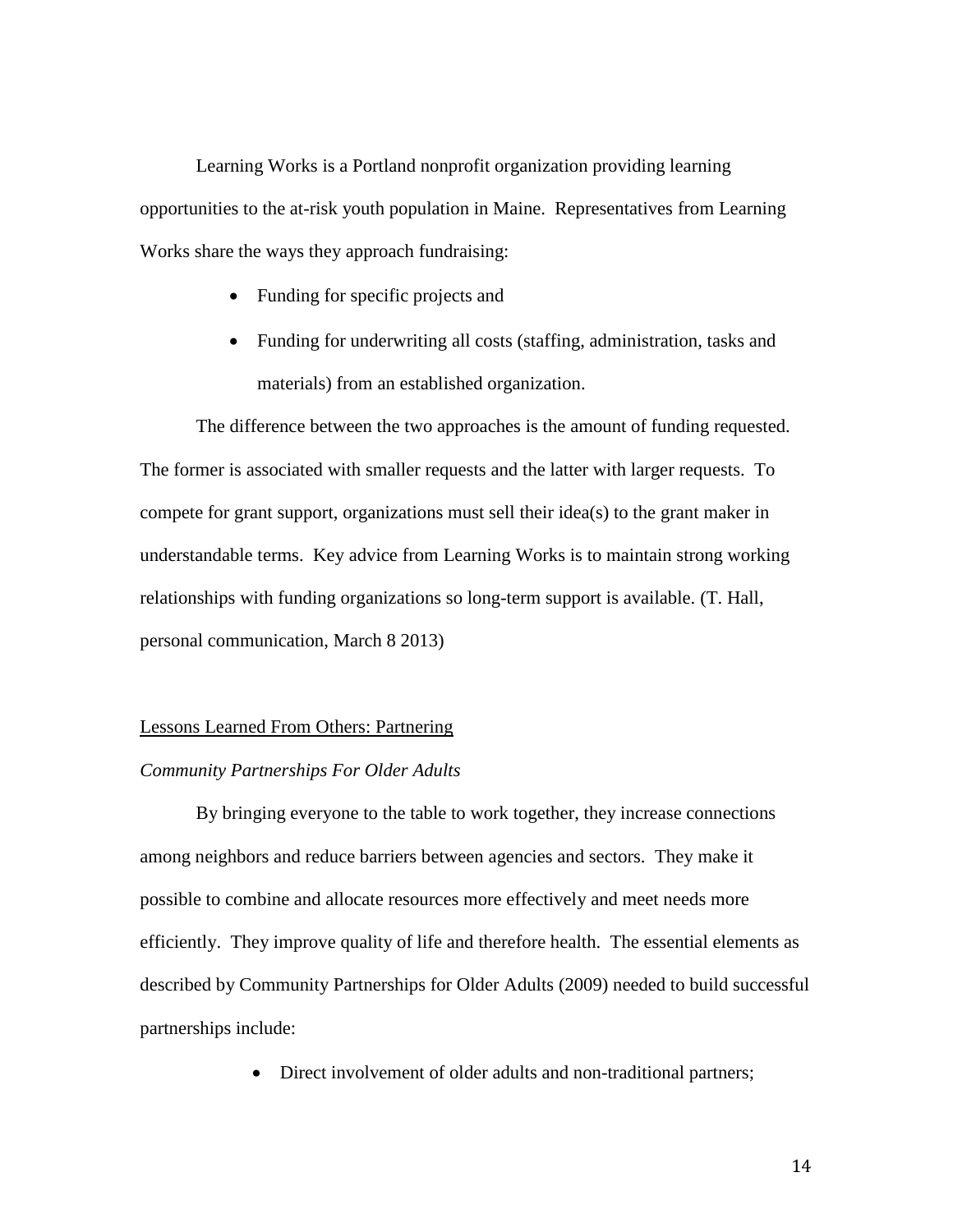- Community developed and supported strategic plan: roles of partners, articulate community vision, priorities and steps to achieve the vision;
- Commitment of resources to strategic plan: funding, staffing, representatives of organizations;
- Shared leadership of the partnership and its work groups;
- Neutral table to convene regular, open meetings and
- Paid or dedicated staff to support the partnership.

In order for AHOM to acquire funding and reduce its expenditures, partnering with local resources would be beneficial to reduce pressure on the working group. Examples of expenses that might be supported by partnering with other local resources are:

- Transportation
- Home maintenance and
- Mentoring services

## Recommendations

Based on the successes of established community initiatives in the country, AHOM could benefit from:

- Exploring partnerships like working with the local RTP (Regional Transportation Program) and ITN (Independent Transportation Network) to develop bus routes most commonly traveled by older adults in the Munjoy Hill neighborhood.
- Exploring partnerships with local maintenance groups to help the older adults with upkeep of their homes. Examples include the People's Regional Opportunity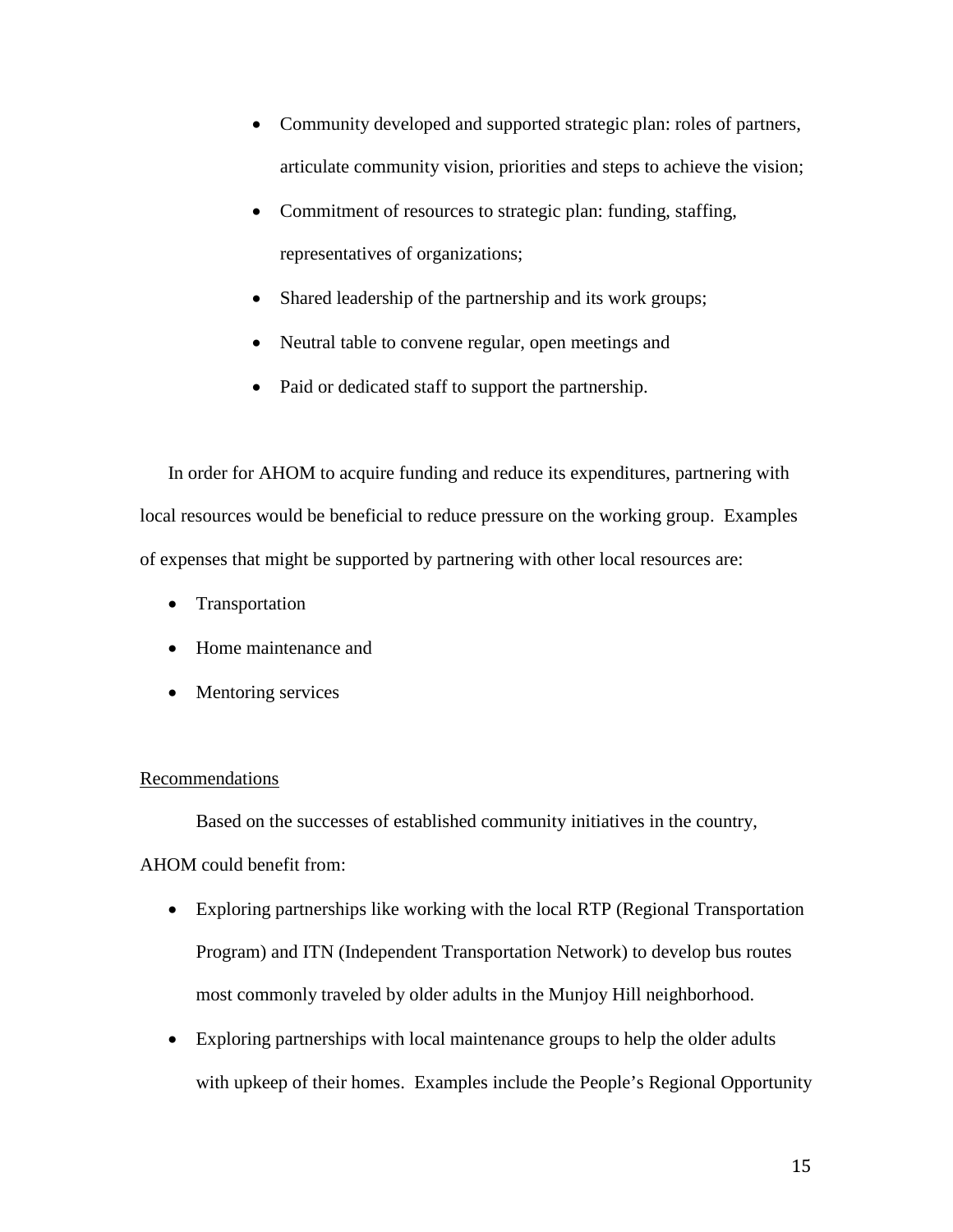Program and the Maine Community Action Association, both offering services to address the needs of communities within Maine.

- Exploring partnerships with SCORE, a local Portland group offering a variety of free mentoring services to newly developed organizations in Maine.
- Getting local older adults involved in the program's decision-making processes.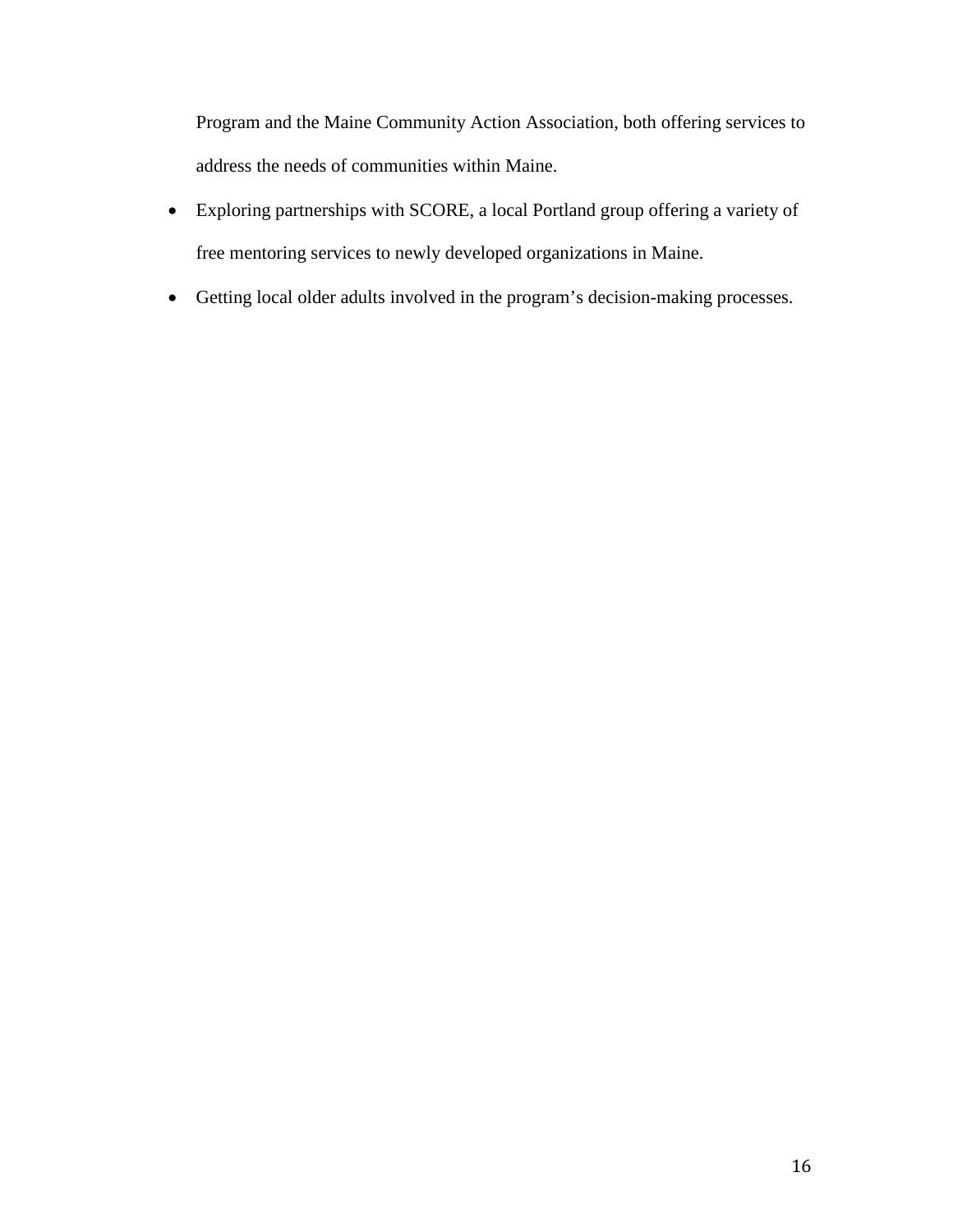### **Need #2: Communication Strategy**

#### Description

Munjoy Hill Neighborhood Organization (MHNO) is well established within the community and has a good reputation amongst the neighbors. Although many in the Munjoy Hill area recognize the not-for-profit organization, getting the word out about the program is a need. As a program within MHNO, AHOM goals are to:

- Familiarize the public with the program and
- Create opportunities for others to reach people through AHOM.

In order to achieve these goals, AHOM priorities are to:

- Recruit volunteers and
- Get the word out about the initiative.

### Examples of Success: Communication

The following are examples of successful communication strategies of various community initiatives across the United States.

The Elder Friendly Communities Program (2006) developed "the process model"

for developing a volunteer-based program consisting of the following steps:

- o Entering the neighborhood;
- o Engaging older adults;
- o Forming neighborhood groups;
- o Enhancing seniors capacity for civic engagement and
- o Sustaining seniors' groups through social events, outings, tai chi classes, service information sharing and political advocacy.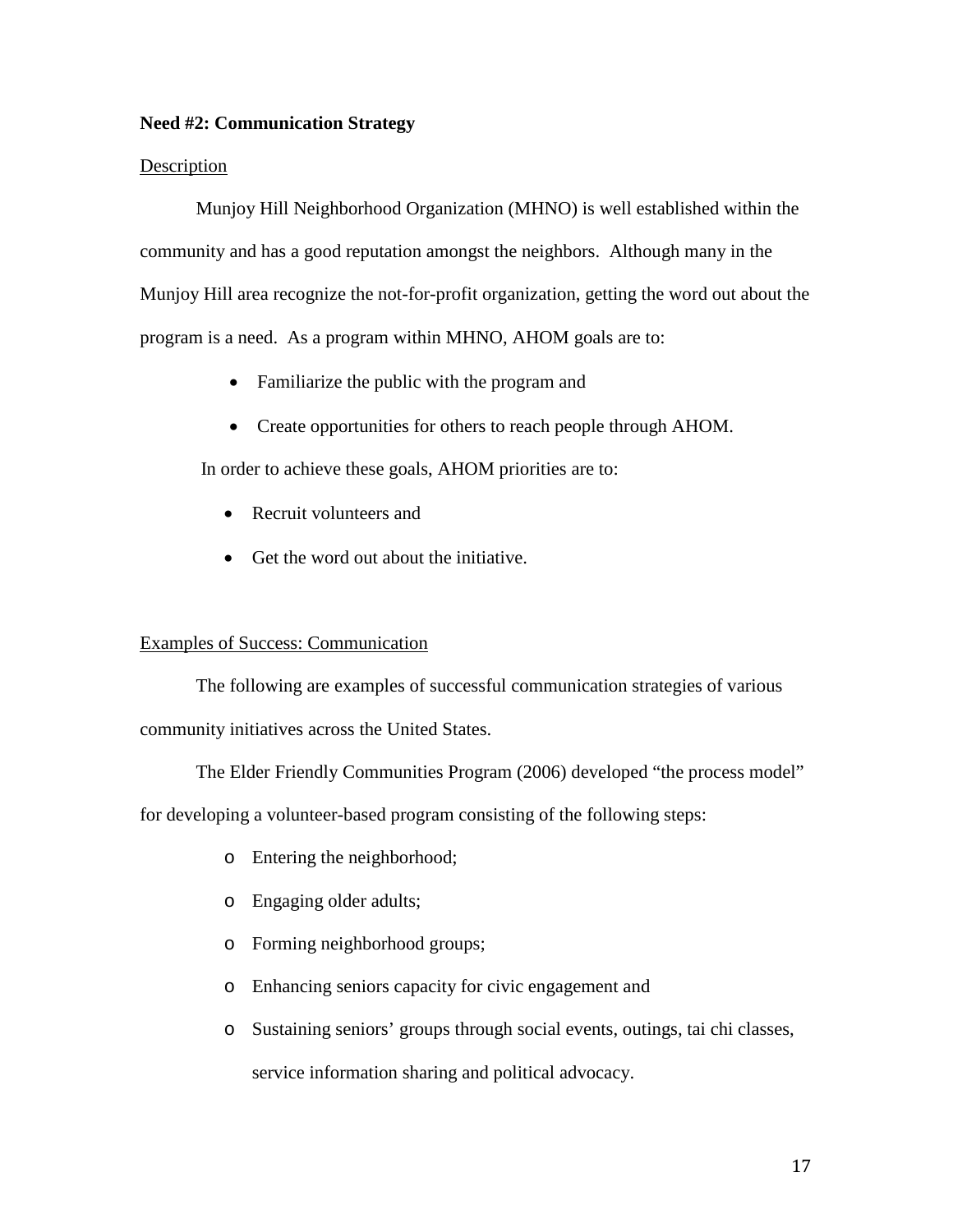#### *Manchester, New Hampshire*

One community initiative based in Manchester (New Hampshire) entitled "Seniors Count" (2006) created a program similar to the one envisioned by AHOM. The program's committee determined that older adults need social, physical and emotional support if they wish to avoid residing in nursing homes and remain in their community. In order to get the message out about their program, Seniors Count:

- Held various public relation campaigns using radio and posters to educate people on the issues related to older adults and discuss services they can offer to overcome the challenges of aging;
- Partnered with a local television station to discuss senior issues;
- Held Town Hall meetings to raise awareness within the community;
- Created an easy access website containing the program's information for older adults as well as the opportunities for volunteers and
- Conducted telemarketing phone campaign to contact their targeted audience.

Another community initiative made efforts in gaining clients and volunteers with the use of local resources.

#### *Clients:*

• The committee distributed and gathered surveys to local residents at stores, in senior residences and at community events. The surveys engaged a number of people, which led to the program gaining recognition by the community.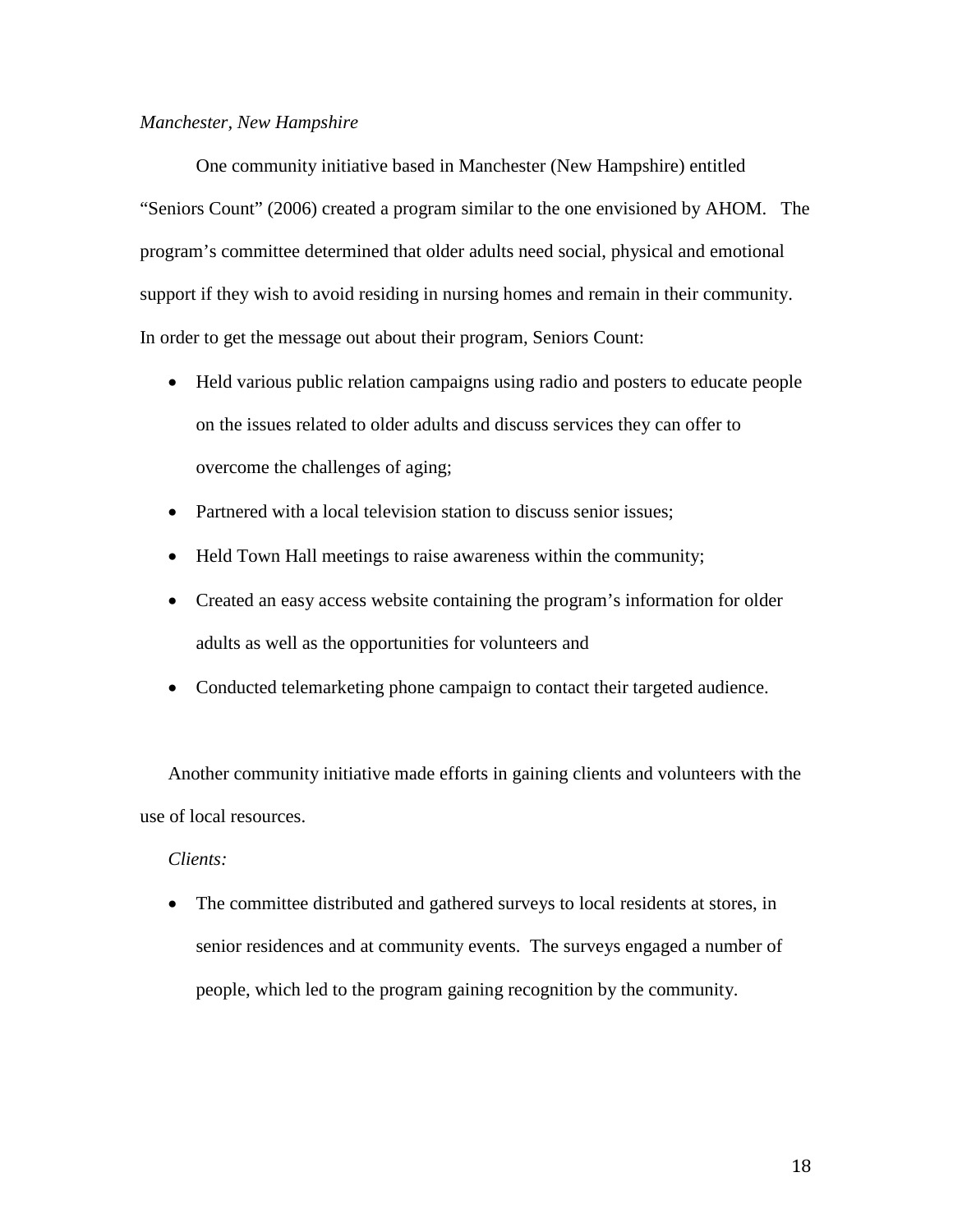# *Volunteers:*

• The committee got local schools involved in their program and it proved to be a success for both volunteers and older adults. It created a sense of community and the students learned valuable lessons on public health as well as aging.

#### Examples of Local Communication Success

The Boys and Girls Club (BGC) of Southern Maine has been around for over one hundred years and has had the luxury of forming lasting relationships with their volunteers and stakeholders. Communicating to the public and getting them involved in their program entails the following actions (S. William, personal communication, March 7 2013):

*Clients:*

- Establishing relationships with their stakeholders. BGC has gained partnership loyalty with UNUM and US Cellular to help staff special events and to get the word out.
- Getting the Director of Development and Marketing to send out news flyers, letters, cards and invitations to the community as well as to the alumni of the organization. The alumni tend to be loyal to the BGC and will try to help however they can.

#### *Volunteers:*

• Providing positive experiences for the volunteers who then recommend friends and/or family to volunteer their services to the organization, which in turn creates an ongoing recruitment tool for new volunteers.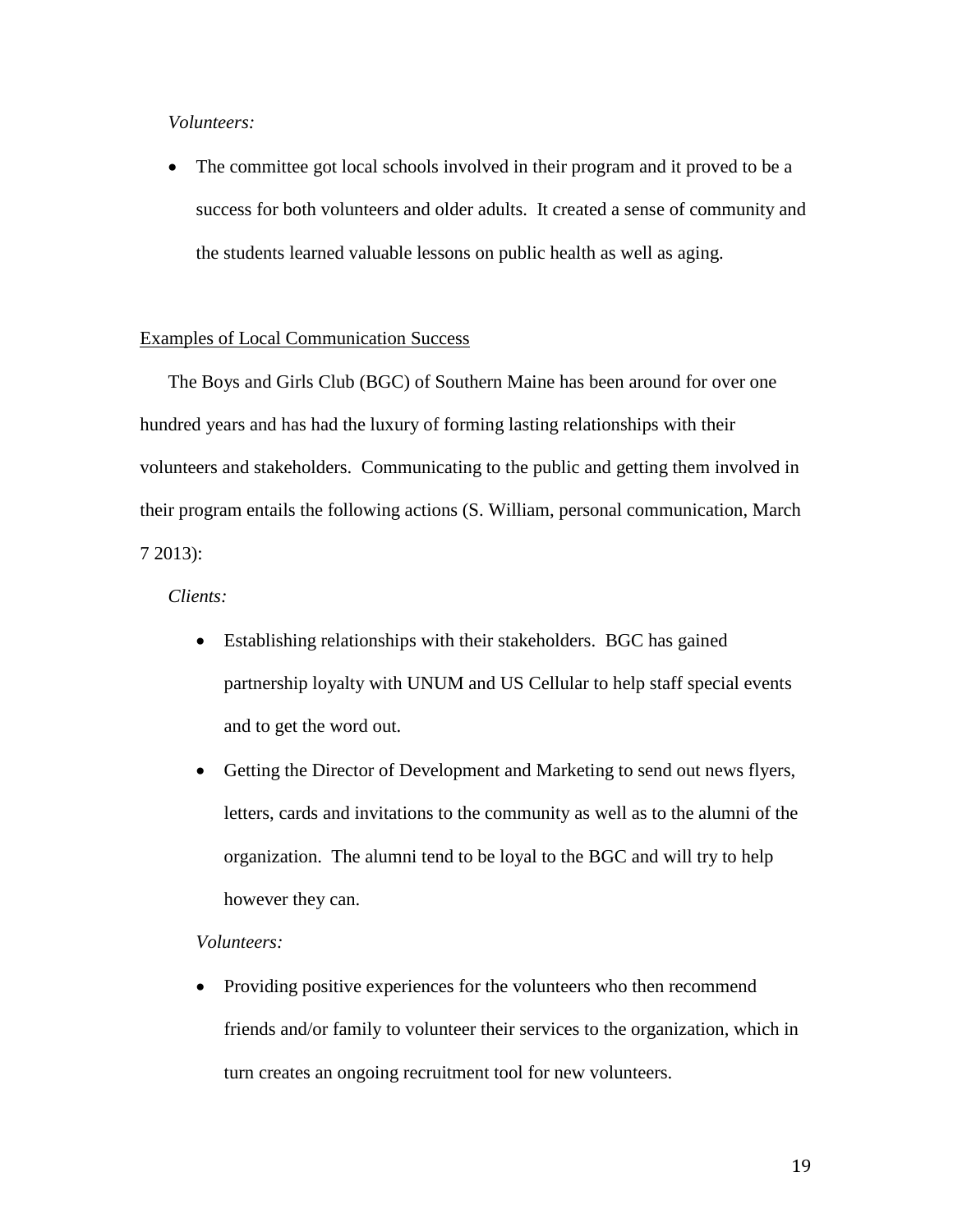- Getting local high schools and colleges involved by contacting a person of authority within the institution.
- Going to the Portland Adult Education program and recruiting volunteers.
- Going out into the community and hold personal conversations with local residents to get them involved.

Learning Works uses a variety of techniques to get the word out about their program (T. Hall, personal communication, March 8 2013):

- Using existing infrastructures serving the same population and
- Using recruiting agencies to attract volunteers.

Learning Works promotes their program by using the following process:

- Understanding the substance of the program;
- Including all program information;
- Developing an orientation;
- Gaining commitment and
- Training.

## Lessons Learned From Others

The Community Partnerships for Older Adults (2009) is a national program offering services such as leadership and solutions to new programs that support the needs of the elderly population. They developed nine factors leading to an effective communication strategy: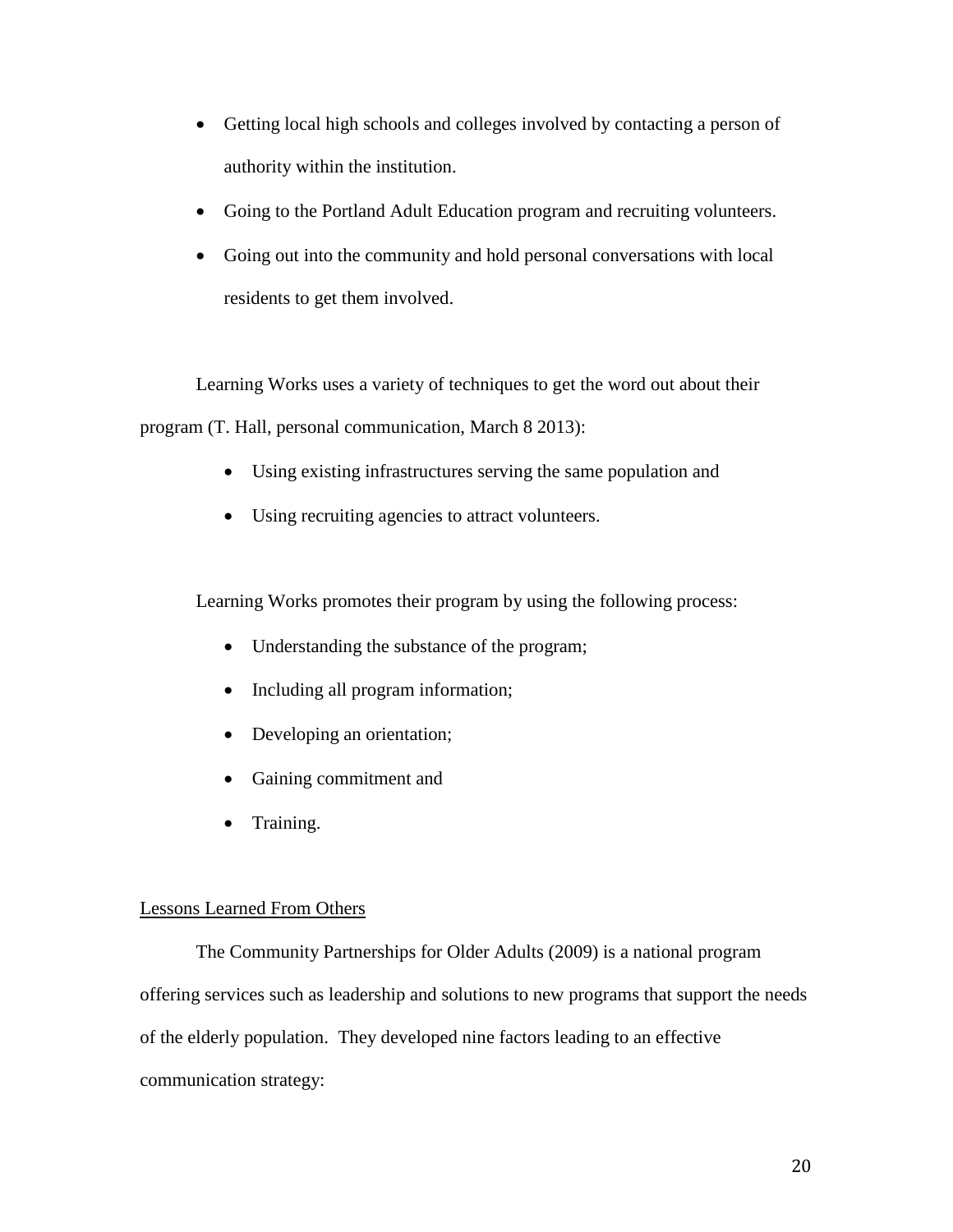- 1. Possessing patience and imagination.
- 2. Creating a detailed communication plan.
- 3. Creating communication objectives that will strengthen the project.
- 4. Keeping the focus on key target audiences (internal and external).
- 5. Creating messages that focus directly on the target audience.
- 6. Creating products that are customer-driven.
- 7. Possessing the necessary resources to accomplish the work.
- 8. Measuring the success of the program at regular intervals.
- 9. Completing all planned goals with attention to detail.

### Recommendations

In order to be successful with their communication strategy, AHOM needs to focus on:

- Planning and taking the time to communicate the program effectively to the various target audiences: neighborhood, potential partners, customers and volunteers;
- Utilizing local resources to get the word out about the program and
- Providing positive volunteer experiences.

AHOM has an array of possibilities to publicize their initiative in the community such as:

# *Clients and Volunteers:*

• Conduct Town Hall meetings to involve the community;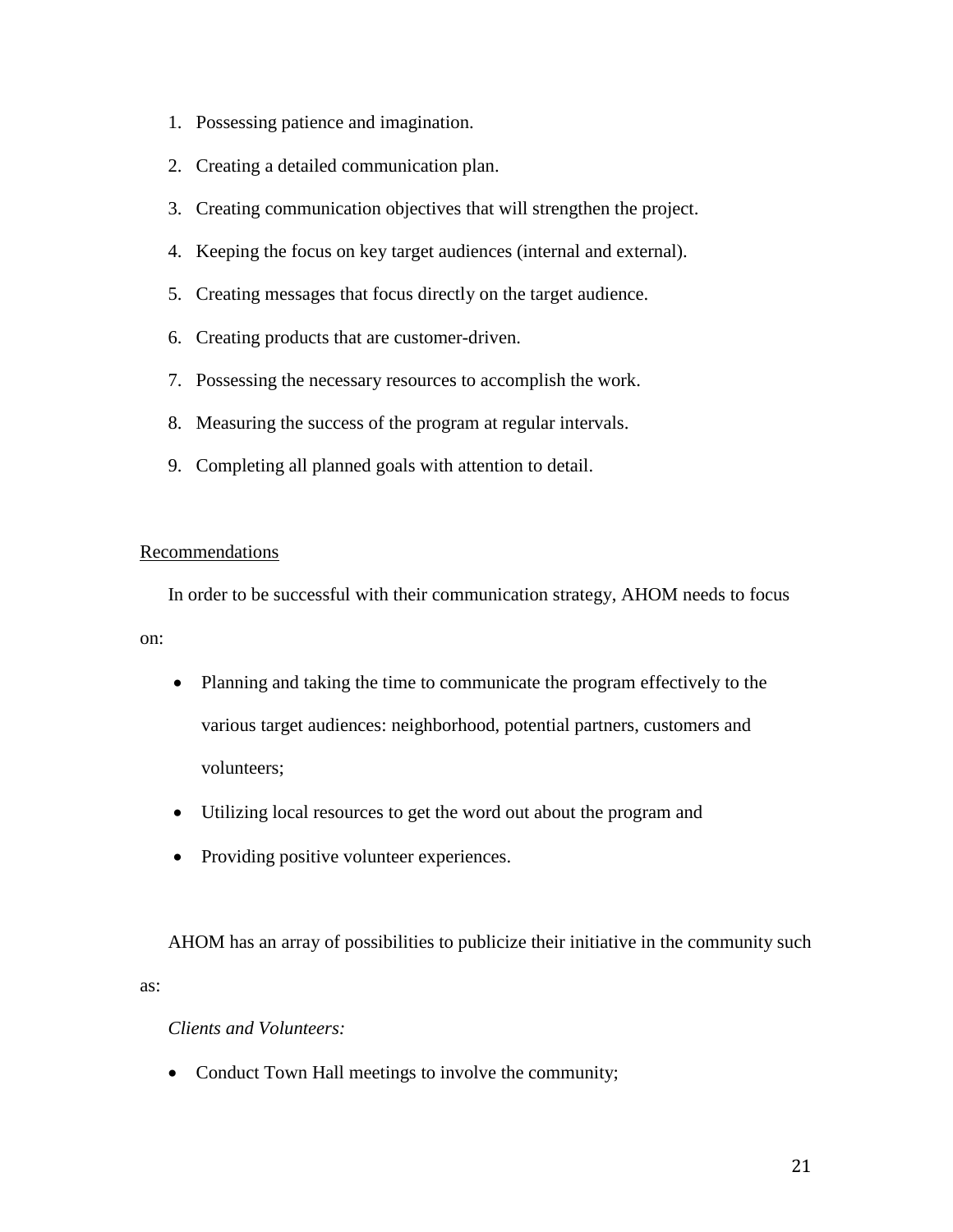• Create a user-friendly website containing all relevant program information for older adults and volunteer opportunities.

### *Clients:*

- Survey the community such as residents, stores, businesses and schools;
- Communicate directly with potential stakeholders and/or loved ones about their program through a telephone directory.
- Seek support from area communication firms that can offer their services to aid the working group;

## *Volunteers:*

- Provide a positive experience for the volunteers who then can refer family and/or friends;
- Post volunteer opportunities with recruit agencies in the area such as Southern Maine Agency on Aging (SMAA), Volunteer Maine and United Way;
- Seek support from local high school and college students. There are a number of schools in the city of Portland. AHOM could devise community service projects getting the youth such as students, boy scouts and girl scouts to help older adults with spring and fall clean-up. Many students must complete community service hours in order to graduate so volunteering their time for AHOM's initiative could be beneficial for both parties and potentially lead to students' loyalty towards the program.
- Seek volunteers from the Portland Adult Education program

### *Vehicles To Get The Word Out To Clients and Volunteers*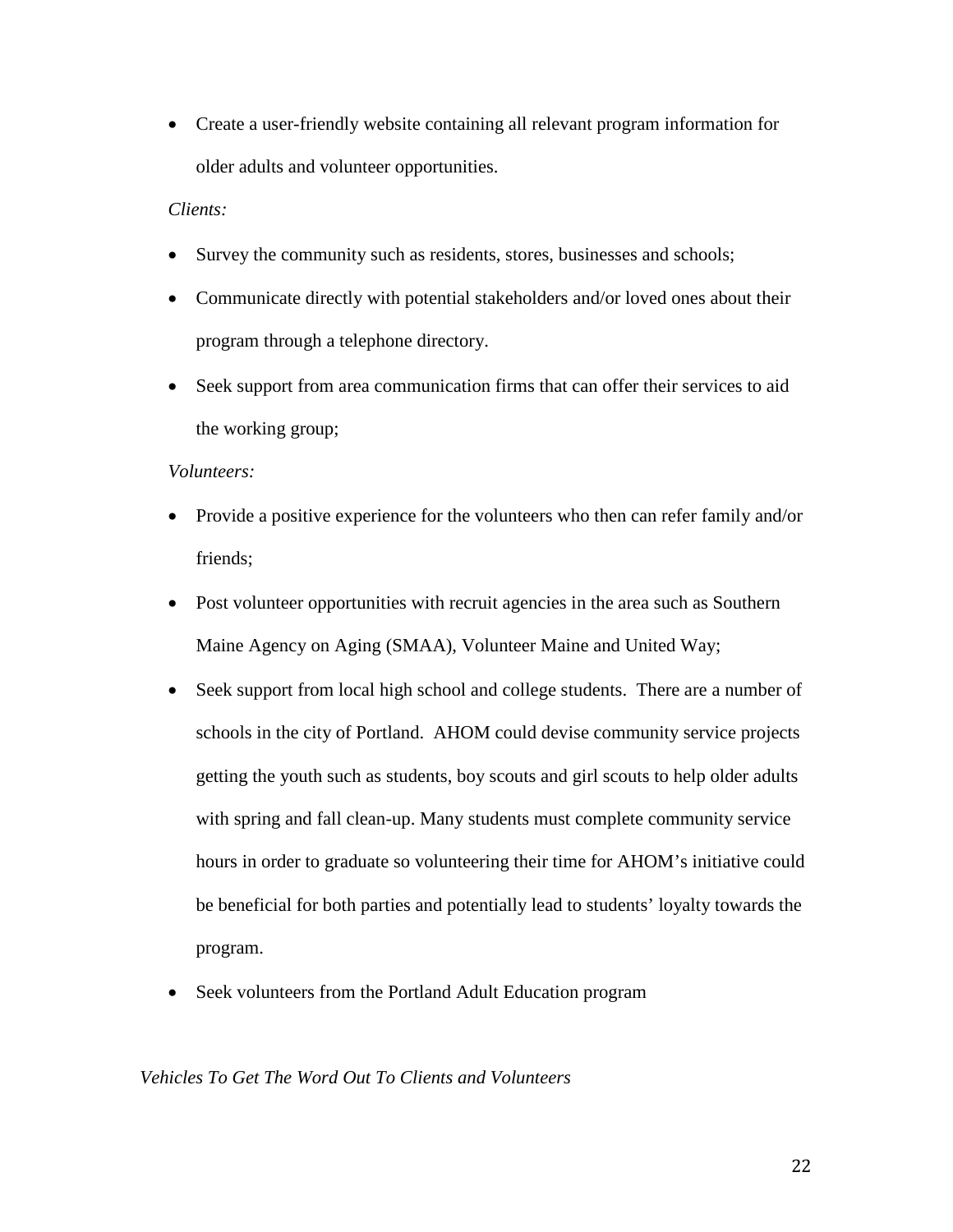- Seek support from the local newspaper "Munjoy Hill Observer". Since it is available to all members of the community, introducing the program through press releases has the potential to reach both potential volunteers and/or people who know of loved ones seeking such services;
- Seek support from the Portland Press Herald;
- Seek support from local radio stations who could help AHOM get the word out such as:
	- o WGAN 560 AM: A news/talk radio station targeting the greater Portland community;
	- o WZAN 970 AM: A talk radio station targeting the southern Maine area and
	- o WLOB 1310 AM: A news/talk radio station targeting the greater Portland community.
- Seek support from local television stations in Portland allows for locals to share videos, photos and stories on their website. AHOM should also consider an event launching initiative inviting local television stations. The following television stations could be valuable resources for AHOM in reaching a large number of potential clients and volunteers:
	- o WMTW Portland's Channel 8 News
	- o WGME 13 Local Portland, Maine News
	- o WCSH6 Portland News Channel
	- o Cable Access Channel
	- o CTN Portland's Community Television Network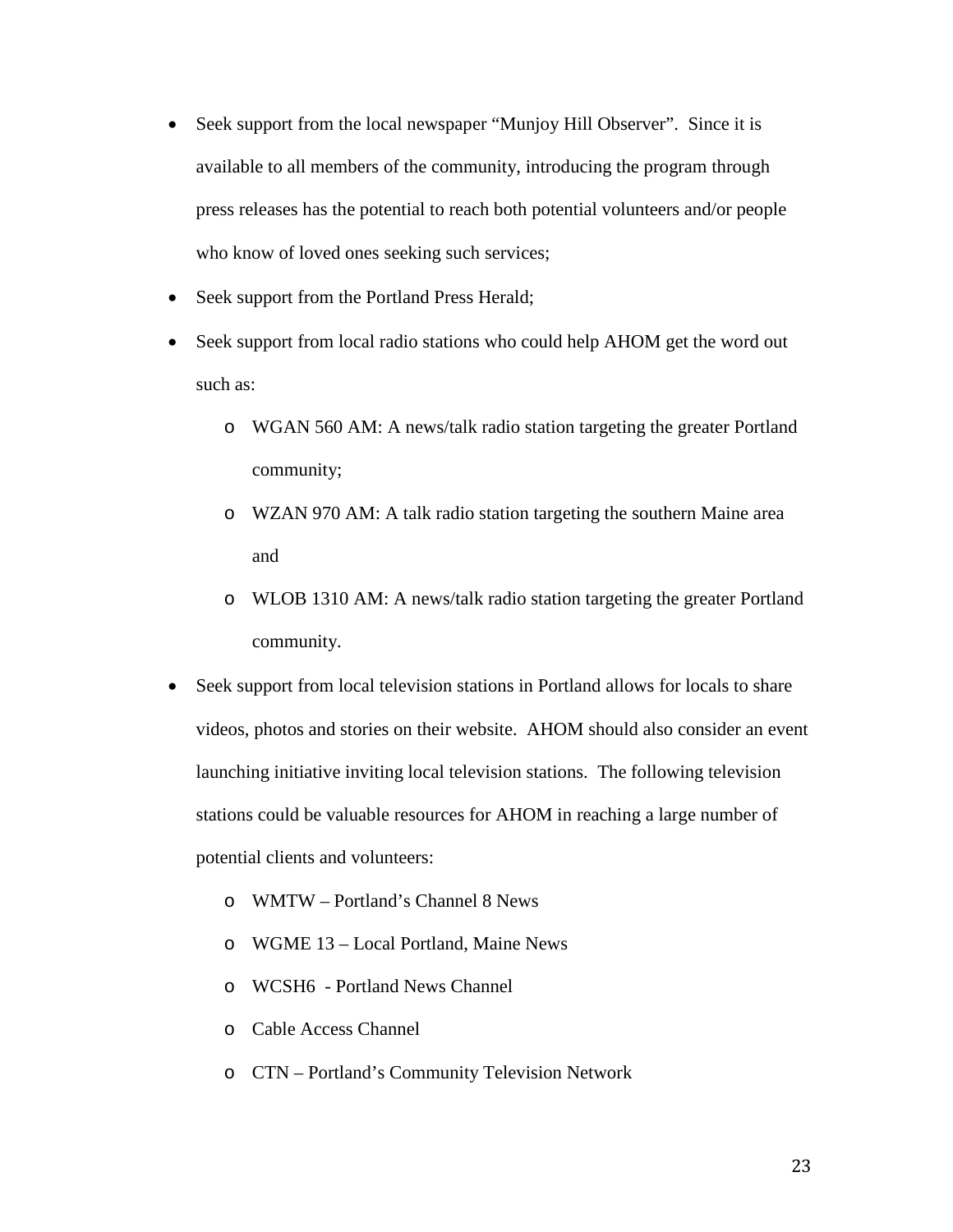#### **Need #3: Retaining Volunteers**

#### Description

Another need posed by AHOM is volunteer retention. According to Olson and Associates (2003), there are a number of reasons leading to the discontentment of caregivers within a volunteer program. Caregivers report being physically and emotionally drained from providing services, and report feeling a lack of support or recognition for their efforts. The volunteers are the driving forces behind the initiative and are valuable resources in sustaining the program.

Maslow's Hierarchy of Needs describes the needs individuals need to have met in order to be motivated. Motivation is more advantageous than rewards because it pushes an individual to their limit. The bottom level of the hierarchy (physiological) contains the basic needs that humans require to live. As you move upward along the hierarchy of needs, the needs are related to quality of life and personal fulfillment. (Leaman, R., 2009)

*"No volunteer is going to come in and tell you they are interested in your opportunity because they lack in one or more areas of the 'Hierarchy of Human Needs'. However, if you listen closely to what they tell you and if you ask the right questions, you'll soon learn what areas they are lacking, and … determine if the volunteer opportunity you have will pay them the psychological wages to keep them for life".* ~ [Art](http://www.officer.com/article/article.jsp?id=30324&siteSection=19)  [Femister](http://www.officer.com/article/article.jsp?id=30324&siteSection=19) (Leaman, R., 2009)

A more in-depth analysis of the five-tier hierarchy introduced by Maslow (Leaman, R., 2009) is as follows: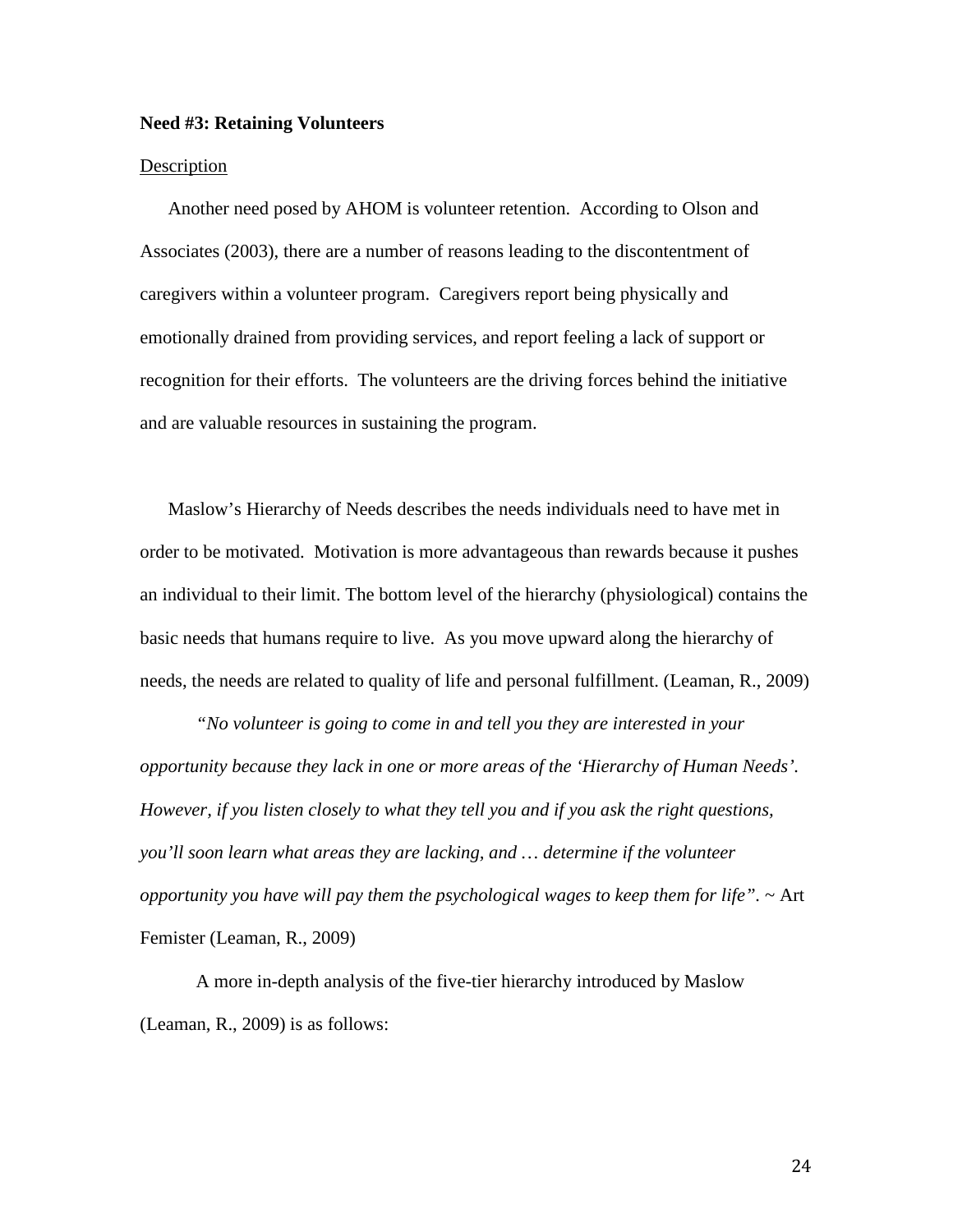- Physiological needs are the practical, physical and/or logistical barriers for volunteers. Such problems can include the lack of time to prepare meals between their full-time occupation and volunteering.
- Safety implies the volunteers' stipulation of feeling secure with his/her position within the program. There may be financial risks or fear of losing their jobs for standing up to something they believe in.
- Love/belonging refers to the time spent with loved ones. Working as a volunteer might reduce or eliminate someone's quality time with their family so it is important to think of incorporating family members into the program so that this valuable time is not lost.
- Esteem refers to an individual's self-esteem within the environment and providing services with confidence. A volunteer might not feel they have the personal resources necessary to aid an older adult.
- Self-actualization refers to an individual's potential. A volunteer might not share all the same values as the program and these issues, although they may be difficult to resolve, need attention from the working group. Along with the previous level, education could be beneficial to inform the volunteers on areas of uneasiness.

### Examples of Success: Satisfying Volunteers

The Boys and Girls Club (BGC) of Southern Maine have a variety of techniques in satisfying and retaining their volunteers, including (S. William, personal communication, March 7 2013):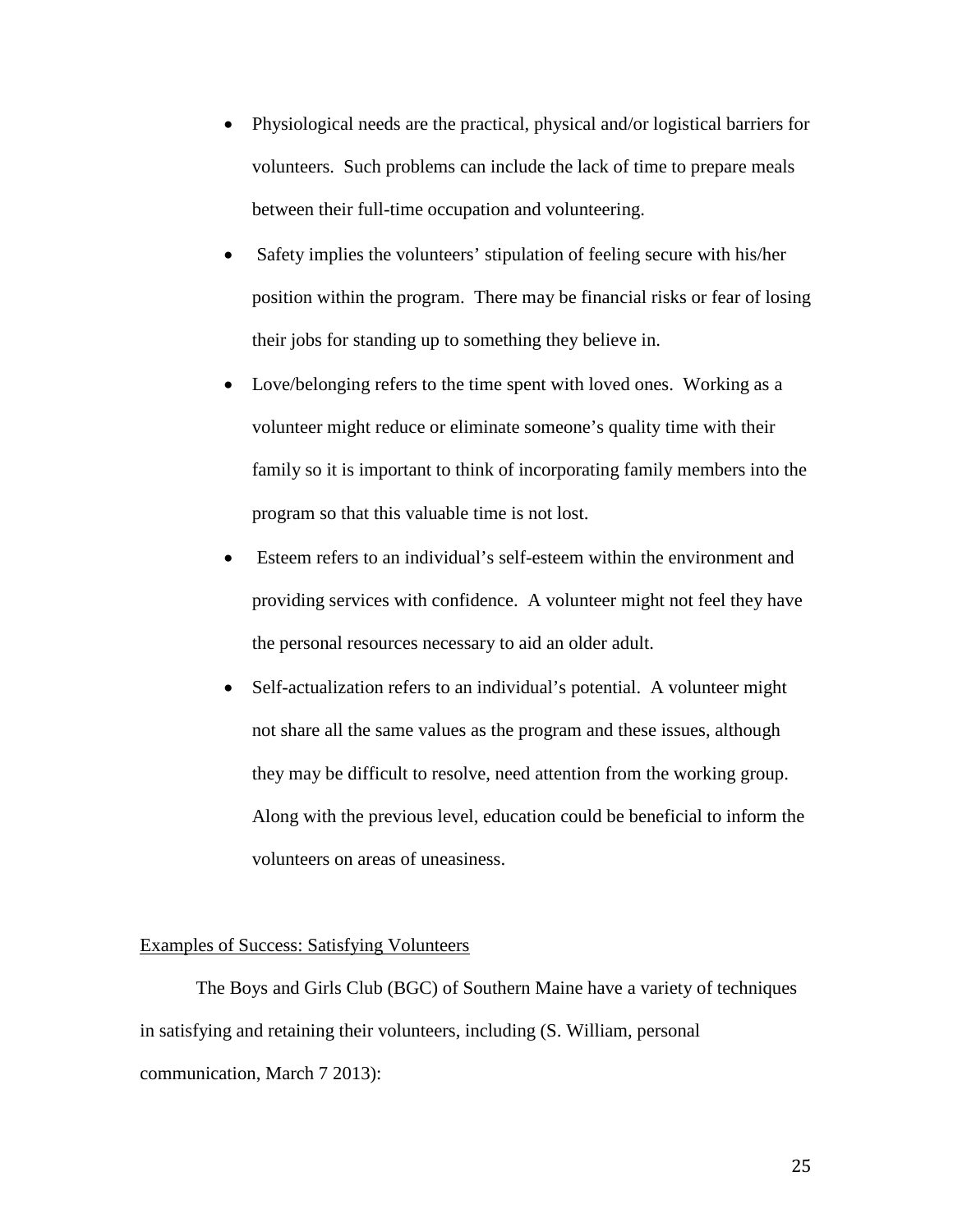- Showing appreciation for the volunteers' efforts;
- Giving the volunteers options;
- Comforting the volunteers in times of need;
- Scheduling around the volunteers' preferences;
- Conducting initial and exit screenings in order for supervisors to receive feedback;
- Communicating on a regular basis;
- Engaging the volunteers;
- Holding annual events in honor of the volunteers' efforts;
- Meeting with volunteer coordinators from other BGC to go over positive and negative experiences making necessary adjustments where they are needed;
- Being open-minded and not discriminating even with background checks and
- Providing opportunities to advance within the organization and become paid staff.

Learning works (T. Hall, personal communication, March 8 2013) attracts hundreds of volunteers year-round due to the following methods:

- Creating a report of volunteer requirements;
- Creating a sense of community within the organization;
- Solidifying ties within the organization;
- Giving the volunteers a sense of purpose and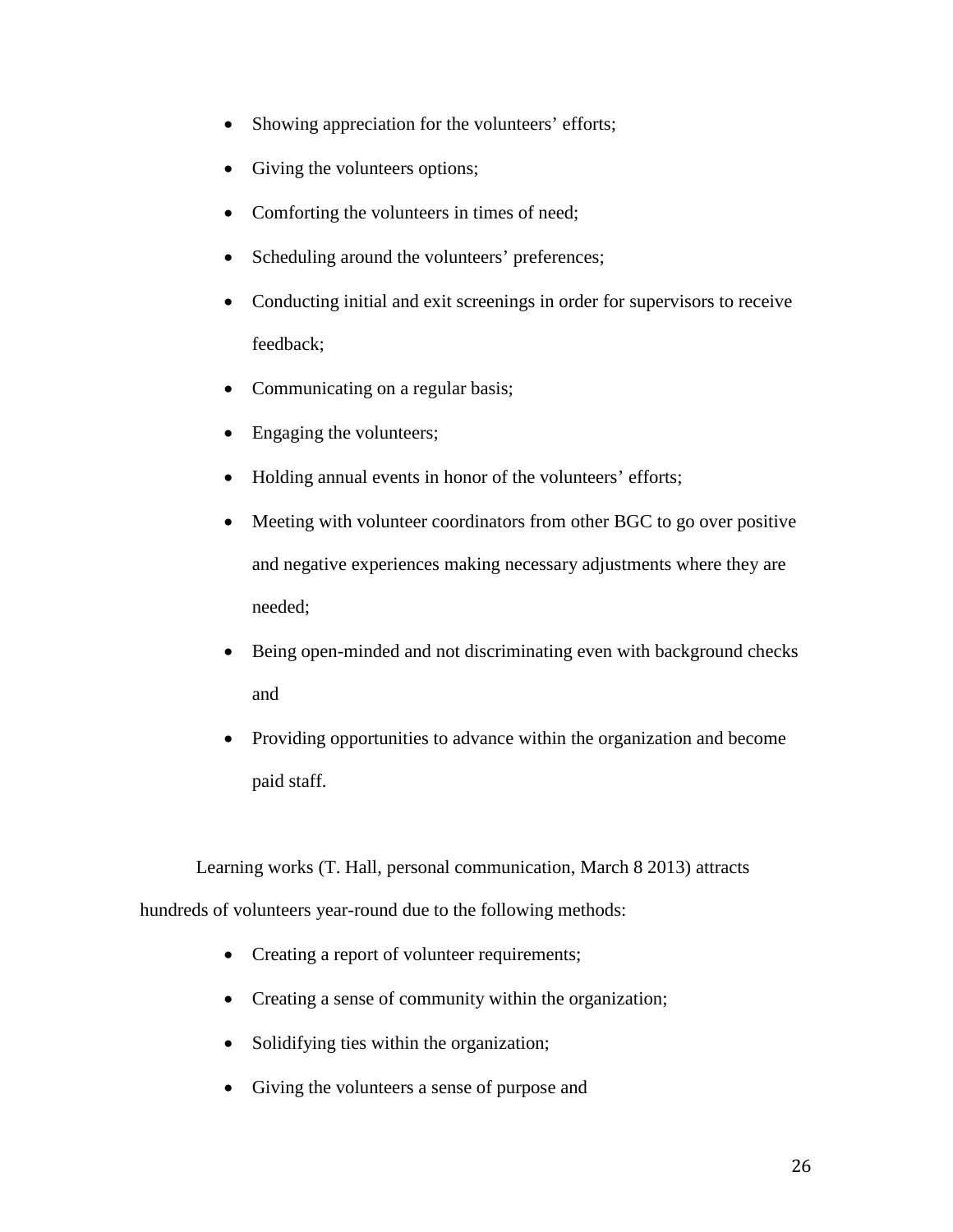• Giving the volunteers opportunities for socialization.

#### Lessons Learned From Others

An approach to retaining volunteers is by instilling the following five tips inspired by Bray (2013):

1. Understanding the volunteers' motives. It is important to get to know the volunteers of the program and learn what drives them to pursue this field of work. Understanding their motives can allow the working group to place the volunteers in fitting positions.

2. Advising the volunteers what is expected from them. It is beneficial to start all volunteer journeys with formal training to give them a general sense of the program and the required expectations. It is also important to notify the volunteers the expected hours, late notifications, organization policies and your pledge to ensure their experience will be positive as well as benefit the community.

3. Allowing for volunteering to be convenient. It is important to create alternatives, such as scheduling, to satisfy the volunteers needs.

4. Making volunteering fun. It is a good idea to think of innovative ideas to accomplish volunteer tasks instead of them being repetitive. Repetition reduces motivation and leads to unhealthy provision of effort.

5. Showing your appreciation. Volunteers are providing services at no cost and need to be shown that they are appreciated by the organization. Giving gratitude, organizing activities for the volunteers, holding annual parties and dedicating speeches

27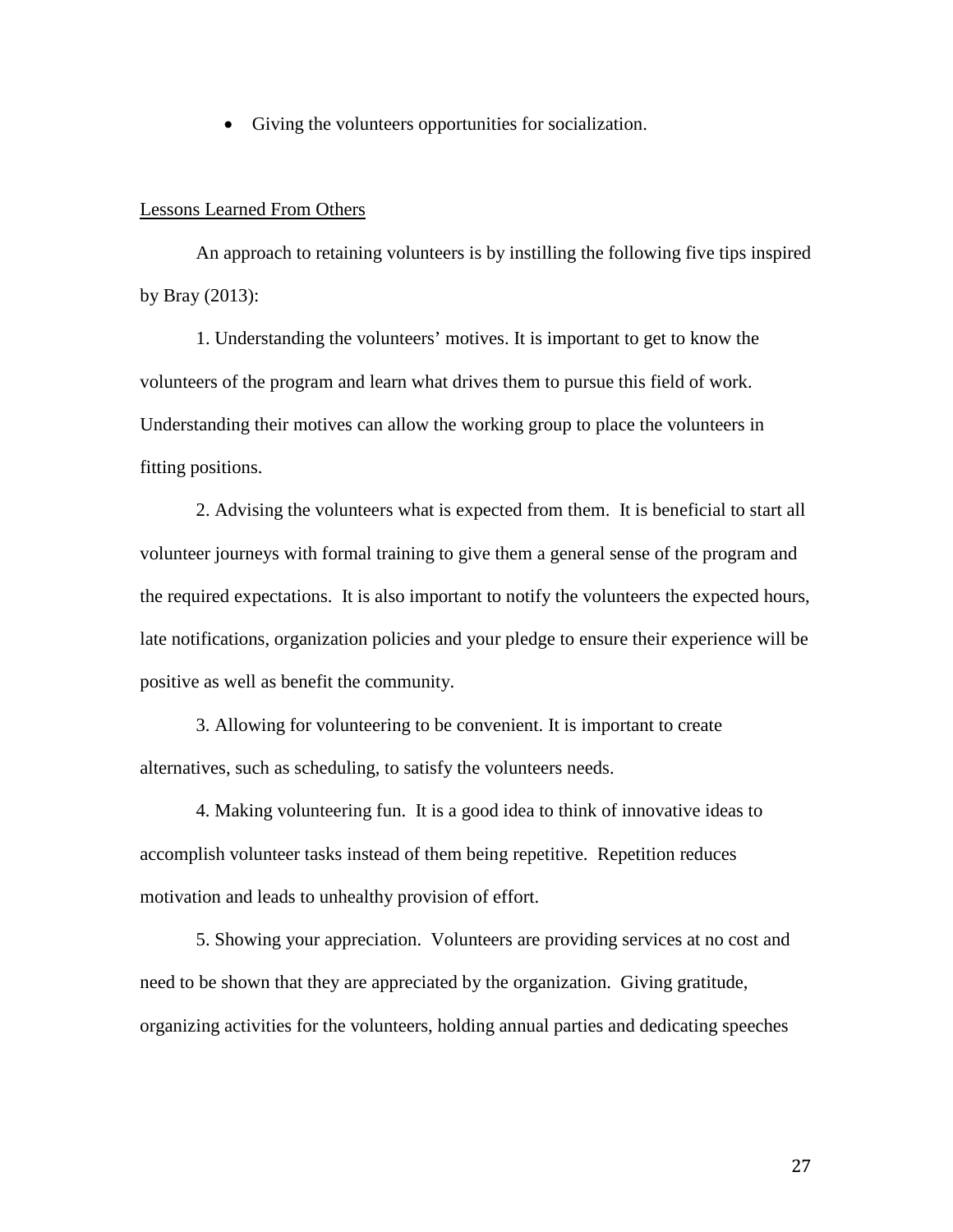for their involvement with awards and certificates are all great methods to appreciate the driving force of the program.

# Recommendations

Successfully retaining volunteers will require AHOM to focus on the volunteers and their needs and perform the following functions:

- Making communication a priority between all program volunteers, coordinators and clients;
- Training and educating volunteers and
- Demonstrating appreciation for volunteers' efforts.

Based on Maslow's hierarchy of needs, AHOM working group could perform the following:

- Offering incentives such as food to help those volunteers who do not have enough time to cook between their full-time job and their time devoted to the program;
- Altering the volunteers schedule for a time that is of convenience to them;
- Ensuring their volunteers safety;
- Creating a forum or mechanism for addressing any concerns the volunteers may have;
- Addressing any raised issues and provide training sessions as needed;
- Creating a sense of community within the organization by hosting mixers and workshops;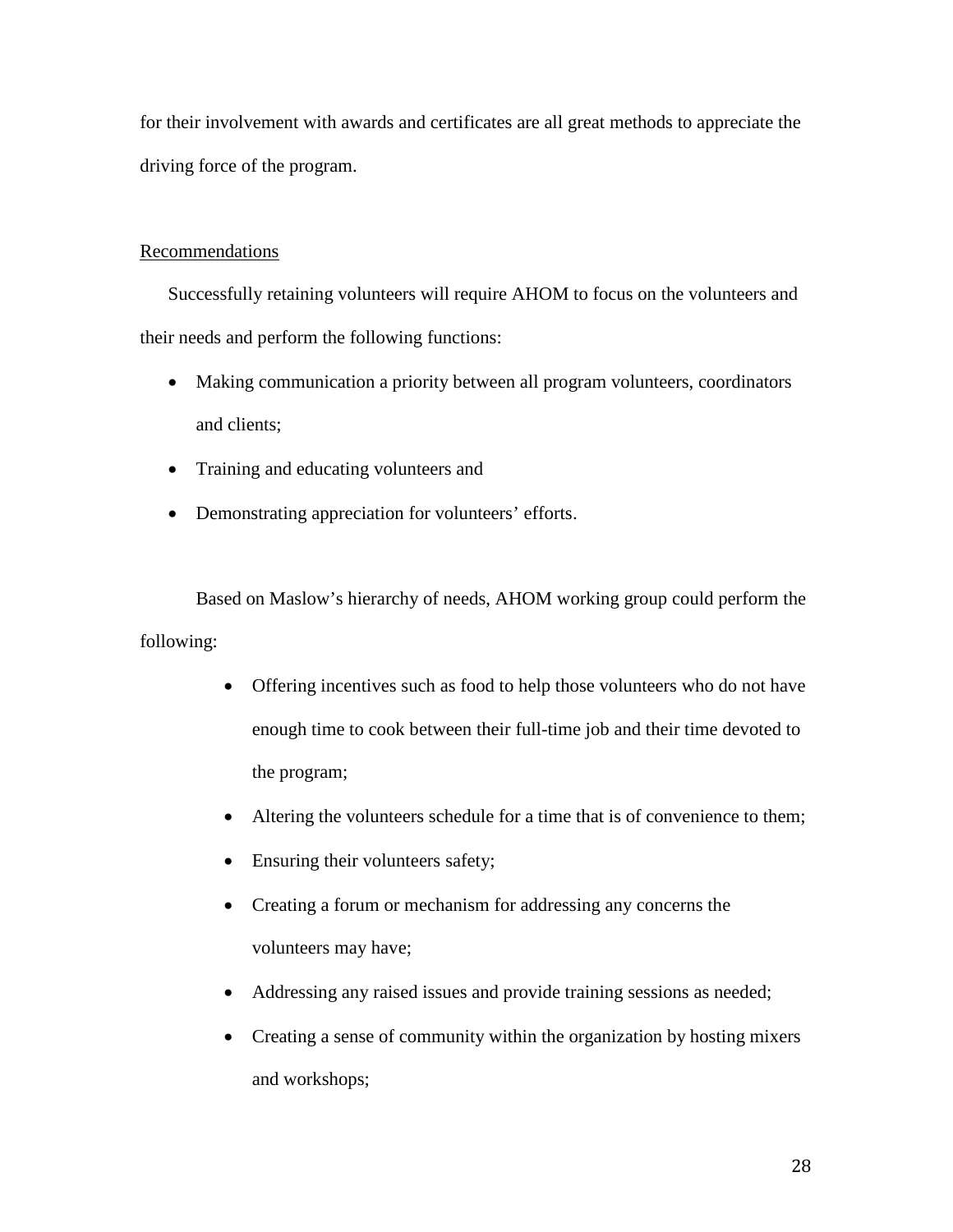- Incorporating volunteers' family members into the program;
- Educating the volunteers on areas of uncertainty or uneasiness and
- Giving the opportunity for advancement within the organization.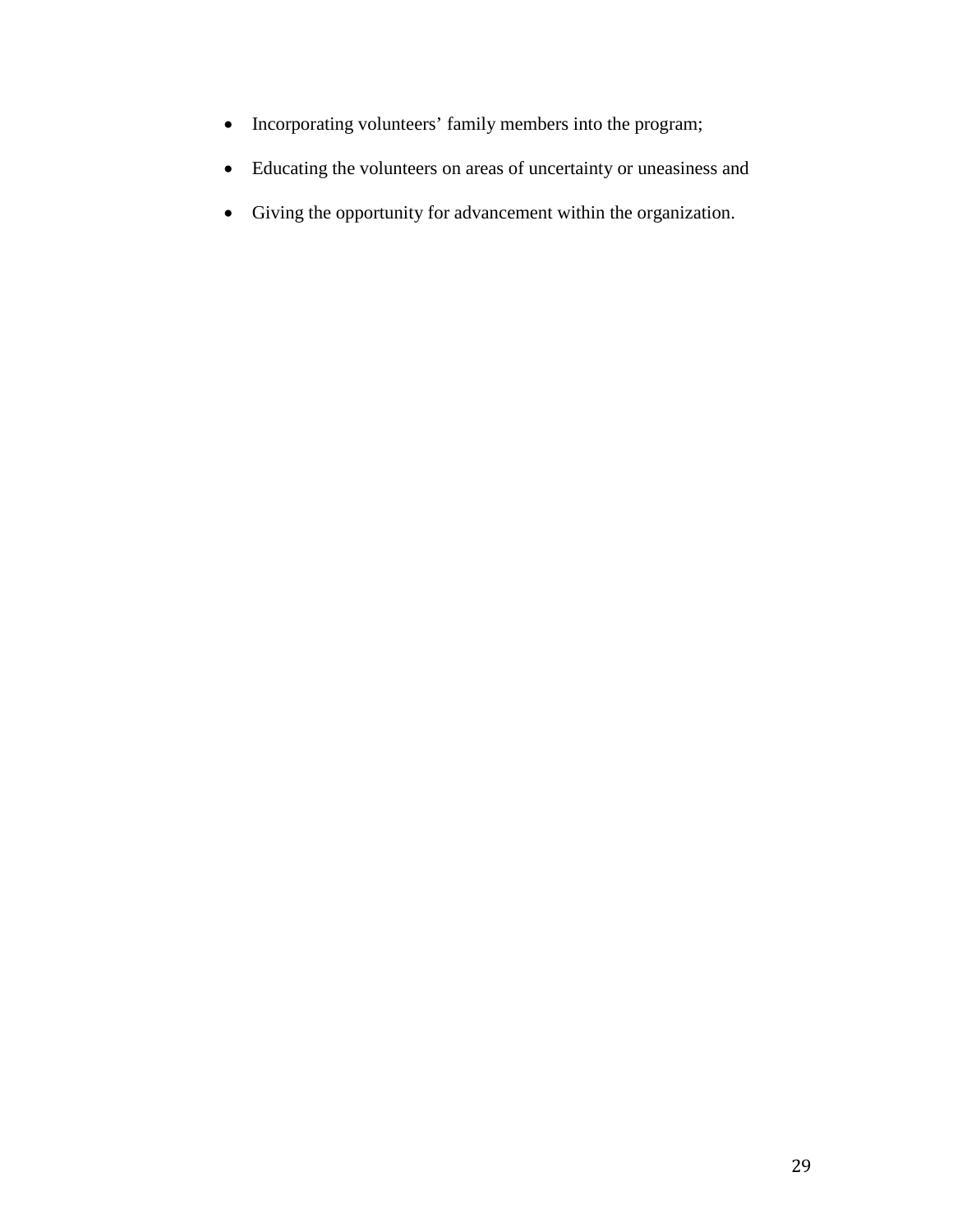#### **Need #4: Volunteer Scheduling**

#### Description

Volunteer scheduling is another need AHOM faces due to all the different daily agendas as well as the problem of call-outs and the trouble replacing the shifts with other workers. It is difficult to satisfy all the volunteers' scheduling preferences while trying to maintain an effective program.

#### Local Success in Volunteer Scheduling

The Boys and Girls Club (BGC) of Southern Maine have been successful with their scheduling efforts using the following methods (S. William, personal communication, March 7 2013):

- Using established partnerships (UNUM, US Cellular, local schools) to host special annual events. In turn, these organizations have the opportunity to gain publicity;
- Using Excel to track volunteers' efforts;
- Using a sign-in book at reception recording volunteers names, dates and times worked. The volunteer coordinator then puts all the information into Excel;
- Scheduling around volunteers preferences and
- Matching volunteer interests with their scheduled activity.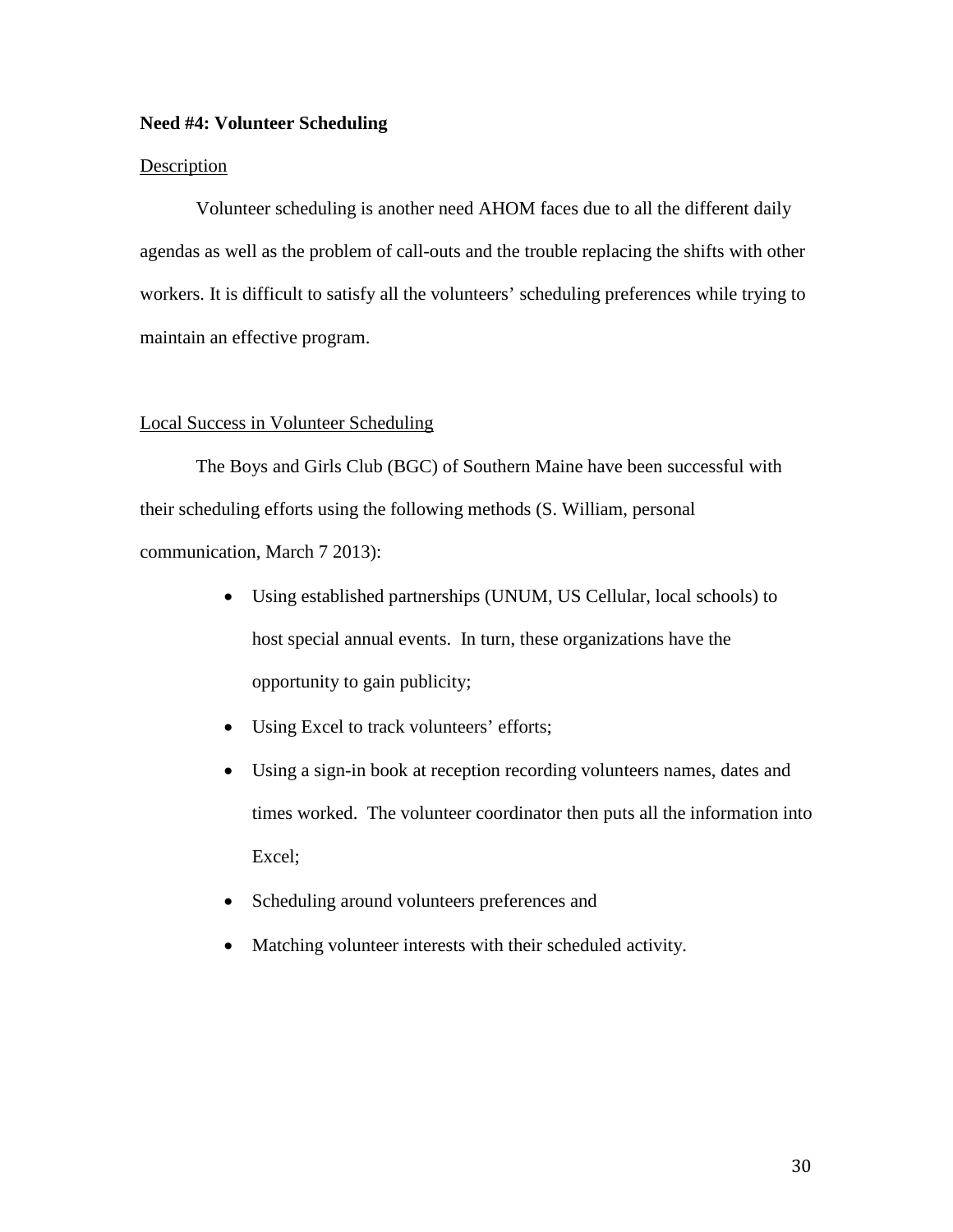Learning Works (T. Hall, personal communication, March 7 2013) focuses their scheduling techniques around the volunteers and their preferences by meeting with them to:

- Communicate with volunteers on a regular basis;
- Get feedback from the volunteers' experiences and
- Ask the volunteers for their times preferences and fitting it in with the program's schedule.

Learning Works (T. Hall, personal communication, March 8 2013) also favors Google Groups, a technology they use for supervising volunteers. Their reasons for selecting this approach include:

- No associated cost with the technology;
- The ability to produce online reports;
- The ability to set up listserv;
- The ability for volunteers to write brief summaries that gets banked for the supervisor to view and
- The ability for staff and volunteers to report any problems and/or concerns.

## Lessons Learned From Others

In order to be successful with their volunteer scheduling, AHOM should focus on the experience of the Boys & Girls Club of Southern Maine and Learning Works by:

• Communicating with the volunteers;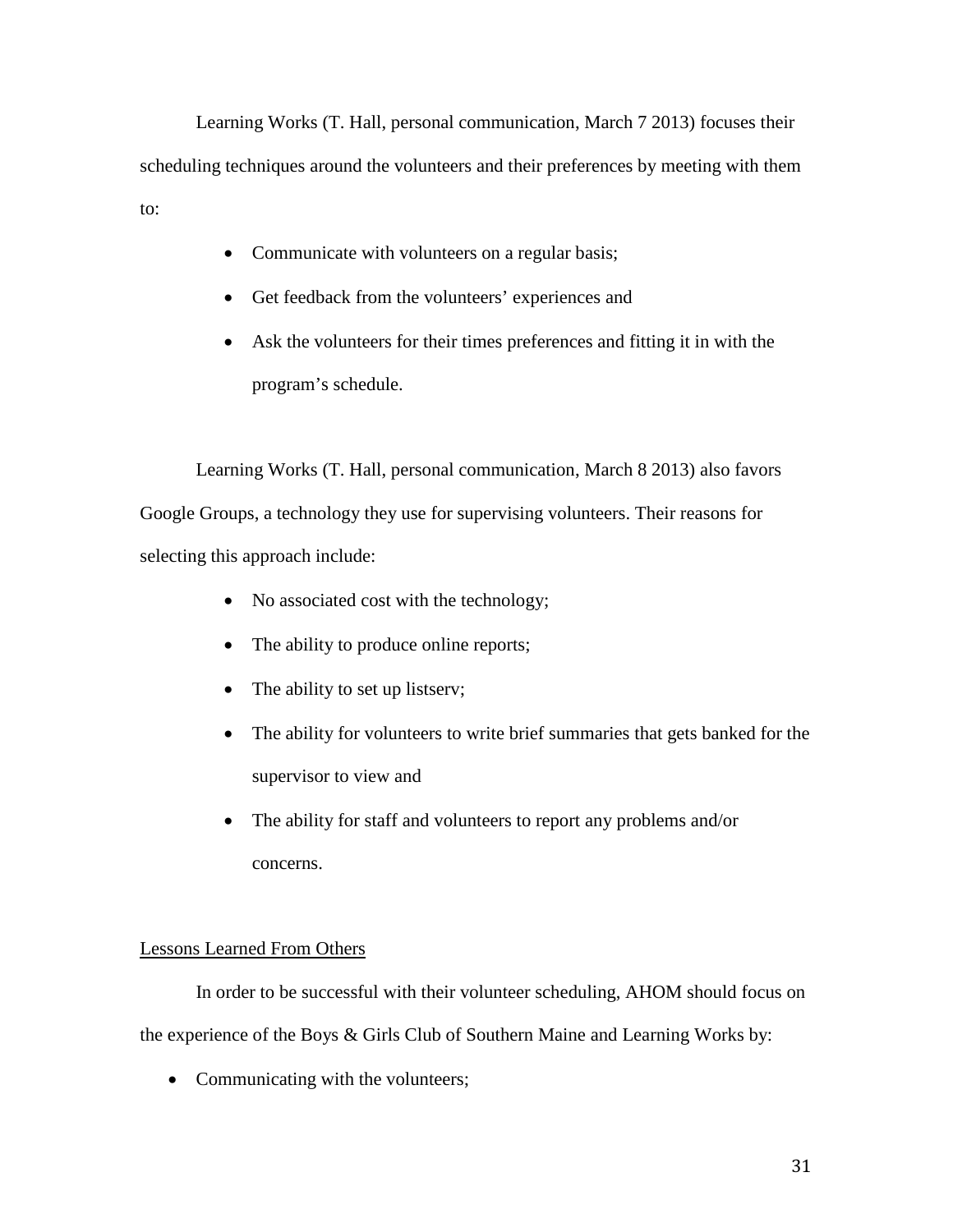- Establishing partnerships in the area and
- Discover fitting software programs that help with their scheduling needs.

### Recommendations

Successfully scheduling volunteers will require AHOM to focus on the following strategies:

- Partnering with local organizations who can offer resources for special events;
- Communicating with the volunteers on a regular basis and getting feedback from their experiences;
- Scheduling the volunteers according to their time preferences and
- Engaging volunteers by matching their tasks with personal interests.

There are also a number of software programs that enable organizations to schedule their volunteers at no cost while saving time. Using software is more effective than formally scheduling volunteers because there is no hassle of e-mailing back and forth or those countless phone calls. (Leaman, R., 2011) The following table is a list of program features along with their corresponding software programs: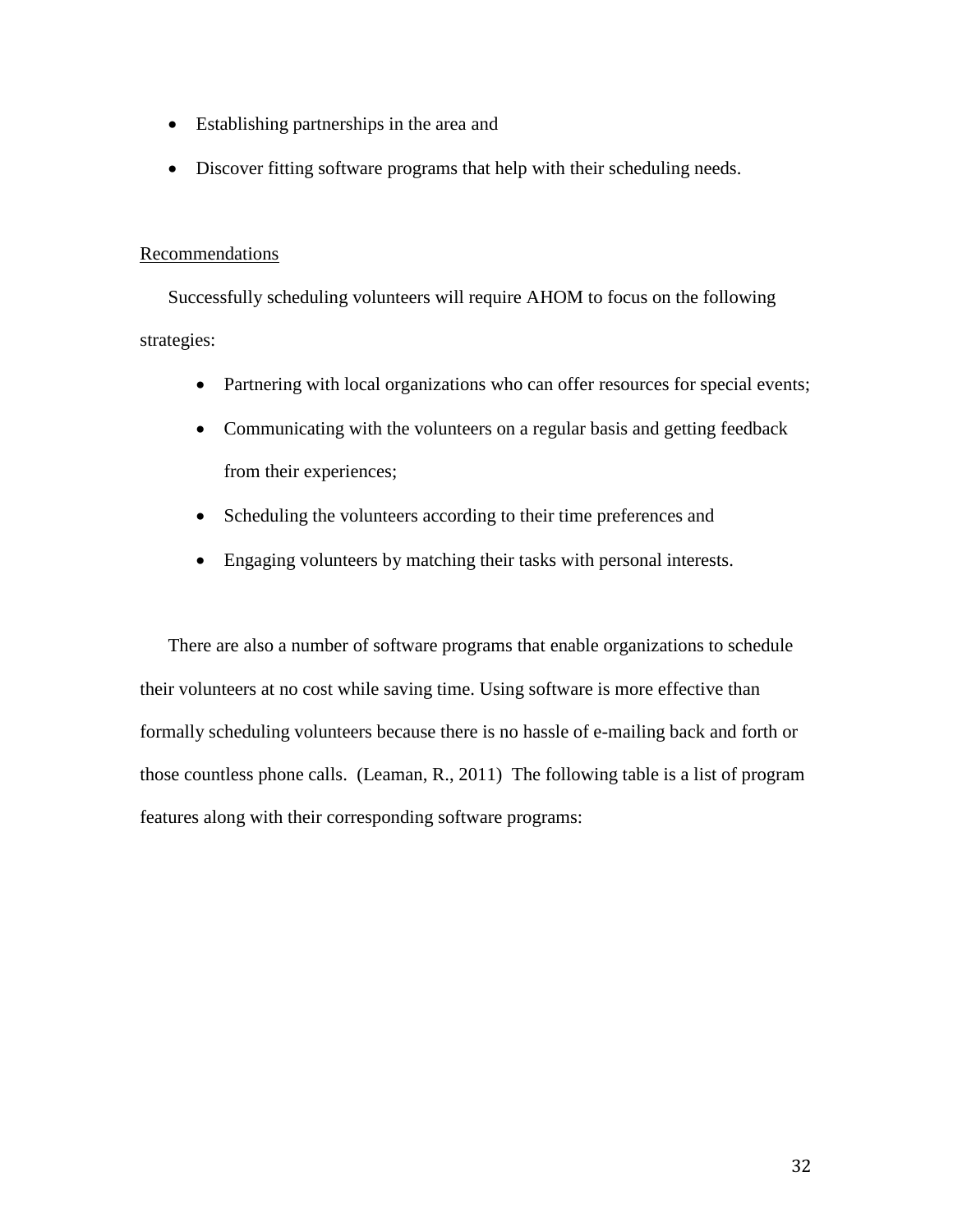| <b>Program Features</b>             | <b>Software Programs</b> |
|-------------------------------------|--------------------------|
| Free                                | When To Help             |
|                                     | Famundo                  |
|                                     | My Charity Manager       |
|                                     | <b>Volunteer Spot</b>    |
|                                     | Google Docs              |
|                                     | Excel                    |
| Record volunteer time preferences & | When To Help             |
| availabilities                      |                          |
| Color coordinated                   | When To Help             |
|                                     | Famundo                  |
| Easily accessible                   | When To Help             |
|                                     | <b>Volunteer Spot</b>    |
|                                     | Google Docs              |
| Messaging                           | When To Help             |
|                                     | Famundo                  |
|                                     | My Charity Manager       |
|                                     | <b>Volunteer Hub</b>     |
| Password protected                  | When To Help             |
|                                     | Famundo                  |
|                                     | <b>Volunteer Hub</b>     |
| Document sharing                    | Famundo                  |
|                                     | My Charity Manager       |
| Manage donations                    | My Charity Manager       |
| Ability to sell products            | My Charity Manager       |
| Create events                       | My Charity Manager       |
| Sends notifications reminders       | <b>Volunteer Spot</b>    |
|                                     | Volunteer Hub            |
| Ability to create spreadsheets      | Google Docs              |
|                                     | Excel                    |
| Sign-in sheets for volunteers       | Volunteer Hub            |
| Volunteer appreciation messaging    | <b>Volunteer Hub</b>     |

# **Scheduling Software Program Features**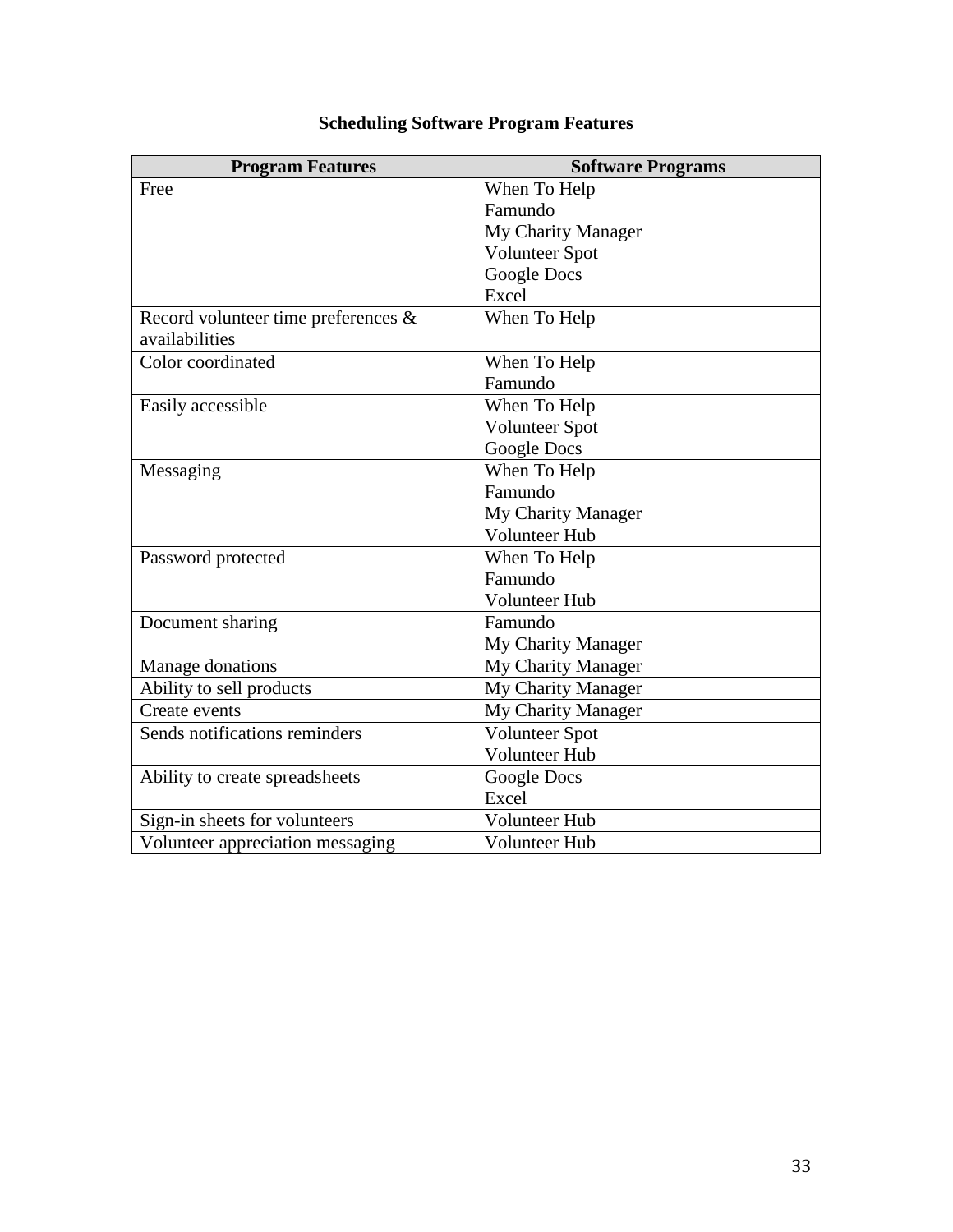#### **Need #5: Volunteer Supervision & Training**

#### Description

The final need faced by AHOM is supervision amongst the volunteers. It is difficult supervising volunteers at all times when you have limited supervisors and the workers are out in the community. Training goes hand-in-hand with supervision such that in order to limit supervision problems, volunteers must be successfully trained to go into the community and provide valuable services to the older adults.

#### Examples of Success Elsewhere

Wadud and Nay (2004) identified a variety of advantages to possessing a volunteer supervisor, such as:

- Recognizing issues before they become full blown and have the potential to negatively affect other volunteers within the program;
- Ensuring needs are met from both the program and the volunteer;
- Guaranteeing the expectations from the volunteer;
- Providing feedback to the volunteers to help enhance their services towards the program and feel a sense of worth within the organization and
- When supervision is performed as intended, the workforce will provide valuable resources to the organization therefore making it a leader in its community.

Volunteers benefit from their experience when supervisors communicate clear expectations and provide constructive feedback on their performance. (Fisher, J., Cole,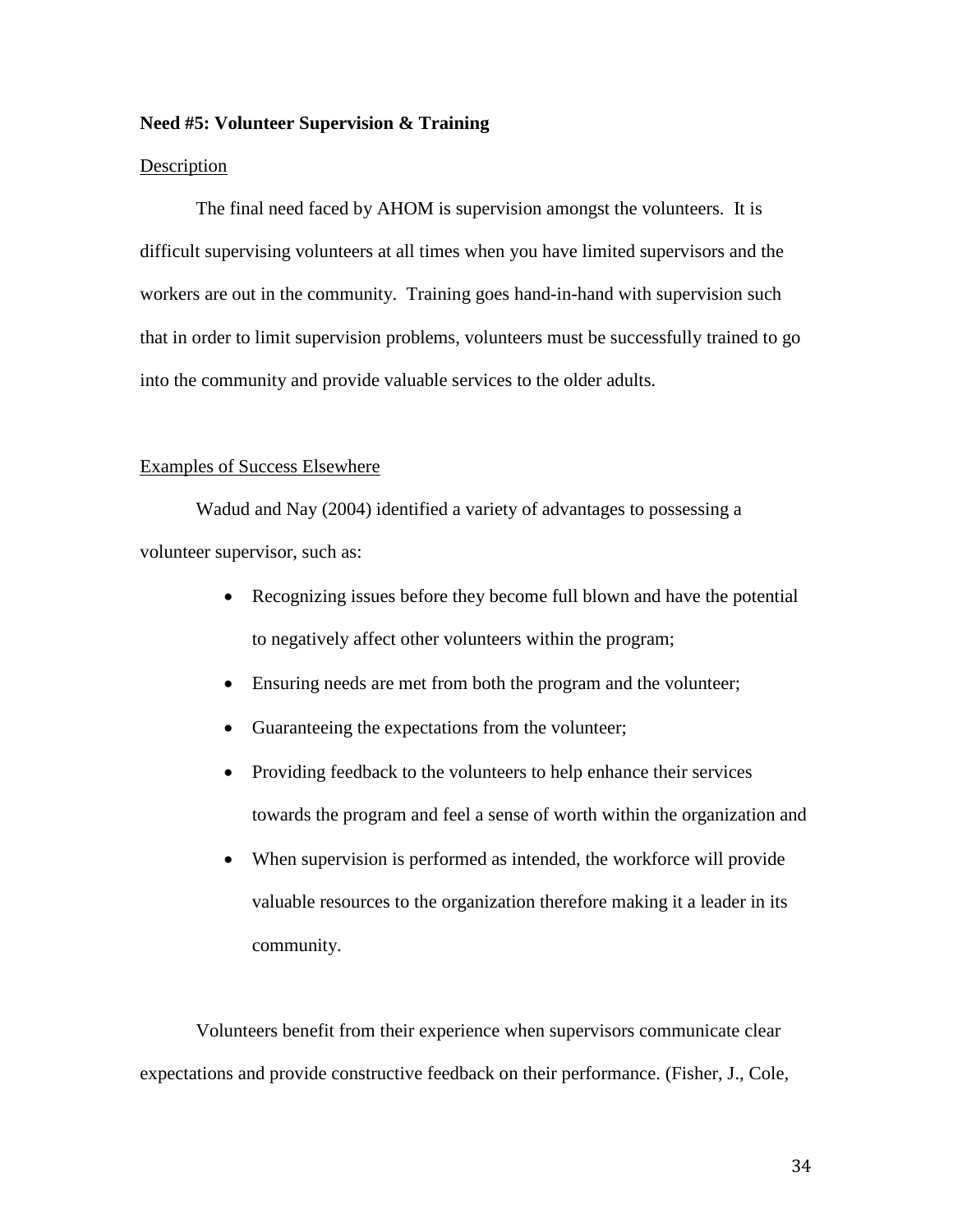K., 1993) It is also useful for supervisors to acknowledge the volunteers' skills and talents in order for them to be successfully applied when providing their complimentary services. A supervisor's role consists of:

- Interviewing;
- Assigning tasks;
- Solving Problems;
- Evaluating performances and
- Recognizing volunteers' efforts.

# Examples of Local Success: Supervision

The Boys and Girls Club (BGC) of Southern Maine has a process in place to successfully supervise their volunteers (S. Williams, personal communication, March 7 2013). Their process ensures that the organization screens volunteer applicants, then:

- Goes over the schedule with the volunteer;
- Has the unit directors go over the schedule and
- Has the unit directors meet with the volunteers.

The BGC of Southern Maine supervises its volunteers by performing the following:

- Unit Directors drop-in occasionally to view the volunteers' efforts in real-time;
- Ask other staff members to supervise volunteers;
- Give the volunteers enough freedom to instill trust and
- Make sure the volunteers report back to their supervisor on a regular basis.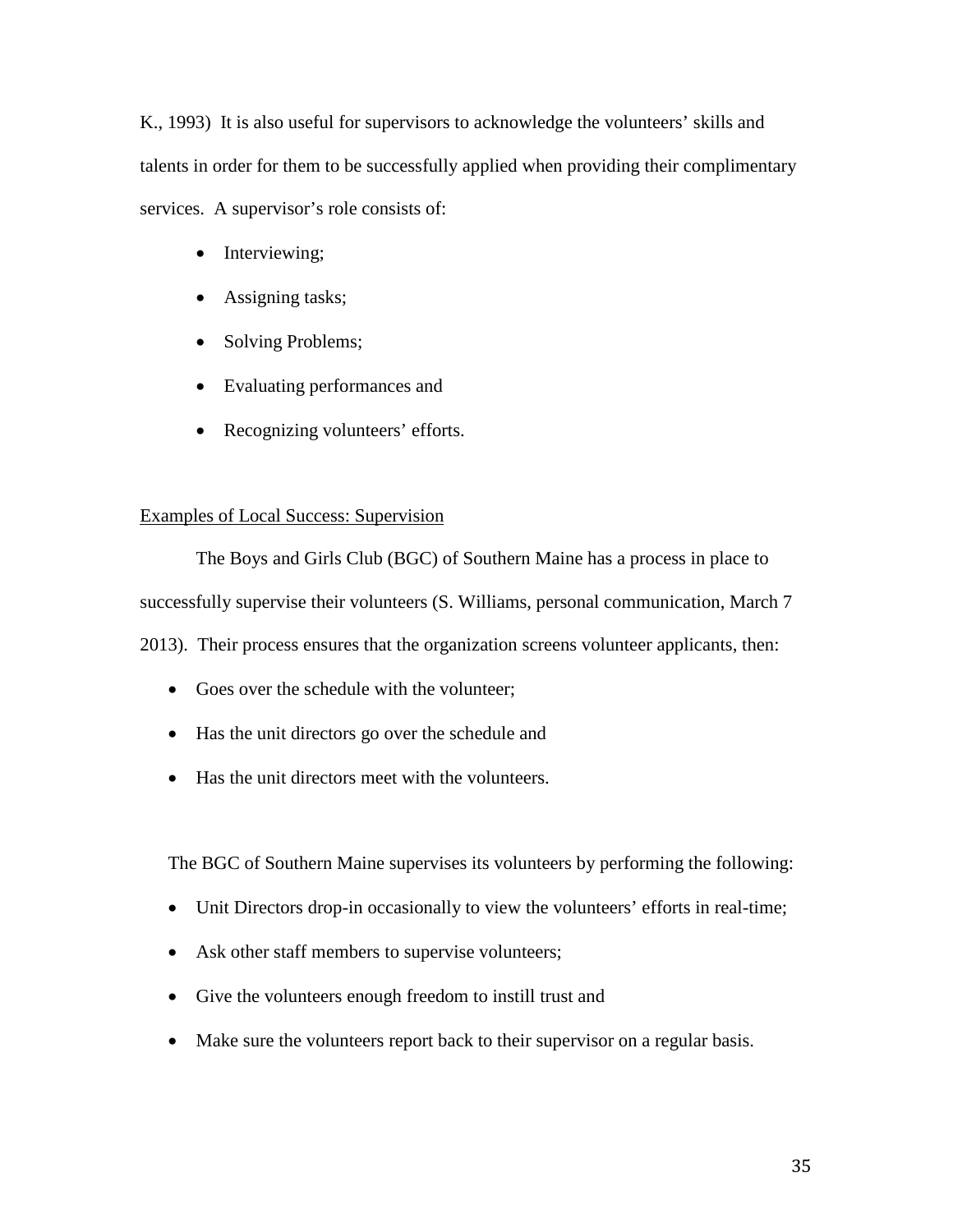Learning Works (T. Hall, personal communication, March 8 2013) realizes that it is impossible to supervise the volunteers at all times and function by focusing on volunteer support by:

- 1. Writing policies guiding the way the program functions;
- 2. Having the volunteers report back to the supervisor and
- 3. Having the served population provide volunteer feedback to the supervisor.

# Lessons Learned From Others

Volunteers feel a sense of satisfaction with their experience when supervisors provided sufficient communication. The appointing of a supervisor is therefore critical for the success of a volunteer program in order to develop successful relationships. There are instances where volunteers supervise other volunteers within the program and if they perform their prescribed duties efficiently, they have the opportunity advancing their roles to supervisory positions within the organization (Ashcraft, R., Brown, W., Yoshioka, C., 2007). This approach promotes teamwork due to the status equality of the volunteers and the motivation to successfully manage the program. It is the responsibility of the volunteer administrator to train the supervisors and provide them with the necessary tools to oversee the output of their coworkers (Fisher, J., Cole, K., 1993).

Success in volunteer supervision and training will require AHOM to perform the following functions: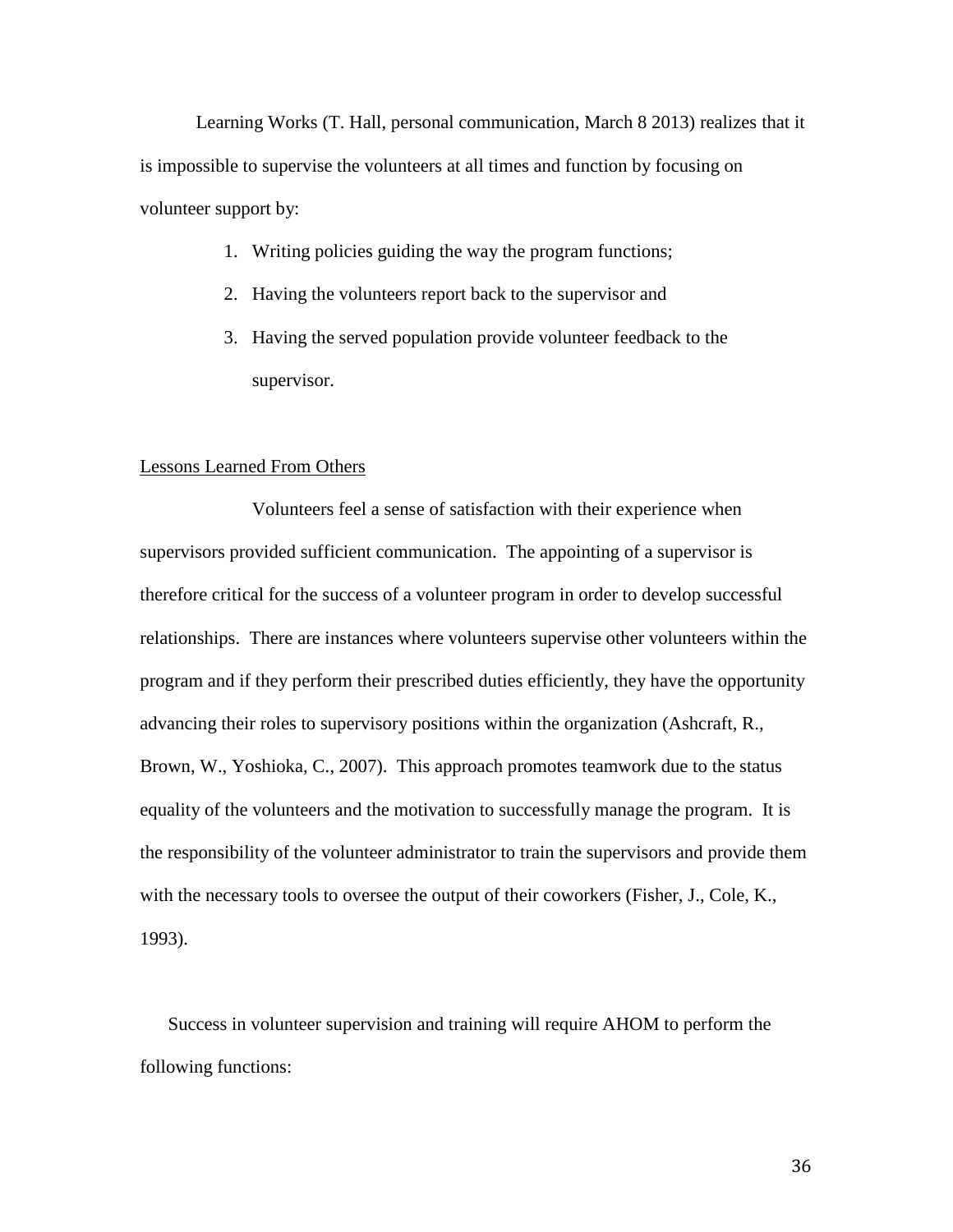- Appointing the appropriate supervisor for the program;
- Ensuring the supervisor fulfills necessary duties for the well-being of the program;
- Giving the volunteers the means to communicate with the supervisor and
- Ensuring trust in the volunteers ability to perform their duties.

#### Recommendations

Based on the established positive outcomes for community initiatives, AHOM needs to appoint a volunteer supervisor to help create equilibrium within the organization. The following are daily procedures that need to be carried out by a supervisor in order to empower their team:

- Conduct regular meetings with the volunteers in order to ensure their expectations are understood. These meetings also give the opportunity to pose questions on either end, giving the volunteers praise and any reminders;
- Prepare regular schedules of volunteers' efforts such as hours and their responsibilities and
- Maintain constant communication with the volunteers in order to sustain a trustworthy relationship between both parties. This can be accomplished through monthly meetings, newsletters, e-mail and telephone calls.

There are more supervision strategies for AHOM that can be undertaken, such as:

• Hiring trustworthy staff from the get-go;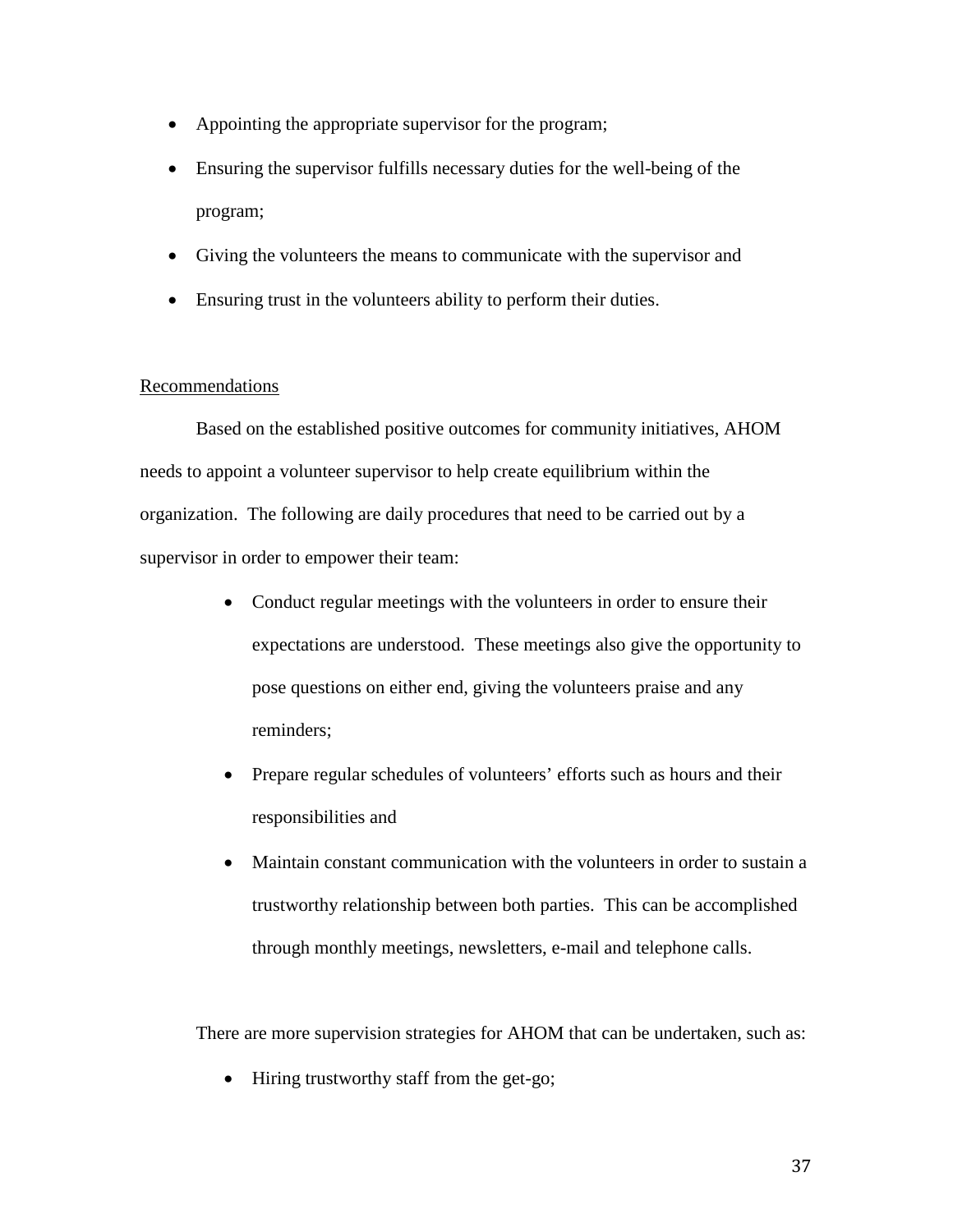- Providing adequate training;
- Giving volunteers their space to instill trust;
- Asking other directors to supervise in passing and
- Asking the older adults to report back to the working group at AHOM to get feedback on their received services.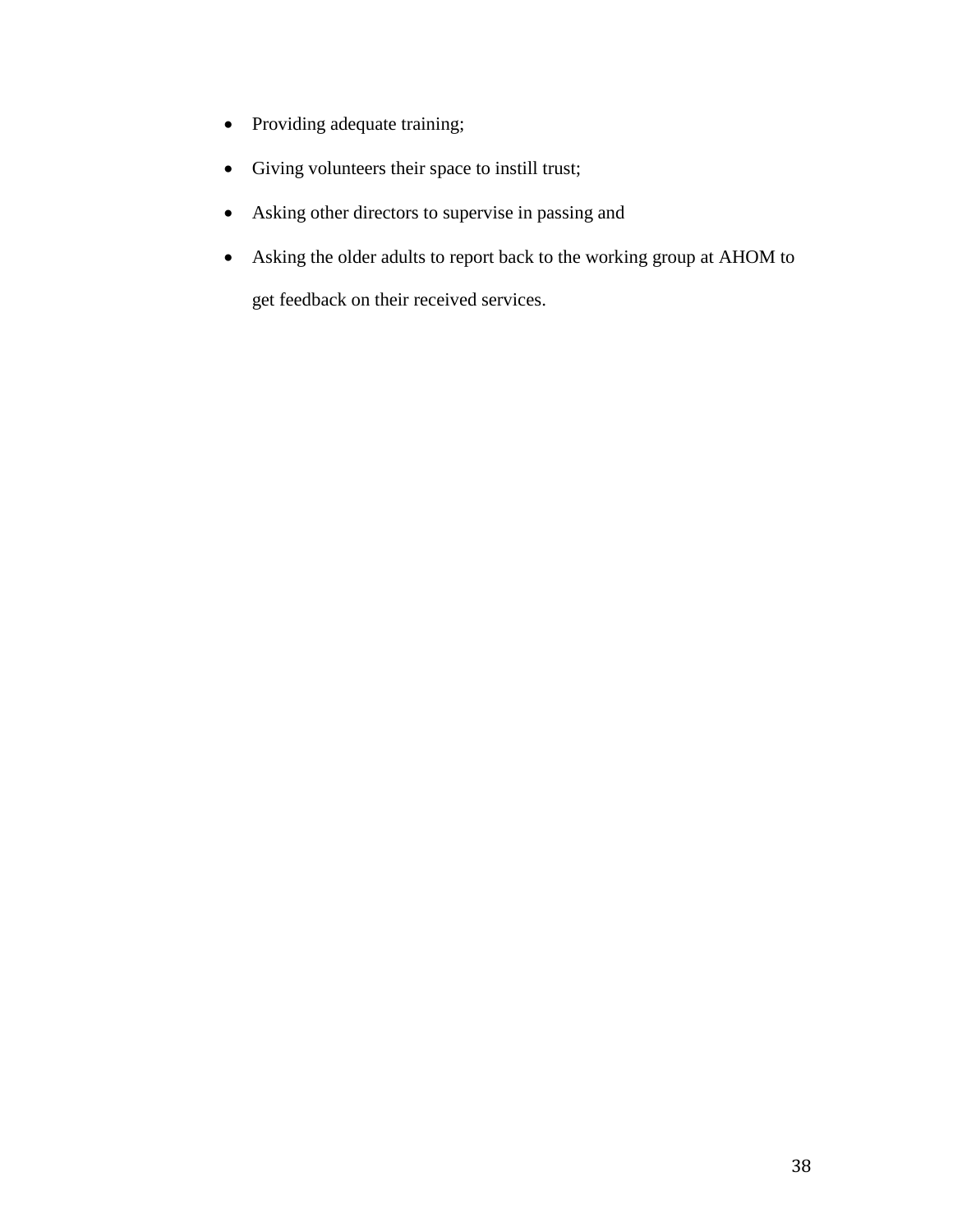# **Conclusion**

There will be an increased demand for older adults to remain in their homes as they grow old and volunteer-based program like the AHOM initiative will help them age in place. The new initiative of AHOM undoubtedly has the potential to create a general overall sense of community and health benefits. New resources and ways of thinking will be needed to implement the new program. Although this idea seems straightforward, there are needs associated with implementing a nonprofit volunteer-based program that include:

- Funding;
- Communication Strategy;
- Retaining Volunteers;
- Scheduling Volunteers and
- Supervising & Training volunteers.

There is a collection of potential solutions provided through this research to assist the working group at AHOM address their priorities. These possible solutions can be used to guide the working group as they formalize their work plan and next steps. The following is a list of priorities for development in each need area addressed, presented in order of priority and a summary of key questions to be addressed by AHOM as they frame their plans for moving forward:

- 1. Need for Funding and Resources:
	- a. Explore partnerships with local transportation systems;
	- b. Explore partnerships with local maintenance groups and

39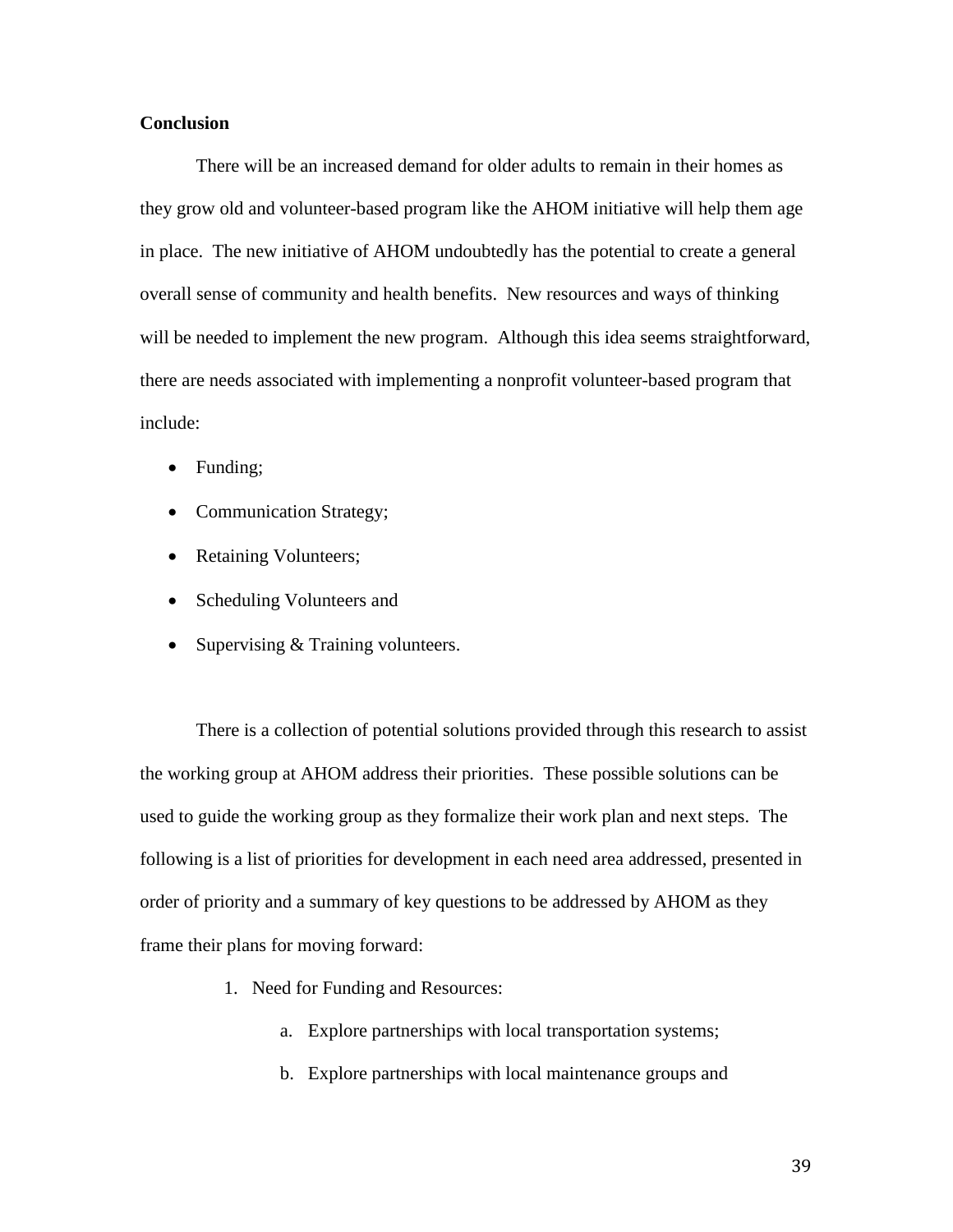- c. Explore partnerships with local mentoring services.
- 2. Communication Strategy:
	- a. Conduct Town Hall meetings to discuss AHOM project plans;
	- b. Seek support from area communication firms to help develop communication strategy and
	- c. Seek support from local high schools and colleges to get the word out about volunteer opportunities.
- 3. Retaining Volunteers
	- a. Give the opportunity for advancement within the organization;
	- b. Create a forum for addressing any concerns volunteers have;
	- c. Make communication a priority between all program volunteers, coordinators and clients;
	- d. Demonstrate appreciation for volunteers' efforts and
	- e. Alter the volunteers schedule for a time that is of convenience to them.
- 4. Scheduling Volunteers
	- a. Partner with local organizations who can offer resources for special events;
	- b. Communicate with the volunteers on a regular basis and getting feedback from their experiences and
	- c. Engage volunteers by matching their tasks with personal interests.
- 5. Supervising and Training Volunteers
	- a. Maintain constant communication with the volunteers;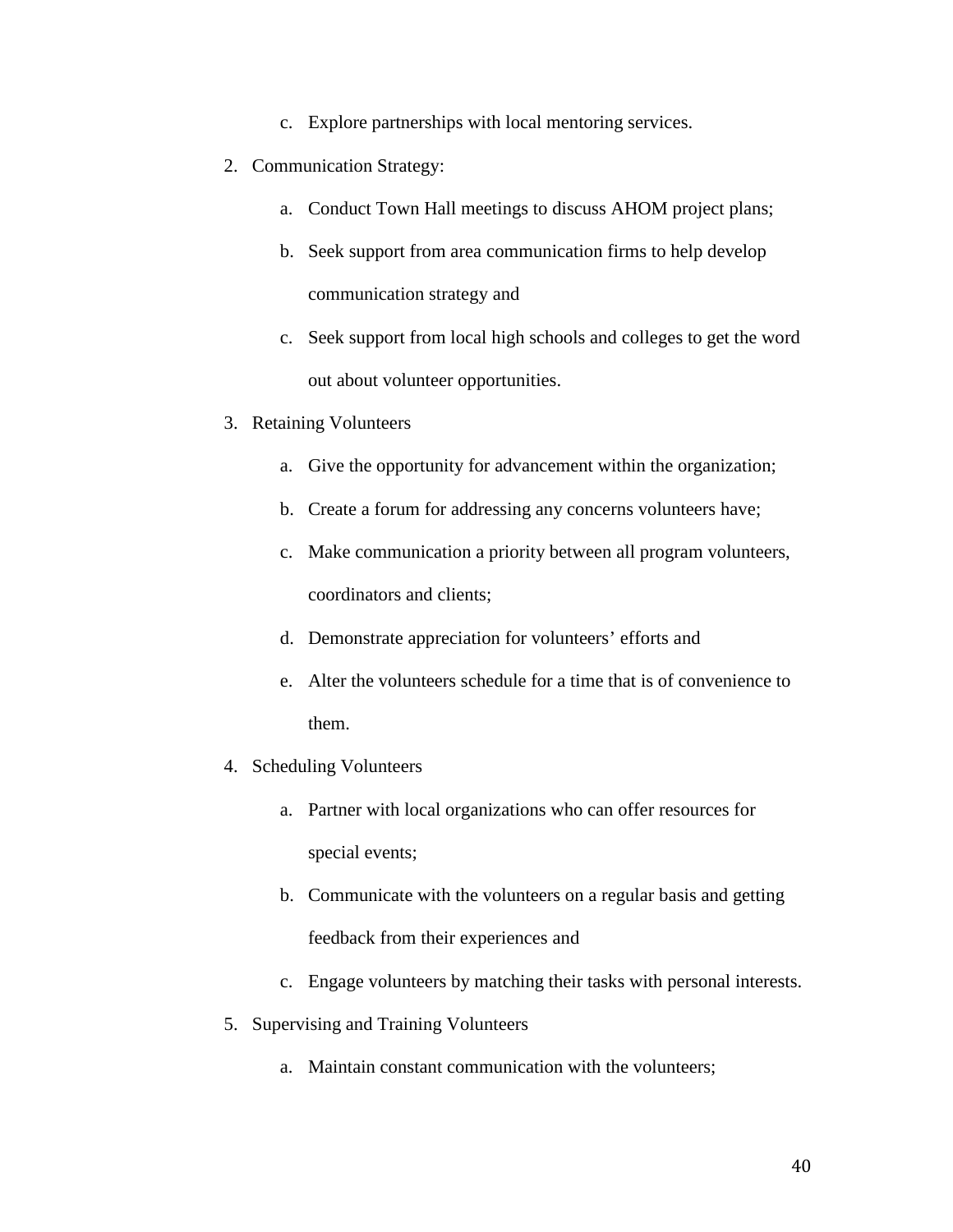- b. Provide adequate training;
- c. Give volunteers their space to instill trust and
- d. Ask the older adults to report back to the working group to get feedback on their received services.

AHOM is a promising program that has the ability to benefit many older adults within its community. With the assistance of the provided solutions, the working group can discover alternate methods to excel their initiative.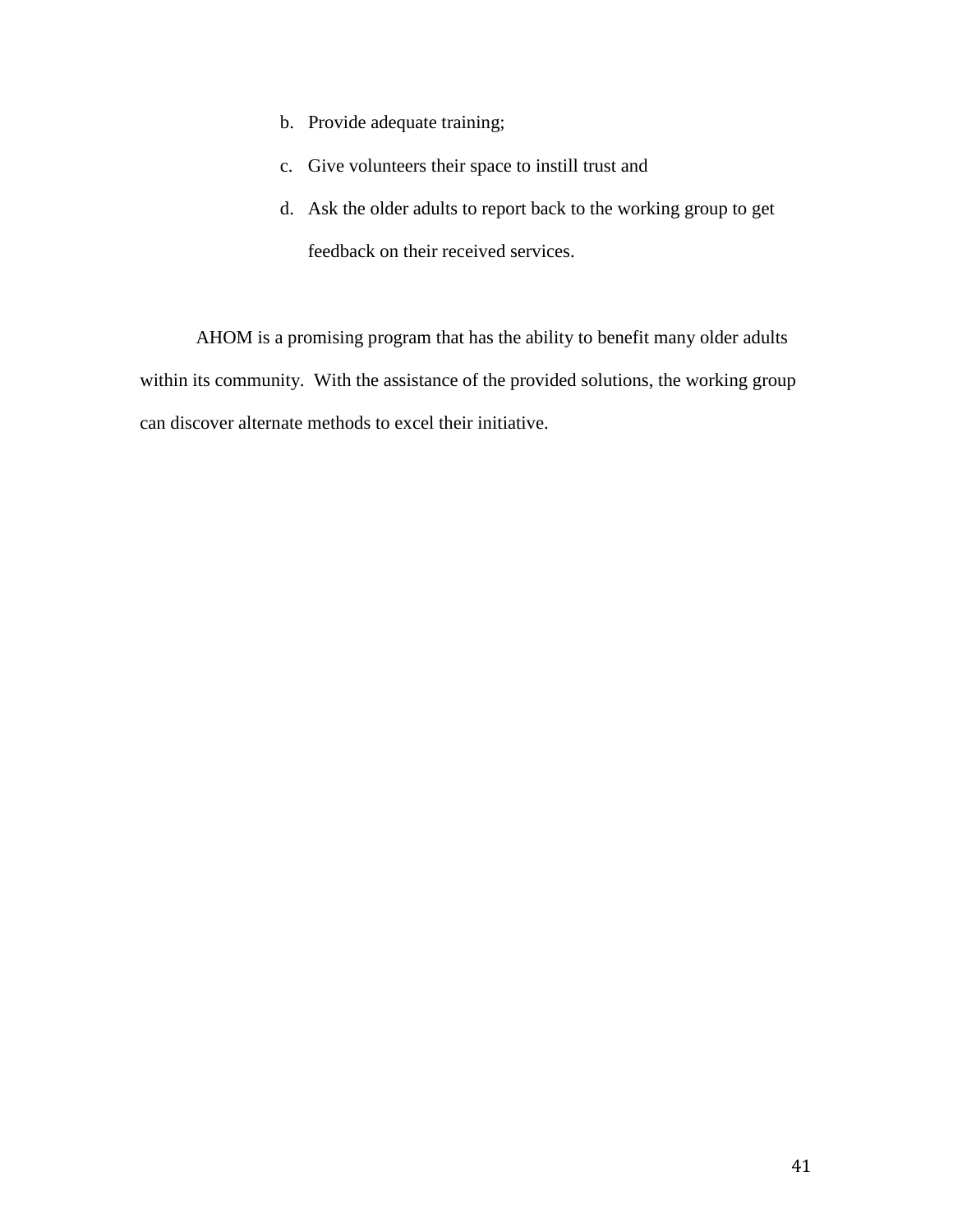#### **References:**

Aliev, G. (2010). *Reciprocity: A Predictor of Mental Health and Continuity in Elderly People's Relationships? A Review.* Hindawi Publishing Corporation. Retrieved from http://www.hindawi.com/journals/cggr/2010/340161/

Aroostook County Action Program (December 2011). *Poverty in Maine Update.* Retrieved from [http://www.acap](http://www.acap-me.org/userfiles/Poverty%20Report%20Jan%202012.pdf)[me.org/userfiles/Poverty%20Report%20Jan%202012.pdf](http://www.acap-me.org/userfiles/Poverty%20Report%20Jan%202012.pdf)

Ashcraft, R., Brown, W., Yoshioka, C., (2007). *A Functional Approach to Senior Volunteer and Non-volunteer Motivations*. The International Journal of Volunteer Administration, Volume XXIV, Number 5.

Boston Partnership for Older Adults (2006). *What Does It Take To Keep an Elder at Home?* Boston Partnership for Older Adults Program Report.

Community Partnerships for Older Adults. (2009). *Local Solutions for National Long Term Care Challenges.* Community Partnerships for Older Adults Program Review.

The Conservation Assessment Program. (2009). *Getting The Word Out About your CAP.* Heritage Preservation. Retrieved from: <http://www.heritagepreservation.org/cap/word.html>

Consumers for Affordable Health Care & Maine Equal Justice Partners. (October 2012). MaineCare Eligibility Guide. Retrieved from: http://www.mejp.org/sites/default/files/mainecare-guide.pdf

Famundo. (2008). *Famundo for Organizations.* Retrieved from: http://www.famundo.com/organization

Fisher, J., Cole, K. (1993). *Who Supervises?* Leadership and Management of Volunteer Programs. Retrieved from:<http://www.energizeinc.com/art/alea.html>

Gursanky, D., Perreault, E., Sieppert, J., (2006). *Focus on Community: International Perspectives.* The Elder Friendly Communities Program Review.

Health Trust. (2012) *Healthy Aging.* Retrieved from http://www.healthtrust.org/initiatives/aging/index\_aging.php

Health Workforce Information Center. (January 2012). *Implementing Community Health Worker Programs: Lessons from Rural Communities.* Retrieved from: <http://www.hwic.org/news/jan12/knudson.php>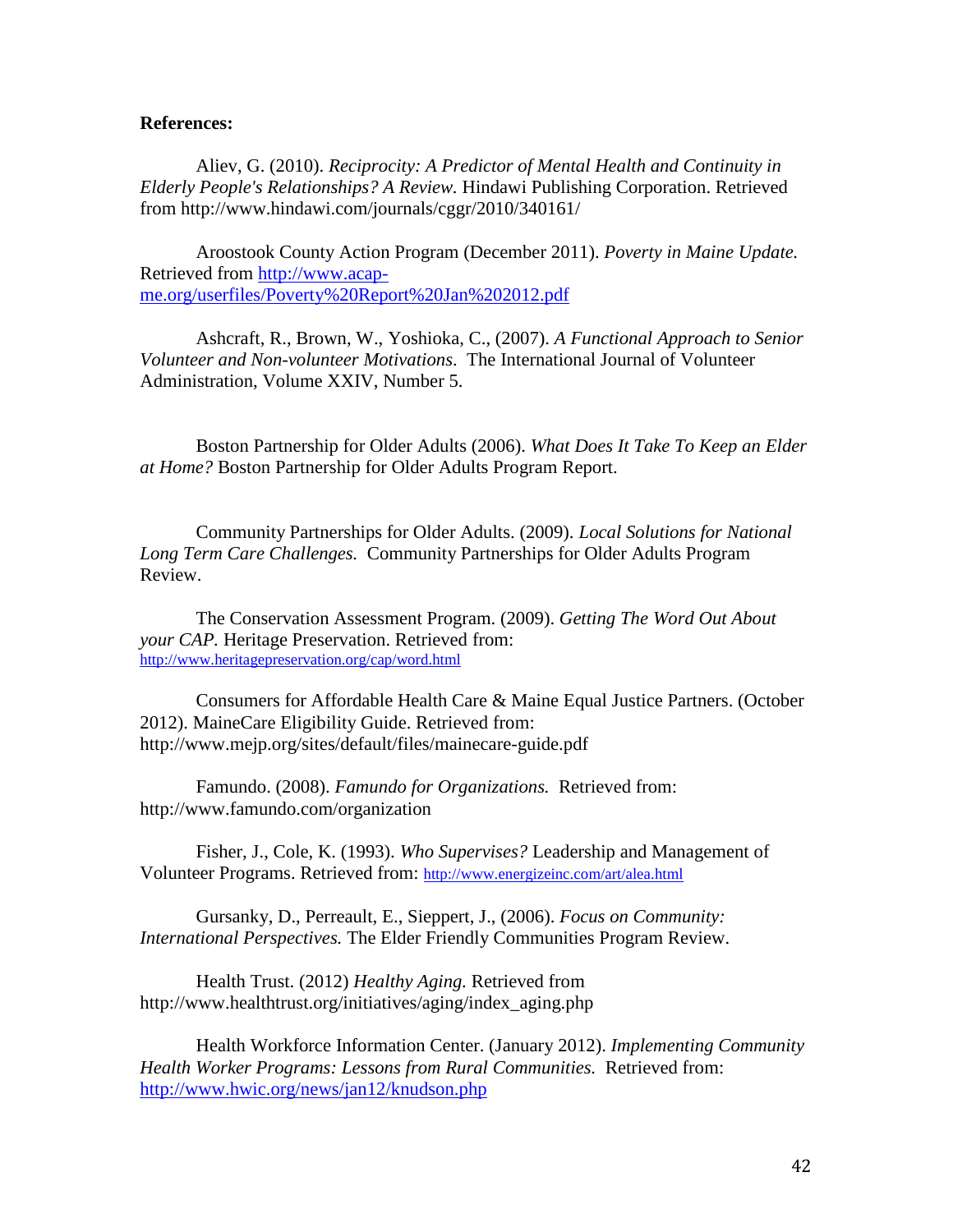Kendrick, S. (January, 2012) *Overscheduling vs. Underscheduling.*  VolunteerHub. Retrieved from: http://www.volunteerhub.com/blog/overscheduling-vsunderscheduling/

Leaman, R., (2009). *Motivating Your Volunteers: Needs, Barriers, and Psychology 101.* Wild Apricot. Retrieved from: [http://www.wildapricot.com/blogs/newsblog/2009/01/22/motivating-your-volunteers-needs-barriers-and](http://www.wildapricot.com/blogs/newsblog/2009/01/22/motivating-your-volunteers-needs-barriers-and-psychology-101)[psychology-101](http://www.wildapricot.com/blogs/newsblog/2009/01/22/motivating-your-volunteers-needs-barriers-and-psychology-101)

Leaman, R. (2011). *Web Tools to Schedule Volunteers.* Wild Apricot. Retrieved from: [http://www.wildapricot.com/blogs/newsblog/2009/08/19/6-free-or-cheap-web-tools-to-schedule](http://www.wildapricot.com/blogs/newsblog/2009/08/19/6-free-or-cheap-web-tools-to-schedule-volunteers)[volunteers](http://www.wildapricot.com/blogs/newsblog/2009/08/19/6-free-or-cheap-web-tools-to-schedule-volunteers)

Maine State Planning Office. (2010). *Maine County and State Population Projections: 2013- 2028.* Retrieved from: http://www.maine.gov/spo/economics.

My Charity Manager. (2007). *My Charity Manager: Easily Manager Volunteers, Events and Donations.* Retrieved from:<http://www.mycharitymanager.com/#mainTarget>

Oh, P., (2012, January), *Aging in Bowdoinham, Maine.* Presented at the University of Massachusetts, Boston.

Olson, E. & Associates. (August 2003). *Now at Sixty, What I see…A Report on the Lives of Milkwaukee County's Older Adults – How They Live In and Give To Our Community.* Milkwaukee County's Connecting Caring Communities Partnership Program Review.

SCORE (2012). *SCORE: For The Life of Your Business.* Retrieved from: http://portlandme.score.org

Seniors Count. (2006). *Imagine a City Where Seniors Count Because the Communicate Cares.* New Hampshire Seniors Count Program Review.

Serve Illinois (2012). *Managing Successful Volunteer Programs.* Retrieved from [http://www2.illinois.gov/serve/pages/managing\\_programs.aspx#top](http://www2.illinois.gov/serve/pages/managing_programs.aspx#top)

Skilled Nursing Facilities (2012). *Nursing Home Costs.* Retrieved from <http://www.skillednursingfacilities.org/articles/nursing-home-costs.php>

The U.S. Department of Health & Human Services. (2005). *Livable Communities For All Ages.* Center for Home Care Policy & Research Case Studies.

Volunteer Spot. (2013) *Volunteer Spot: Save Time with Online Volunteer Management.* Retrieved from: http://www.volunteerspot.com/Volunteer-Management-Software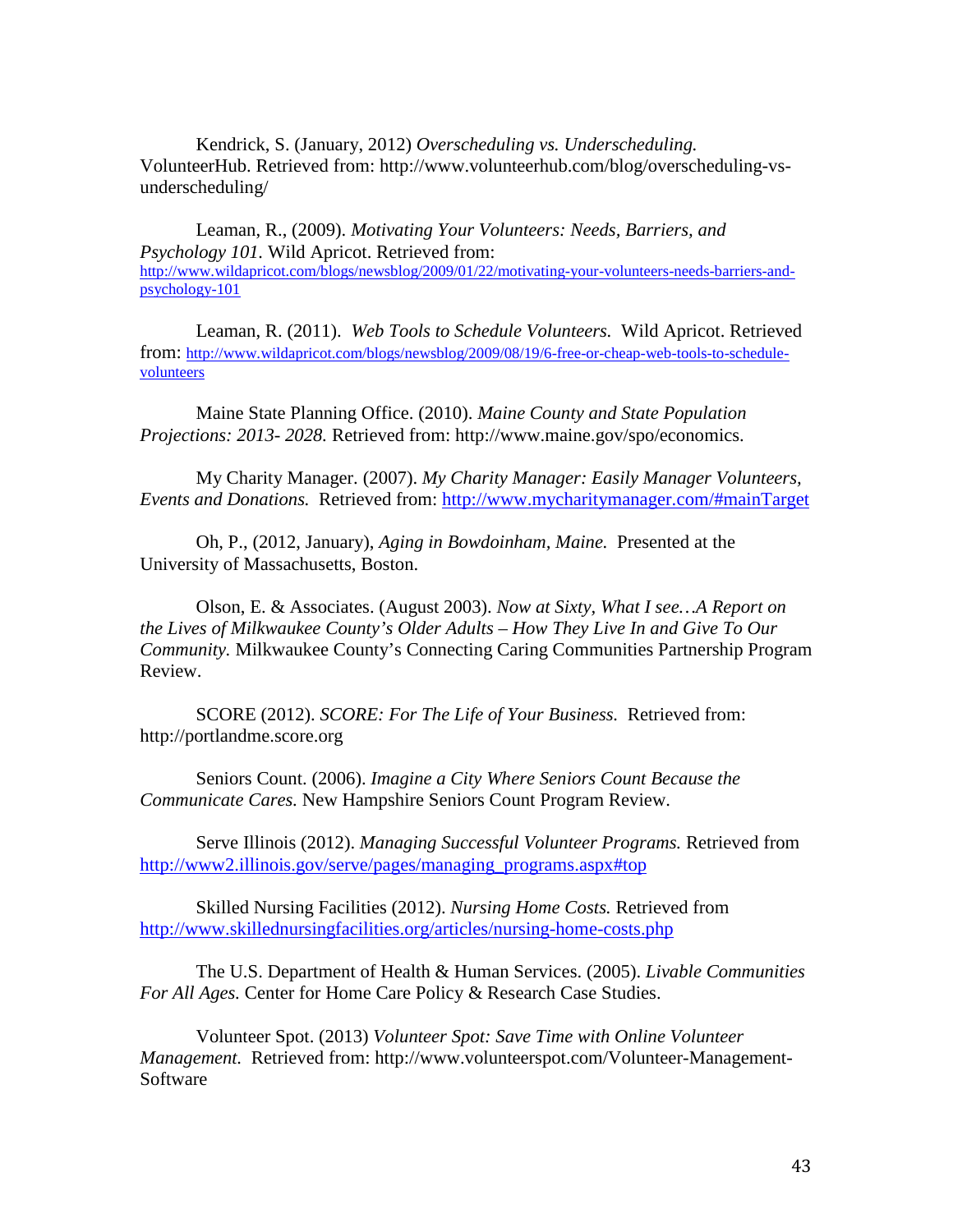Wadud, E., & Nagy, J. (2004). Providing supervision for staff and volunteers. In *Community Toolbox* (part E, chap. 15, sect. 2). Retrieved from: http://ctb.ku.edu/tools/en/sub\_section\_main\_1146.htm

When To Help. (2000). When To Help Volunteer Management Software Online Volunteer Scheduling. Retrieved from: http://whentohelp.com/index.htm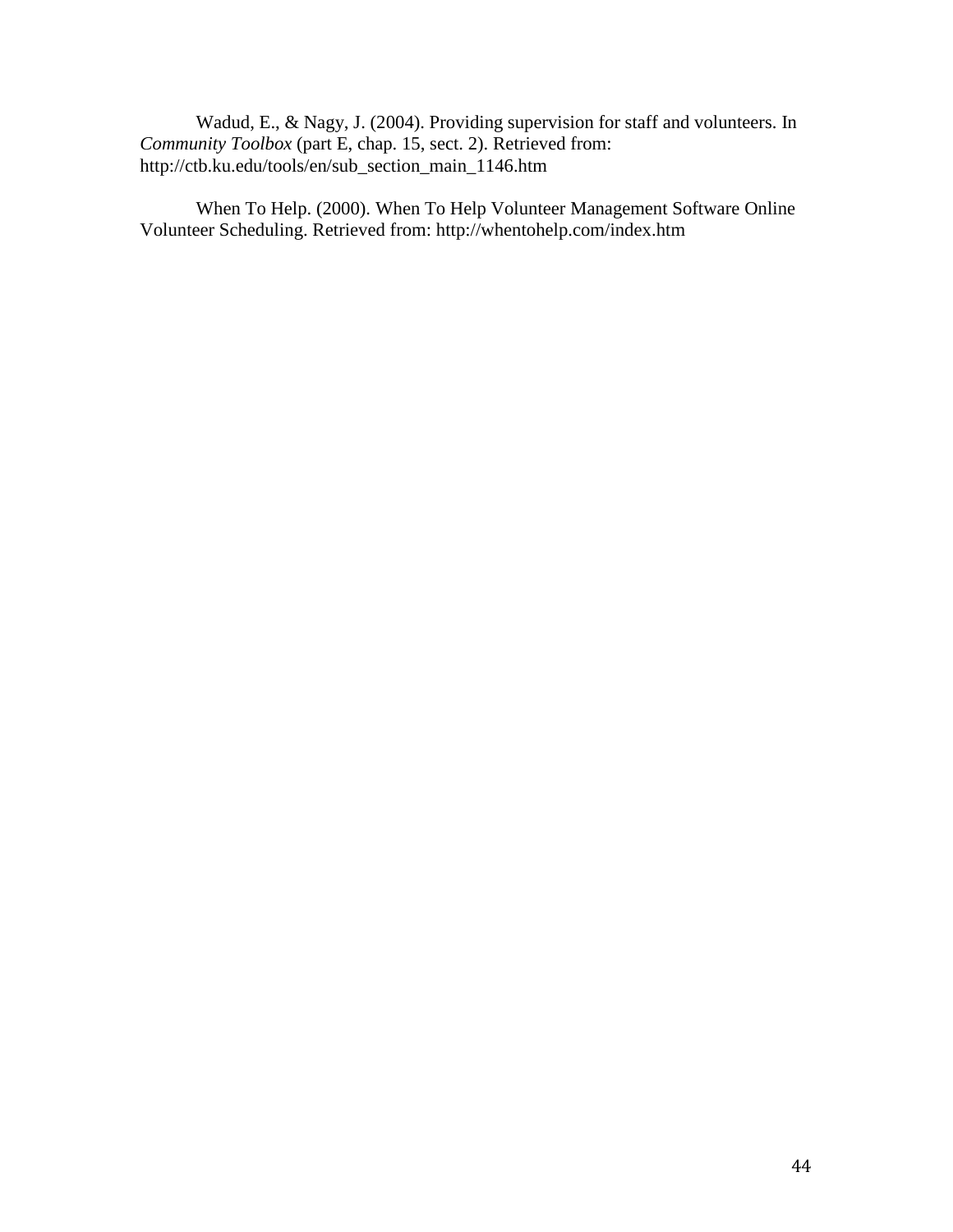# **Appendix**

# **Grant Opportunities for AHOM 2013**

There are a number of grant opportunities for At Home on Munjoy Hill (AHOM) neighborhood organization. This funding may help the group cover any necessary costs during the implementation process. It is important to note that the following is an unfiltered list of foundations awarding grants that may be beneficial for AHOM to give them an understanding of the array of choices and topics they address.

### • **Maine Health Access Foundation (MeHAF)**

Address: 150 Capitol Street, Suite 4 · Augusta, Maine 04330 Deadline/Due Dates for Proposal: Applications can be made throughout the year. Process: Recommend calling & talking with staff Summary: MeHAF has awarded grants, provided consulting services as well as technical assistance to organizations that provide services to those in need and uninsured throughout Maine. The foundation also offers services in program and system maintenance.

## • **Community Building Grant Program (CBGP)**

Address: 245 Main St., Ellsworth, Maine 04605 Deadline/Due Dates for Proposal: February 15 Process: Complete and submit the online grant application Summary: CBGP grants funding to programs and organizations who offer services that lead to the overall well-being of a community. In order to be awarded the funds, CBGP requests that programs and organizations meet certain criteria such as using community resources, reinforces the community and that program has long-term goals and plans for the community. CBGP also requires for the program and organization to be community-based and have its members involved in the processes and build relationships. Grants can be made available up to \$10,000 and must be used for program-specific purposes and not for already incurred expenses.

## • **Maine Charity Foundation Fund (MCFF)**

Address: 245 Main St., Ellsworth, Maine 04605 Deadline/Due Dates for Proposal: September 15 Process: Complete and submit the online grant application. Summary: MCFF grants funds to programs and organizations that deliver charitable services in the state of Maine. Grants can be made available up to \$5,000 and must be used for program-specific purposes and not for already incurred expenses.

• **Rines/Thompson Fund** Address: 245 Main St., Ellsworth, Maine 04605 Deadline/Due Dates for Proposal: September 15 Process: Complete and submit the online grant application. Summary: This fund will help programs and organizations that offer resources to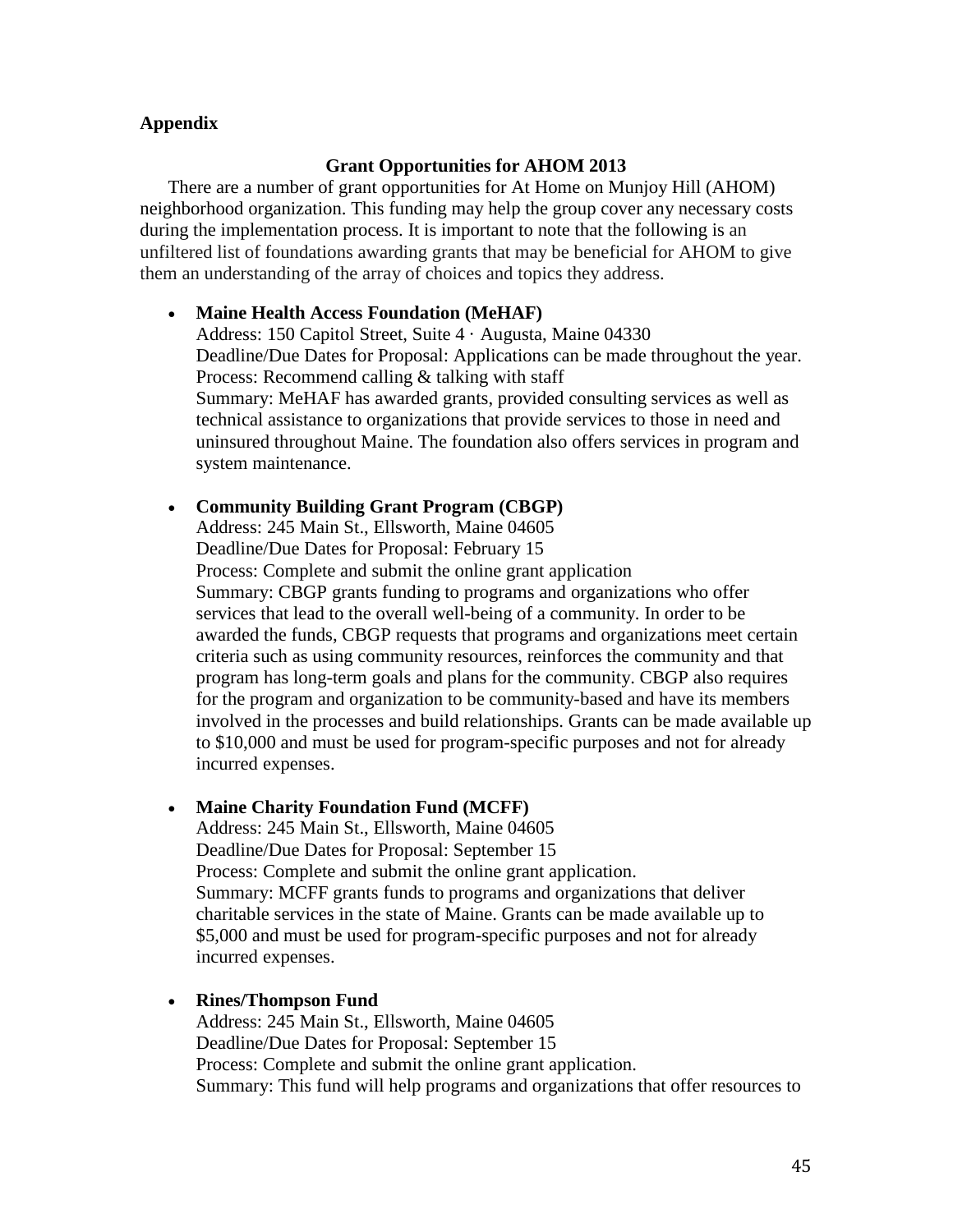help people in need in the greater Portland area. Grants can be made available up to \$7,500.

# • **Oak Foundation**

Address: 511 Congress St., Suite 800, Portland, Maine 04101 Deadline/Due Dates for Proposal: Applications can be made throughout the year. Process: Submit a letter of enquiry and if the Oak Foundation approves it then a proposal must be given.

Summary: Oak Foundations offers grants to nonprofit programs and organizations that address important issues especially those that benefit the disadvantaged all over the world.

# • **TD Banknorth Charitable Foundation**

Address: P.O. Box 9540, Portland, Maine, 04112-9540 Deadline/Due Dates for Proposal: Applications can be made throughout the year. Process: Complete and submit the online grant application. Summary: TD is committed to provide grants and volunteer hours to those notfor-profit programs and organizations that are community based and who help its members with pertinent issues.

# • **Libra Foundation**

Address: 3 Canal Plaza, Suite 500, P.O. Box 17516, Portland, Maine, 04112 Deadline/Due Dates for Proposal: Applications may be submitted at any time, but must be received by February 15th, May 15th, August 15th and November 15th to be considered at the next regular meeting of the Trustees.

Process: Submission of a two-page application form.

Summary: Libra Foundation will award grants to not-for-profit programs and organizations solely in the state of Maine. Programs and organizations will only be financed if they are delivering services for charitable specific-purposes. Grants can be made available for up to \$25,000.

# • **The Stephen and Tabitha King Foundation (STKF)**

Address: P.O. Box 855, Bangor, Maine 04402

Deadline/Due Dates for Proposal: Applications can be made throughout the year. Process: Complete and submit the online or hard copy of the application. Summary: STKF is a private not-for-profit organization that awards grants to initiatives that are community-based in the state of Maine. These initiatives should be geared towards strengthening and supporting the community.

# • **The Sam L. Cohen Foundation (SLCF)**

Address: P.O. Box 1123, Portland, Maine 04104

Deadline/Due Dates for Proposal: For the initial inquiry: Spring grant cycle: **December 1 - February 1** Fall grant cycle: **June 1 - August 1. For the full application form:** Spring grant cycle: **March 1** Fall grant cycle: **September 1**  Process: Submit initial inquiry and full application if SLCF sees fit. Summary: The SLCF awards grants to organizations that promote civic engagement and a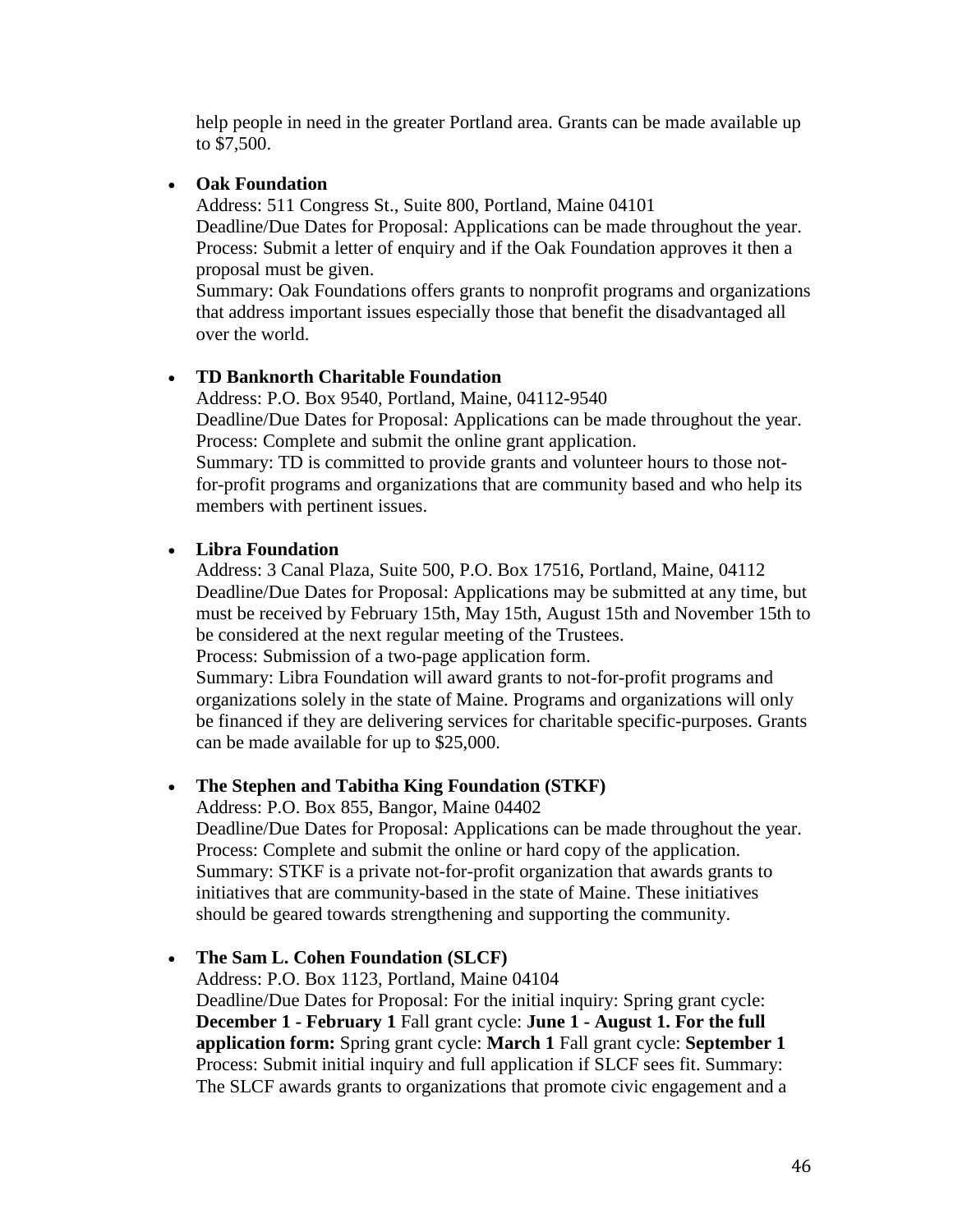healthy community.

• **The Hannaford Charitable Foundation (HCF)** Address: P.O. Box 1000, Portland, Maine 04104 Deadline/Due Dates for Proposal: Applications can be made throughout the year. Process: Send written request for support indicating organization's project, goals, and uses of grants. Summary: The HCF will award grants to organizations whose initiatives benefit communities in the New England area.

• **Bangor Savings Bank Foundation (BSBF)** Address: 99 Franklin St., Bangor, Maine 04402 Deadline/Due Dates for Proposal: April 1st, July 1st, October 1st, or January 1st Process: Complete and submit grant application form. Summary: BSBF awards grants as well as their skills, time and labor to organizations that aim to improve community live in Maine.

• **Horizon Foundation** Address: 1 Monument Way, 2<sup>nd</sup> floor, Portland, Maine 04101

Deadline/Due Dates for Proposal: January 15 and July 15 Process: Submit a letter of inquiry then full application if Horizon Foundation sees fit.

Summary: Horizon Foundation grants funds to organizations that initiate positive changes in communities to make them safe and livable.

# • **Maine Initiatives**

Address: P.O. Box 2248, 295 Water St., Suite 100, Augusta, Maine 04338 Deadline/Due Dates for Proposal: February 1st

Process: Submission of a proposal describing the organization and its project. Summary: Grants will be awarded to organizations that offer programs that connect people together to support a community.

# • **Kennebunk Savings Bank Foundation (KSBF)**

Address: P.O. Box 28, Kennebunk, Maine 04043 Deadline/Due Dates for Proposal: Applications can be made throughout the year. Process: Complete and submit online request for funding form. Summary: KSBF grants funds to organizations that support initiatives that promote civic engagement, human services and education in communities.

• **The Margaret E. Burnham Charitable Trust (MEBCT)** Address: P.O. Box 31, Portland, Maine 04112-0031

Deadline/Due Dates for Proposal: October 1st

Process: Complete and submit application describing organization and its project. Summary: MEBCT awards grants to not-for-profit organizations operating in the state of Maine. These organizations need to offer services that benefit communities and social services.